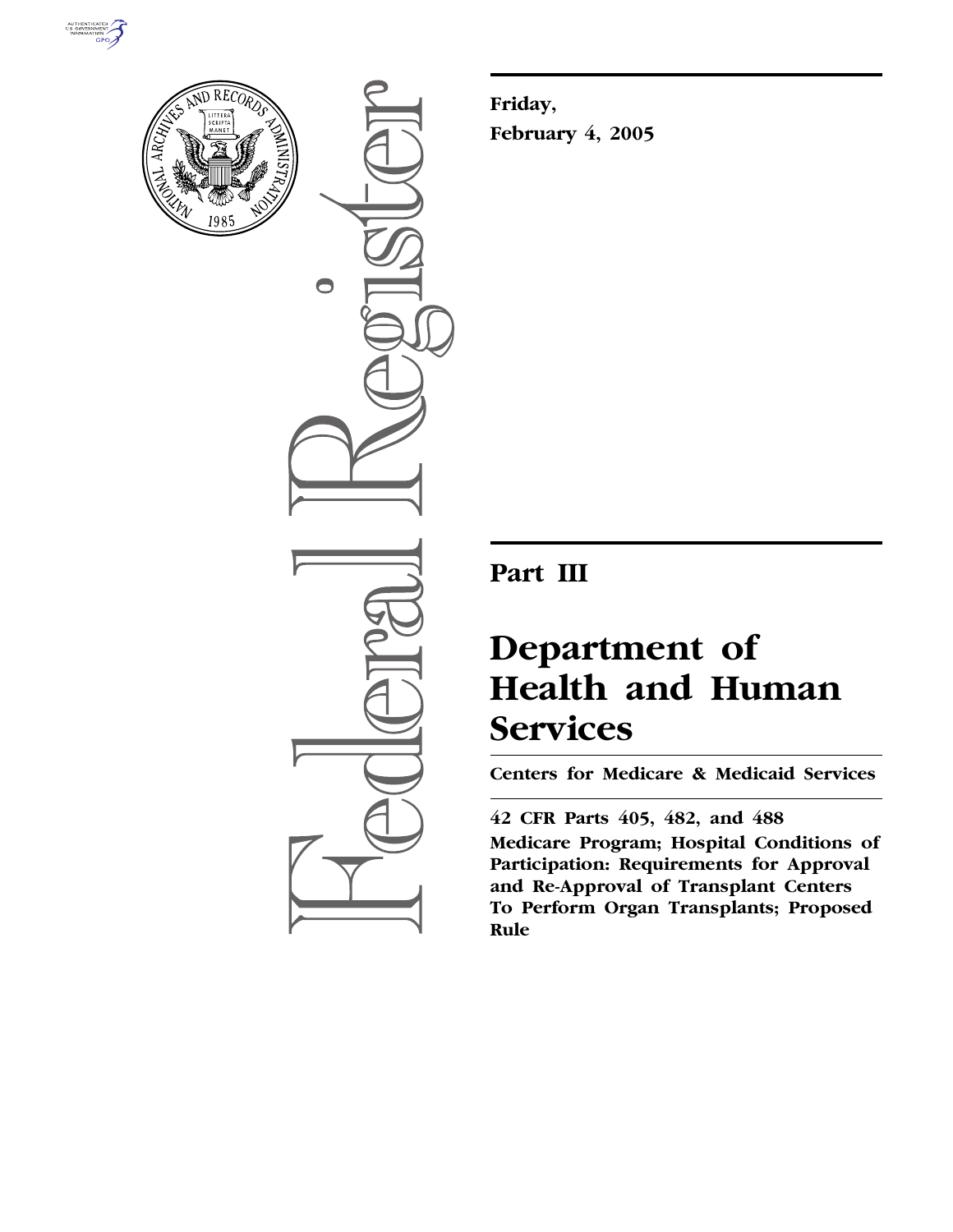## **DEPARTMENT OF HEALTH AND HUMAN SERVICES**

**Centers for Medicare and Medicaid Services** 

#### **42 CFR Parts 405, 482, and 488**

**[CMS–3835–P]** 

## **RIN 0938–AH17**

## **Medicare Program; Hospital Conditions of Participation: Requirements for Approval and Re-Approval of Transplant Centers To Perform Organ Transplants**

**AGENCY:** Centers for Medicare and Medicaid Services (CMS), HHS. **ACTION:** Proposed rule.

**SUMMARY:** This proposed rule would set forth the requirements that heart, heartlung, intestine, kidney, lung, and pancreas transplant centers must meet to participate as Medicare-approved transplant centers. These proposed revised requirements focus on an organ transplant center's ability to perform successful transplants and deliver quality patient care as evidenced by good outcomes and sound policies and procedures. We are proposing that approval, as determined by a center's compliance with the proposed data submission, outcome, and process requirements would be granted for 3 years. Every 3 years, approvals would be renewed for transplant centers that continue to meet these requirements. We are proposing these revised requirements to ensure that transplant centers continually provide high-quality transplantation services in a safe and efficient manner.

**DATES:** We will consider comments if we receive them at the appropriate address, as provided below, no later than 5 p.m. on April 5, 2005.

**ADDRESSES:** In commenting, please refer to file code CMS–3835–P. Because of staff and resource limitations, we cannot accept comments by facsimile (FAX) transmission. You may submit comments in one of three ways (no duplicates, please):

1. *Electronically.* You may submit electronic comments on specific issues in this regulation to *http:// www.cms.hhs.gov/regulations/ ecomments.* (Attachments should be in Microsoft Word, WordPerfect, or Excel; however, we prefer Microsoft Word.)

2. *By mail.* You may mail written comments (one original and two copies) to the following address ONLY: Centers for Medicare & Medicaid Services, Department of Health and Human

Services, Attention: CMS–3835–P, PO Box 8013, Baltimore, MD 21244–8013.

Please allow sufficient time for mailed comments to be received before the close of the comment period.

3. *By hand or courier.* If you prefer, you may deliver (by hand or courier) your written comments (one original and two copies) before the close of the comment period to one of the following addresses. If you intend to deliver your comments to the Baltimore address, please call telephone number (410) 786– 9994 in advance to schedule your arrival with one of our staff members. Room 445–G, Hubert H. Humphrey

Building, 200 Independence Avenue, SW., Washington, DC 20201; or

7500 Security Boulevard, Baltimore, MD 21244–1850.

(Because access to the interior of the HHH Building is not readily available to persons without Federal Government identification, commenters are encouraged to leave their comments in the CMS drop slots located in the main lobby of the building. A stamp-in clock is available for persons wishing to retain a proof of filing by stamping in and retaining an extra copy of the comments being filed.)

Comments mailed to the addresses indicated as appropriate for hand or courier delivery may be delayed and received after the comment period.

*Submission of comments on paperwork requirements.* You may submit comments on this document's paperwork requirements by mailing your comments to the addresses provided at the end of the ''Collection of Information Requirements'' section in this document.

For information on viewing public comments, see the beginning of the **SUPPLEMENTARY INFORMATION** section. **FOR FURTHER INFORMATION CONTACT:** Eva Fung (410) 786–7539. Marcia Newton (410) 786–5265. Jeannie Miller (410) 786–3164. Rachael Weinstein (410) 786– 6775.

#### **SUPPLEMENTARY INFORMATION:**

*Submitting Comments:* We welcome comments from the public on all issues set forth in this rule to assist us in fully considering issues and developing policies. You can assist us by referencing the file code CMS–3835–P and the specific ''issue identifier'' that precedes the section on which you choose to comment.

*Inspection of Public Comments:* All comments received before the close of the comment period are available for viewing by the public, including any personally identifiable or confidential business information that is included in a comment. CMS posts all electronic comments received before the close of the comment period on its public website as soon as possible after they have been received. Hard copy comments received timely will be available for public inspection as they are received, generally beginning approximately 3 weeks after publication of a document, at the headquarters of the Centers for Medicare & Medicaid Services, 7500 Security Boulevard, Baltimore, Maryland 21244, Monday through Friday of each week from 8:30 a.m. to 4 p.m. To schedule an appointment to view public comments, phone 1–800–743–3951.

#### **I. Background**

#### *A. Key Statutory Provisions*

The Medicare statute contains specific authority for prescribing the health and safety requirements for facilities furnishing end stage renal disease (ESRD) care to beneficiaries, including renal transplant centers, pursuant to section 1881(b)(1) of the Social Security Act (the Act). Section 1102 of the Act (42 U.S.C. 1302) authorizes the Secretary to publish rules and regulations ''necessary for the efficient administration of the functions'' with which the Secretary is charged under the Act. Section 1871(a) of the Act authorizes the Secretary to ''prescribe such regulations as may be necessary to carry out the administration of the insurance programs under this title.'' In 2003, 13,278 donors (deceased and living) provided organs in the U.S., and 25,468 transplants (deceased and living donor) were performed, yet 83,731 patients waited for a transplant at the end of 2003. Given the relative scarcity of donated organs compared to the number of people on transplant waitlists and the critical need to use these limited resources efficiently, we believe the proposed conditions of participation (CoPs) for transplant centers are necessary to: (1) Protect other potential Medicare beneficiaries who are waiting for organs for transplantation; (2) establish sufficient quality and procedural standards to ensure that transplants are performed in a safe and efficient manner; and (3) reduce Medicare expenses by decreasing the likelihood that a transplant will fail.

Section 1864 of the Act authorizes the use of State agencies to determine providers' compliance with the CoPs. Responsibilities of States in ensuring compliance with the CoPs are set forth in regulations at 42 CFR part 488, Survey, Certification, and Enforcement Procedures. Under section 1865 of the Act and § 488.5 of the regulations,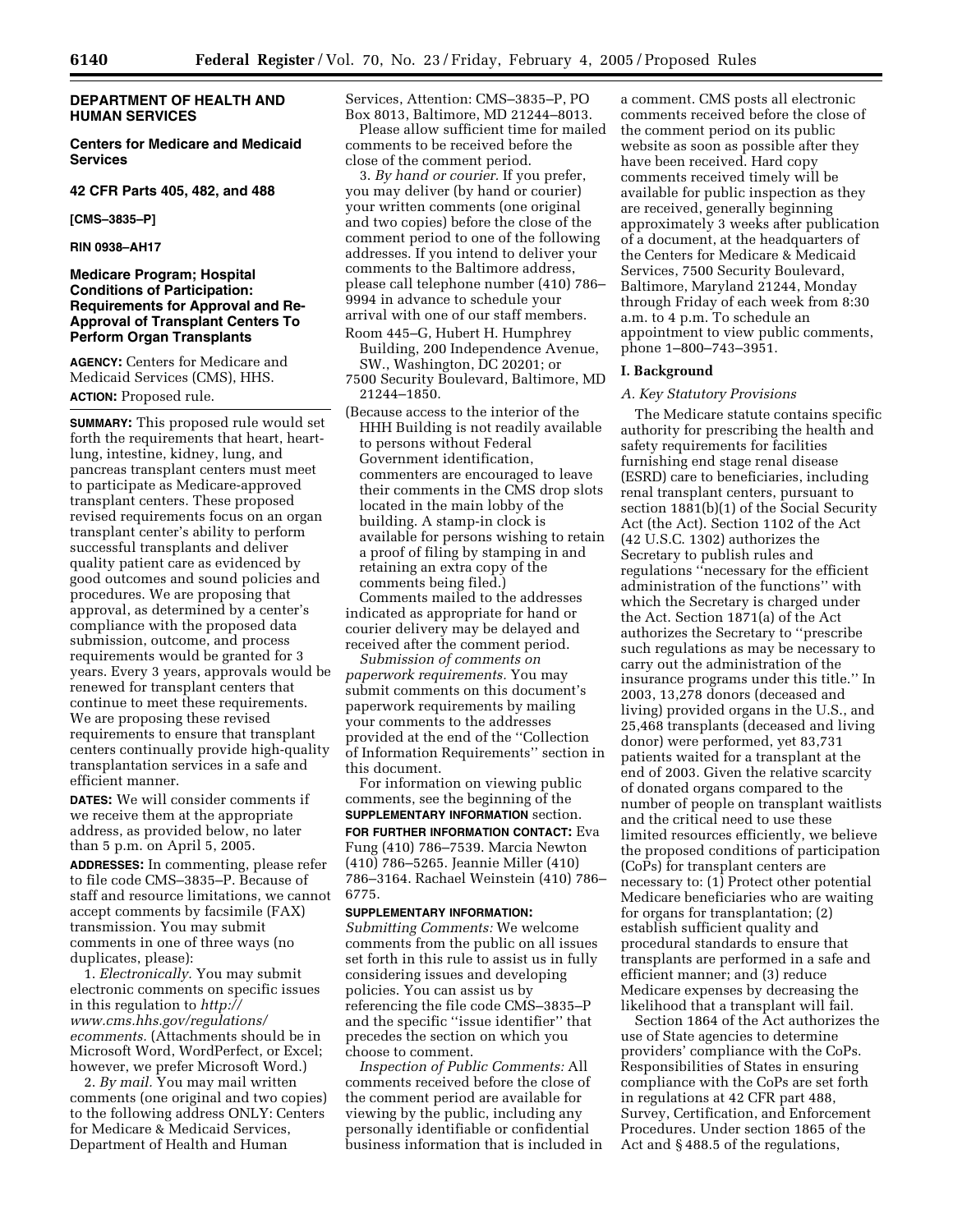hospitals that are accredited by the Joint Commission on Accreditation of Healthcare Organizations (JCAHO) or the American Osteopathic Association (AOA) are not routinely surveyed by State agency surveyors for compliance with the conditions but are deemed to meet most of the requirements in the hospital CoPs based on their accreditation. In order to receive deemed status, hospitals accredited by the JCAHO, the AOA, or other national accreditation programs with deeming authority under § 488.6 of the regulations must meet requirements that are at least as stringent as the Medicare CoPs. (*See* Part 488, Survey and Certification Procedures.) Therefore, an accreditation organization could apply for and receive approval of deeming authority for the proposed hospital CoPs for transplant centers if the accreditation organization demonstrates that it has requirements for transplant centers that are at least as stringent as the proposed CoPs.

## *B. Department Activities Related to Organ Donation and Transplantation*

1. Department Commitment To Increasing Organ Donation and Transplantation

At the end of 2003, there were 83,731 Americans waiting for organ transplants. About 25,468 patients on the waitlist received organ transplants (deceased and living donor), and approximately 6,879 persons died waiting for an organ to become available. Promotion of organ donation, which would increase the number of transplant recipients by increasing organ availability, is of paramount importance to the Department of Health and Human Services (the Department). On April 17, 2001, Secretary Tommy Thompson launched his ''Gift of Life Donation Initiative,'' a multi-level approach to increasing organ, tissue, and marrow donation. The Secretary has directed agencies within the Department to make organ, tissue, and marrow donation a top priority. The Secretary's initiative focuses on 5 elements: (1) A model donor card program, (2) a national forum on donor registries, (3) a national ''Gift of Life'' medal to honor donor families, (4) a model curriculum on organ donation for drivers' education classes, and (5) the ''Workplace Partnership for Life'' program, which involves collaboration with companies and employer groups to make information on organ donation available to all employees. We are revising the current Medicare

requirements for heart, intestine, kidney, liver, and lung centers and adding new Medicare requirements for heart-lung and pancreas centers by proposing transplant center hospital conditions of participation. The proposed CoPs would ensure that all Medicare-approved transplant centers provide quality transplantation services so that organs, once recovered, are not wasted. This proposed rule would not apply to the Medicaid program.

2. Transplantation Criteria Town Hall Meeting

We held a Town Hall Meeting on December 1, 1999 (*See* 64 FR 58419) to discuss current medical and scientific evidence regarding potential criteria for approval of transplant centers for Medicare coverage. Approximately 150 people attended the meeting. Attendees included representatives from the Organ Procurement and Transplantation Network (OPTN), staff from transplant centers, health policy and clinical researchers, transplant recipients and their families, physicians and other

clinicians, and government officials. The format for the meeting included four subject-related panel presentations followed by an opportunity for comments from the attendees. The panel topics included: (1) Aspects of facilities linked to coverage, (2) methodologies for measuring outcomes, (3) data used for approving centers, and (4) thresholds for approving centers. In addition to the planned panel topics, the meeting provided for an open forum during which ideas not covered in the topic panels could be shared. To accommodate the views of those who could not attend the meeting, we provided an opportunity for members of the community to share their views in

writing. Comments from the Town Hall Meeting expressed widely divergent views. However, the ideas shared during this meeting and the written public comments were considered seriously and significantly influenced the development of this proposed rule. Our staff has also attended meetings, conferences and training to stay abreast of the latest advancement and issues associated with transplantation.

## *C. Current Medicare Policy Regarding Transplantation*

#### 1. Kidney Transplant Centers

Section 1881 of the Act authorizes benefits for individuals who have been determined to have ESRD, including dialysis and transplantation services. Section  $1881(b)(1)(A)$  of the Act provides an explicit direction to the Secretary of Health and Human Services to develop requirements for kidney (renal) transplantation services under the Medicare program. We fulfilled this

responsibility through regulations published on June 3, 1976 (41 FR 22511). These requirements are codified at 42 CFR part 405, Subpart U. Under the Conditions for ESRD coverage, renal transplant centers must meet all appropriate conditions of coverage, which address issues such as compliance with applicable Federal, State, and local laws and regulations; Governing body; Patient long-term program and patient care plan; Patients' rights; Medical records; and Physical environment. In addition, the conditions of coverage include the following criteria specifically for kidney or renal transplant centers:

• *Minimum utilization rates.* The regulations classify renal transplant centers that meet all the other conditions for coverage of ESRD services at 42 CFR 405, Subpart U into the following 4 categories according to the center's minimum utilization rates (annual volume): (1) Unconditional status, (2) conditional status, (3) exception status, and (4) not eligible for reimbursement for that ESRD service. (*See* 42 CFR 405.2122.) Unconditional status is assigned to a center that performs 15 or more transplants per year. Conditional status is assigned to a center that performs 7 to 14 transplants per year. (*See* 42 CFR 405.2130.) If a center does not meet the minimum utilization rate for unconditional or conditional status, it may, under certain circumstances, be approved for a timelimited exception status. A center that does not meet the requirements for conditional or unconditional status and is not granted an exception status under § 405.2122(b) is not eligible for reimbursement for that ESRD service. (*See* 42 CFR 405.2122.)

• *Director of Renal Transplantation.* Renal transplant centers must be under the direction of a qualified transplant surgeon or a physician who is responsible for: (1) Participating in the selection of suitable treatment modalities for each ESRD patient; (2) ensuring adequate training of nurses in the care of transplant patients; (3) ensuring tissue typing and organ procurement services are available either directly or under arrangement; and (4) ensuring transplantation surgery is performed under the direct supervision of a qualified transplant surgeon (*See* 42 CFR 405.2170).

• *Minimal Service Requirements*. Renal transplant centers must meet the following minimal service requirements: (1) Be part of a Medicare-approved and participating hospital; (2) be under the supervision of the hospital administrator and medical staff; (3)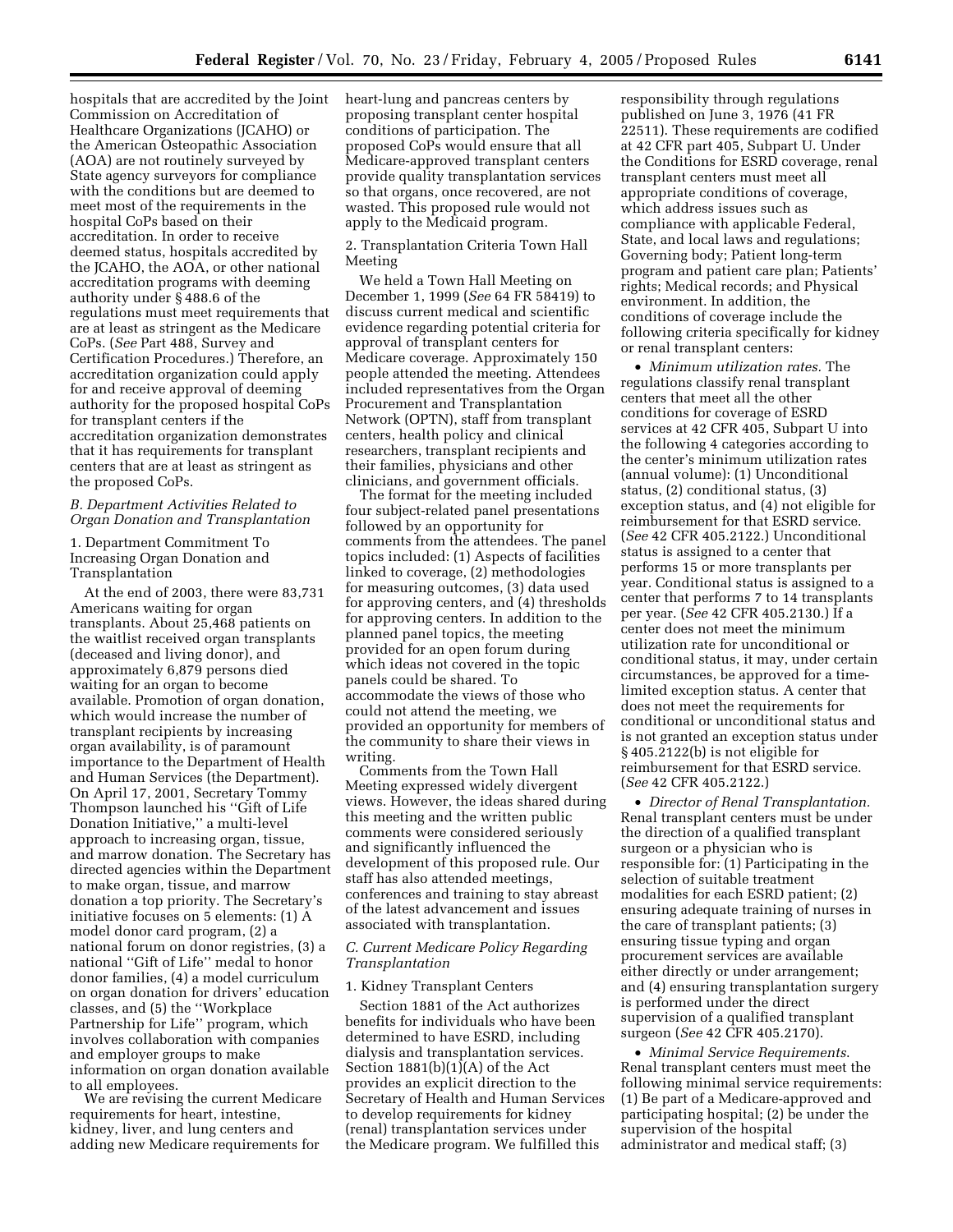participate in a patient registry program with an OPO for patients who are awaiting deceased donor transplantation; (4) utilize a qualified social worker to evaluate transplant patients' psychosocial needs, participate in care planning of the patients and identify community resources to assist the patient and family; (5) utilize a qualified dietitian who will, in consultation with the attending physician, assess the nutritional and dietetic needs of each patient, recommend therapeutic diets, provide diet counseling to patients and their families, and monitor adherence and response to a prescribed diet; (6) utilize a laboratory that is approved under 42 CFR Part 493 and that can perform cross-matching of recipient serum and donor lymphocytes for pre-formed antibodies by an acceptable technique on a 24-hour emergency basis, and (7) utilize the services of an organ procurement organization (OPO) to obtain deceased donor organs, and have a written agreement covering the services (See 42 CFR 2171).

Even though the ESRD conditions of coverage contained at 42 CFR part 405, subpart U include some kidney transplant center provisions, the proliferation of patient and living donor issues and our desire to standardize requirements for transplant centers necessitate a broader regulatory framework for the oversight of kidney transplant centers. Therefore, we have concluded that it is logical for us to replace the requirements contained in Part 405, Subpart U that pertain solely to renal transplant centers with approval and re-approval requirements for kidney transplant centers in these proposed hospital CoPs for organ transplant centers. Specifically, we propose to delete § 405.2120 through § 405.2134, § 405.2170 through § 405.2171, and the definitions for ''histocompatibility testing,'' ''ESRD Network,'' ''Network organization,'' ''organ procurement,'' ''renal transplantation center,''

''transplantation service,'' and ''transplantation surgeon'' contained in § 405.2102. The proposed transplant center CoPs are both outcome and process-based and would collectively ensure that transplantation services furnished in all types of transplant centers are safe and efficient.

Generally, the provisions contained in the proposed transplant center CoPs are applicable to all types of transplant centers. However, kidney transplantation differs from other types of organ transplants in some ways. For example, section 1881(b)(1)(A) of the Act explicitly provides for Medicare

kidney transplants while coverage of most transplant services are provided under the general ''reasonable and necessary'' authority of section 1862. Also, whereas organ transplantation is the only treatment option for patients with end-stage heart, liver, lung or intestinal failure, dialysis is an alternative treatment for ESRD patients when transplantation is not feasible. To underscore the distinct nature of kidney transplants and kidney transplant centers, we have included some provisions that are specific only to kidney transplant centers in the proposed hospital CoPs for transplant centers. The following proposed CoPs for approval and re-approval of transplant centers contain provisions that are specific only to kidney transplant centers (see Section II. Provisions of the Proposed Regulation for further discussion of the requirements):

• Condition of participation: Patient and living donor selection (proposed § 482.90(a)(1));

• Condition of participation: Patient and living donor management (proposed  $§ 482.94(c)(3); and$ 

• Condition of participation: Additional requirements for kidney transplant centers (proposed § 482.104).

2. Extra-renal Organ Transplant Centers

Beginning in 1987, we published several notices in the **Federal Register** delineating our coverage policies regarding various organ transplants. On April 6, 1987, the Health Care Financing Administration (HCFA), now known as CMS, published a ruling (52 FR 10935) (HCFAR 87–1) announcing Medicare's national coverage policy on heart transplants. On April 12, 1991, we published a final notice (56 FR 15006) announcing Medicare's national coverage decision on liver transplants in adults. On February 2, 1995, we published a notice with comment (60 FR 6537) announcing Medicare's national coverage decision on lung transplants.

In these notices, we stated that the transplants in adults were medically reasonable and necessary and covered by Medicare under section 1862 (a)(1), 42 U.S.C.  $1395y(a)(1)$ , when performed on carefully selected patients in centers that meet certain criteria. As discussed in these notices, we based these policies on research carried out by the Battelle Human Affairs Research Center (heart) and the Public Health Service's Center for Health Care Technology (liver and lung). The specified center criteria for heart, liver, and lung transplant centers included the following:

• *Patient selection*. A center must have specific written patient selection criteria for each organ type and an implementation plan.

• *Patient management*. A center must have adequate patient management plans and protocols that include therapeutic and evaluative procedures for the waiting period, in-hospital period, and post-transplant phases of treatment.

• *Commitment*. The center must make a sufficient commitment of resources and planning of the transplant center to demonstrate the importance of the center at all levels. Indications of this commitment must be broadly evident throughout the center. The center must use a multidisciplinary team that includes representatives with expertise in the appropriate organ specialty (*e.g.*, hepatology, cardiology, or pulmonology) and the following general areas: Vascular surgery, anesthesiology, immunology, infectious diseases, pathology, radiology, nursing, blood banking, and social services.

• *Facility plans*. The center must have facility plans, commitments, and resources for a program that ensures a reasonable concentration of experience.

• *Maintenance of data*. The center must agree to maintain and, when requested, submit data to CMS.

• *Organ procurement*. The center must be located in a hospital that is a member of the OPTN as a transplant hospital, and abide by its approved rules. The center must also have an agreement with an OPO.

See Section II Provisions of the Proposed Regulations (Proposed Section 482.72) for further discussion of the OPTN rules.

• *Laboratory services*. The center must make available, either directly or under arrangements, laboratory services to meet the needs of patients.

• *Billing*. The center must agree to submit claims to Medicare only for transplants performed on individuals who have Medicare-covered conditions.

• *Experience and survival rates*. The center must demonstrate experience and success with organ transplants. The center staff must have performed a specified volume of transplants for each organ type (12 or more adult heart or liver transplants or 10 or more lung transplants) for covered conditions in each of the two preceding 12-month periods. Additionally, the center must demonstrate a minimum actuarial 1-year and 2-year survival rate. Heart transplant centers must demonstrate actuarial survival rates of 73 percent for 1 year and 65 percent for 2 years. Liver centers must demonstrate a 1-year actuarial survival rate of 77 percent and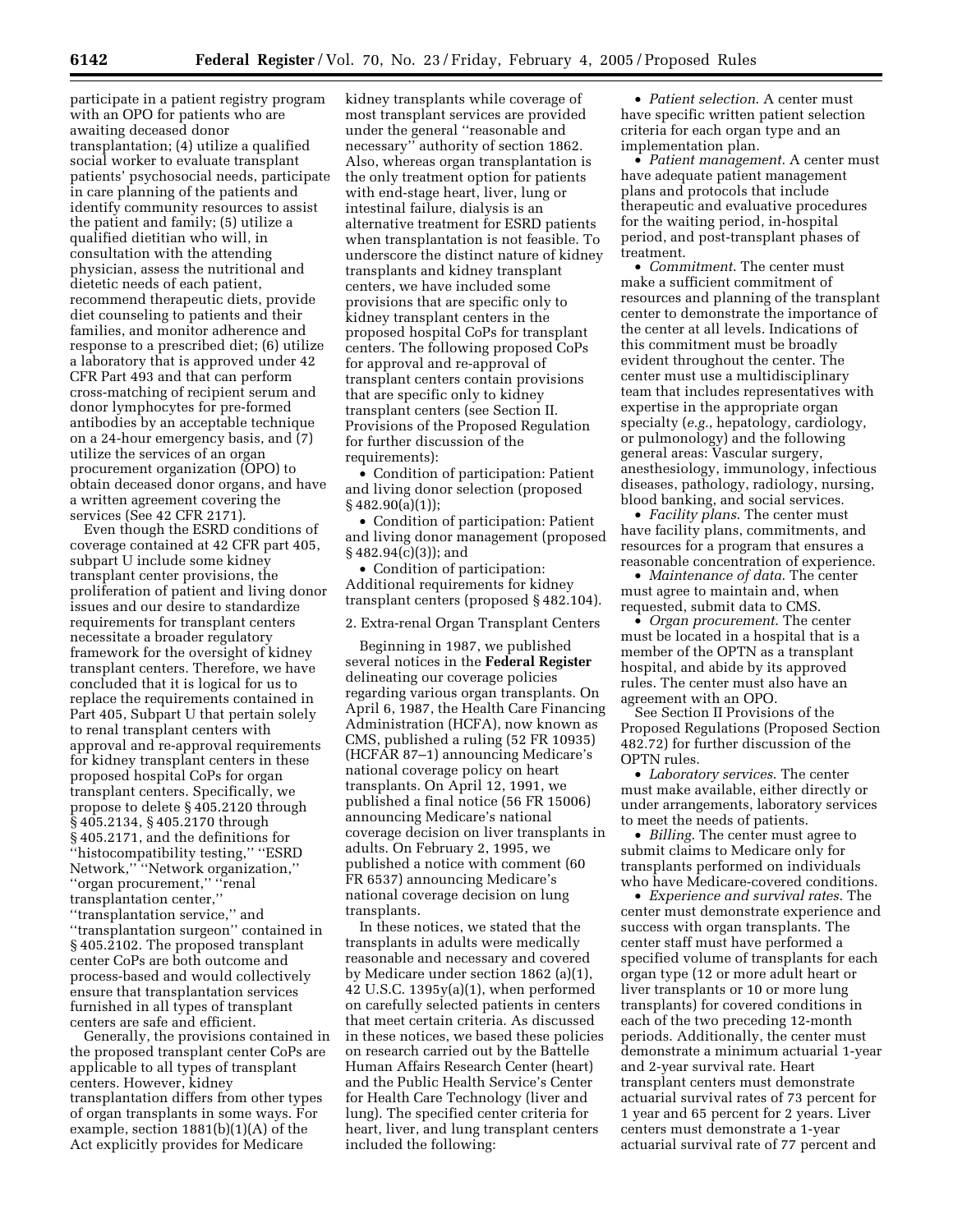a 2-year actuarial survival rate of 60 percent for adult patients. Lung transplant centers must demonstrate a 1 year actuarial survival rate of 69 percent and a 2-year actuarial survival rate of 62 percent.

On July 26, 2000, we issued a national coverage decision (*http:// www.cms.hhs.gov/mcd/ viewdecisionmemo.asp?id=75*), which was implemented in a program memorandum (*See* Program Memorandum AB–00–95, *http:// www.cms.hhs.gov/manuals/pm*\_*trans/ 2000/memos/comm*\_*date*\_*dsc.asp*) with an effective date of October 11, 2000. This decision announced a revision to the volume criterion for transplant centers to require 12 transplants over a 12-month period for heart and liver transplant centers, and 10 transplants over a 12-month period for lung transplant centers and to eliminate the 2-year minimum experience requirement. The memorandum was issued in response to concerns raised by hospitals that open a new transplant center staffed by an experienced team that has transferred from another Medicare-approved center. The hospitals stated that a new center, staffed with an experienced team, should receive immediate Medicare approval rather than wait at least 2 years until the center was able to demonstrate that it had performed the required volume of transplants. In response to these concerns, we solicited scientific evidence from the transplant community on the relationship between low-volume centers, transplantation team experience, and outcomes. Our analysis of the scientific literature and the information we received indicated that center volume could serve as a proxy for the 2-year minimum experience requirement. In other words, the evidence we reviewed pointed to the fact that volume is a more accurate indicator of outcome than time (see CAG–00061, *http://cms.hhs.gov/ncdr/ memo.asp?id=75*, for summary of relevant clinical literature). Thus, new centers staffed with an experienced team that perform a high volume of transplants could be expected to produce satisfactory outcomes.

As of July 1, 1999, Medicare covers whole organ pancreas transplantation for diabetic patients, when it is performed simultaneously with or after a kidney transplant. (*See* sections 35–82 of Coverage Issues Manual.) Effective for services provided on or after April 1, 2001, Medicare covers isolated intestinal transplant, combined liverintestinal transplant, and multivisceral transplant. Coverage for all three types of intestinal transplants is limited to

patients who have irreversible intestinal failure and who have failed total parenteral nutrition (TPN). To be Medicare-approved, an intestinal transplant center must have an annual volume of 10 transplants with a 1-year actuarial patient survival rate of 65 percent (See Program Memorandum AB–01–58).

#### *D. Living Donors*

Since 1990, living donation has become the fastest growing source of kidneys for kidney transplants and, more recently, of livers for liver transplants. In 2001, the number of living donors exceeded the number of deceased donors for the first time. There were 12,591 organ donors in the U.S. in 2001; 6,510 were living donors and 6,081 were deceased donors. In 2003, the number of living donors continued to exceed the number of deceased donors. In 2003, there were 13,278 organ donors in the U.S.; 6,821 were living donors and 6,457 were deceased donors. Living donor transplantation provides an alternative to deceased donor transplantation for a growing number of waitlist patients. Of the 25,468 transplants performed in the U.S. in 2003, 6,811 were living donor transplants, which is a 3.0 percent increase from the 6,616 living donor transplants performed in 2002. Meanwhile, the number of deceased donor transplants rose by 2.0 percent from 18,292 in 2002 to 18,657 in 2003.

As living donor transplantation increases, there is growing concern over the safety of living donors. Most of the living donor transplant data reported are for kidney and liver transplants. Other types of living donor transplants are rare and data are scarce. For example, among the 6,811 living donor transplants performed in 2003, 6,468 were kidney transplants, 321 liver transplants, 15 lung transplants, 0 pancreas transplant, and 4 intestinal transplant. 3 kidneypancreas transplants were performed. The risk of donor death for living kidney donors has been very low. In the 46-year history of living donor kidney transplantation, the risk of donor death is estimated to be approximately 0.03 percent.

For example, if we look at the 6,468 living donor kidney transplants performed in 2003 (out of a total of 15,138 living and deceased kidney transplants performed in the U.S. in 2003), we estimate that fewer than 2 of those transplants would result in donor death. Although there is a relatively low risk of donor death for living kidney donors, recent research seems to indicate that living kidney donation may increase the donor's morbidity. For

example, a United Network for Organ Sharing (UNOS) study indicated that a total of 56 previous living donors were identified as having been listed for transplantation. It is unknown if more living kidney donors had suffered from renal failure as well (Ellison MD, McBride MA, Taranto SE, Delmonico FL, Kauffman HM. ''Living Kidney Donors in Need of Kidney Transplants: A Report From the Organ Procurement and Transplantation Network. *Transplantation,* 2002 November 15; 74(9): 1349–51). Living renal donation has long-term risks that may not be apparent in the short term, which leads us to believe that potential donors should be informed of these long-term risks.

The risk of donor death for living liver donors is higher than the risk of donor death for living kidney donors. In the 13-year history of living donor liver transplants (LDLTs), the risk of donor death has been estimated to be approximately 1 percent. Living liver donors face a higher risk of morbidity and mortality than living kidney donors due in part to complications from blood clotting, bile duct leakage, and infections. Furthermore, the rapid growth of adult LDLT as an alternative to deceased transplantation has resulted in great variation in surgical techniques, center volumes and recipient and donor selection criteria.

In addition to concerns over donor morbidity and mortality, there is also growing concern about the lack of standard guidelines governing living donor selection and post-operative care. For example, in 2002, a living liver donor death was reported in a transplant hospital in New York. The New York Department of Health launched an investigation into the donor's death and found that the donor's post-operative care was inadequate and fragmented. The New York Department of Health's investigation report concluded that inadequate staffing was a contributing factor in the donor's death (''NY Department of Health charges inadequate staffing a factor in live donor's death at Mt. Sinai Hospital,'' *Transplant News*, March 15, 2002, at 5.).

Accurate physical and psychosocial assessments of the suitability of prospective donors are imperative to reduce the likelihood of harm to healthy donors. In the absence of national guidelines for donor selection, it is difficult to ensure that living donations are performed safely. Currently, there are few worldwide registries to track living donor outcomes. The OPTN, however, gathers 1-year post-donation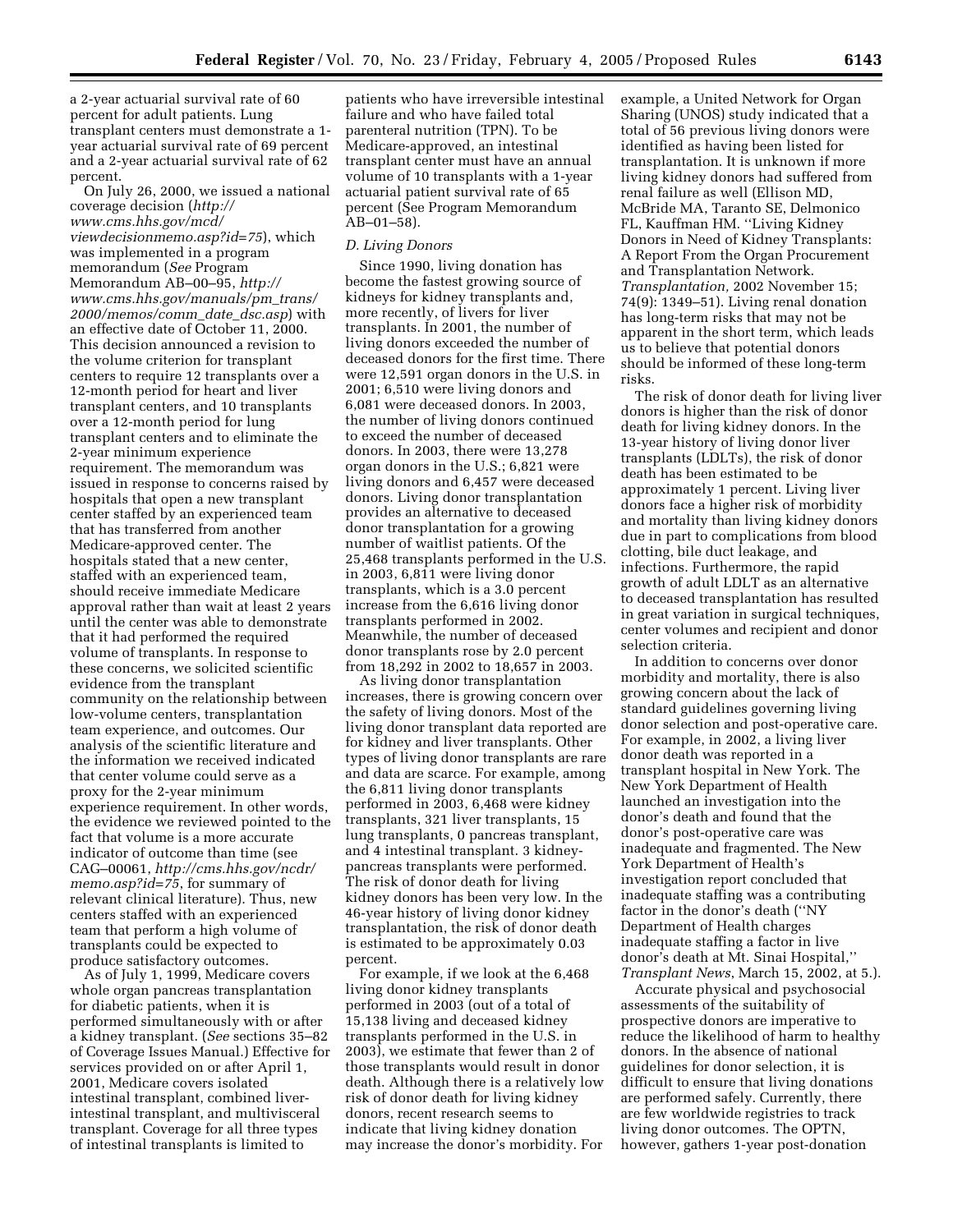follow-up data on living donors in the US.

Section 1881(d) of the Act entitles any individual who donates a kidney for transplant surgery to Medicare benefits under parts A and B with respect to such donation. Medicare does not have a national coverage determination regarding extra-renal living donor transplants. In the absence of a national coverage determination, however, Medicare contractors may make local coverage determinations either on a claim-by-claim basis or through local medical review policies. We have some concerns about the lack of standardized recipient and donor selection criteria, best practices in living donation procedures, a national outcomes database of donors' long-term follow-up and the variability in surgical expertise, volumes and center resources given the growth in living donor transplants. More systematic data collection and reporting of donor and recipient mortality and morbidity are needed to further assess the risk of death for living donors and the benefit for recipients. Generally, we believe living donation is a very promising medical practice. Therefore, in order to protect the safety of living donors and guarantee the more efficient use of human organs, we have proposed some minimal requirements for transplant centers performing living donor transplants that would apply to all Medicare-approved centers that perform living donor transplants. In accordance with our authority to establish standards necessary for the health and safety of individuals furnished services in hospitals, we believe we possess sufficient authority to prescribe rules for this practice. We invite public comments on these proposed requirements for living donor selection and living donor rights (*see* Section II. Provisions of the Proposed Regulations for a detailed discussion of these proposed requirements). We also request comments on whether we need to establish additional criteria for transplant centers performing living donor transplants.

[If you choose to comment on this issue, please include the caption ''CRITERIA FOR CENTERS PERFORMING LIVING DONOR TRANPLANT'' at the beginning of your comments.]

## *E. Why We Are Proposing New CoPs for Transplant Centers*

Our current Medicare coverage policies for extra-renal organs are based on the ''reasonable and necessary'' provision, Section 1862(a)(1)(A) of the Act. (''[N]o payment may be made under part A or part B for any expenses

incurred for items or services—(1)(A) which \* \* \* are not reasonable and necessary for the diagnosis or treatment of illness or injury or to improve the functioning of a malformed body member.'') Generally a medical procedure will be covered if its safety and efficacy have been adequately demonstrated by scientific evidence and the medical community has generally accepted the procedure. In the **Federal Register** notices announcing the Medicare coverage policies for heart, liver, and lung transplants, we stated that organ transplants in adults were reasonable and necessary when performed on carefully selected patients in facilities that meet certain criteria.

In the past decade, however, the medical community has made remarkable strides in organ transplantation, and data on successful transplant outcomes are compelling. Organ transplantation is generally very effective and successful. Patients who have received transplants benefit substantially from these life-saving procedures in terms of improved quality of life and longer lifetime. Aided by ongoing evolution in pharmacology and transplant technology, organ transplantation is no longer regarded as an experimental procedure by the medical community and most health insurance companies. Instead, transplantation has become the mainstream operation for many patients who are in the end stage of organ failure.

Furthermore, cutting-edge medical technology and pharmacology have raised graft and patient survivals significantly, such that we recognize that the survival standards that we had established previously for heart, liver, and lung centers may be too low. The national mean 1-year patient survival rates for heart, liver, and lung transplants performed in all transplant centers are much higher than the 1-year patient survival thresholds we established in our earlier national coverage decisions for Medicare approval of heart, liver, and lung transplant centers.

Furthermore, the current requirements for heart, liver, and lung centers established threshold requirements for Medicare reimbursement but do not include criteria for re-evaluating the ongoing performance of approved heart, liver and lung centers. Since organ transplantation is a medical procedure that depends completely on organs donated from an appropriate donor, any potential outcome failure should be minimized to minimize organ wastage. Ongoing evaluation of a transplant

center's outcomes would serve as a valuable oversight tool for guaranteeing that donated organs are used efficiently. By establishing criteria for data submission, outcome measures, and process requirements, we can assume that Medicare-approved transplant centers would continue to provide a sufficient quality of transplantation so that organ wastage due to transplant failure would be decreased.

We believe it is important to promulgate regulations that will allow CMS to take advantage of advances in medical technology and establish standards for facilities that will ensure that Medicare beneficiaries receiving care at Medicare-approved transplant centers receive quality transplantation services. We are proposing rules that will encourage centers to seek approval to perform transplants on patients and that will include reasonable requirements necessary to produce a high probability of success. We believe these rules will lead to more efficient usage of donated organs and enhance effective administration of the Medicare program. We are proposing to codify the requirements for the approval and reapproval of transplant centers as an option for hospitals under part 482, Subpart E. These regulations would apply to heart, heart-lung, intestine, kidney, liver, lung, and pancreas centers. For purposes of this regulation, intestine centers are those Medicareapproved liver transplant centers that perform intestinal transplants, combined liver-intestinal transplants, and multivisceral transplants. Pancreas centers are those Medicare-approved kidney transplant centers that perform pancreas transplants, alone or subsequent to a kidney transplant, and that perform kidney-pancreas transplants.

The requirements for Medicareapproved transplant centers have been published over the years in the **Federal Register**, the Coverage Issues Manual, and 42 CFR part 405, subpart U. Locating the Medicare requirements for different organ types has proven difficult for hospitals desiring to become Medicare-approved transplant centers. Therefore, we are proposing to include the criteria for all of the organ transplant types (*i.e.*, heart, heart-lung, intestine, kidney, liver, lung, and pancreas) in the same CFR part: 42 CFR part 482. Although we received some comments during the Town Hall Meeting in December 1999 expressing the view that kidney transplant center criteria should remain with the ESRD facility conditions, we believe it will facilitate ease of reference and understanding if all the transplant center criteria are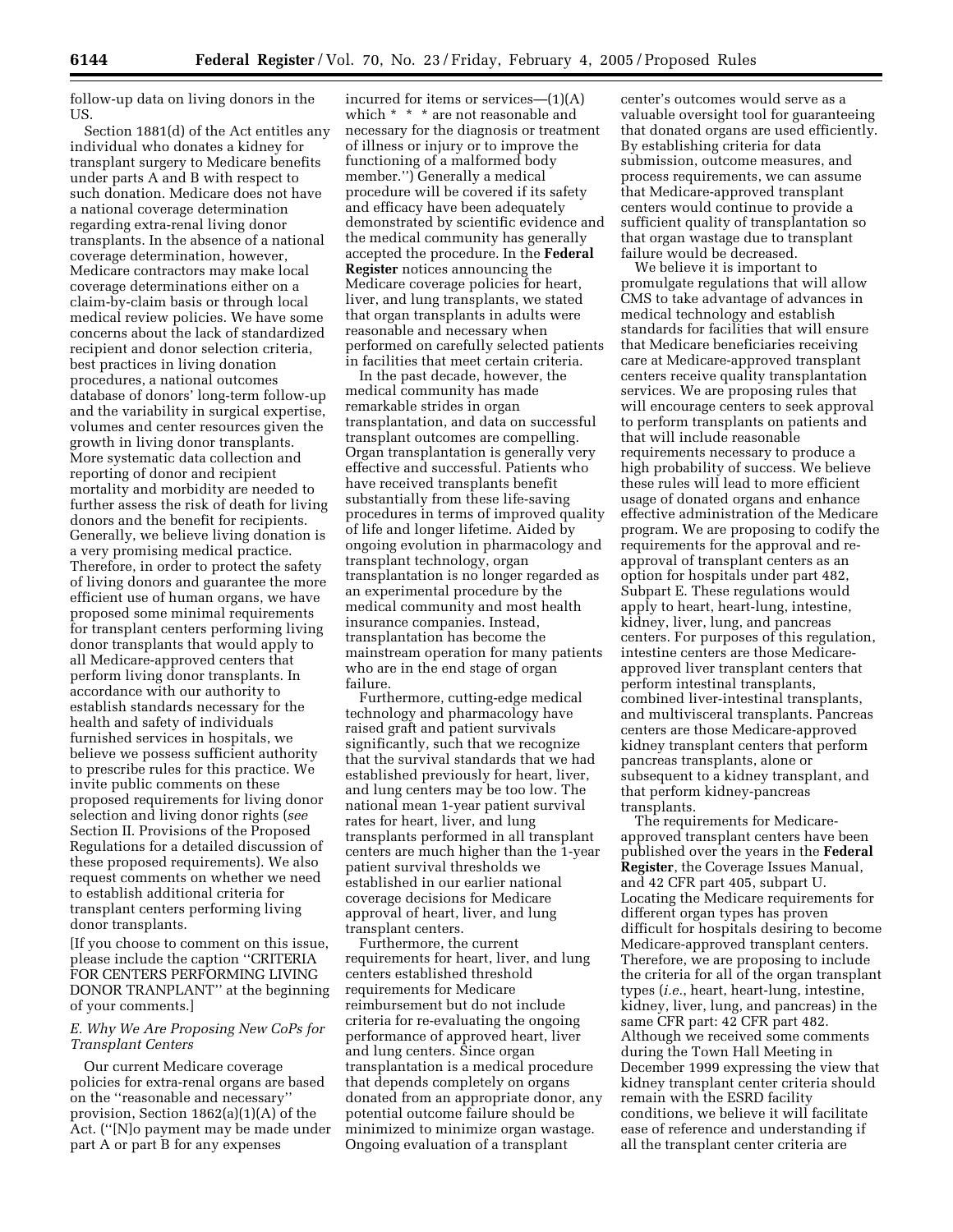consolidated into a specific set of hospital policies.

Entities that request approval as a Medicare transplant center must first meet all of the hospital CoPs in 42 CFR part 482; however, inclusion of the organ transplant center criteria in the hospital CoPs does not imply that every hospital must meet the criteria in order to participate in Medicare. Rather, the transplant criteria represent an optional status based on conditions that are applicable only to hospitals that choose to apply for Medicare approval as a transplant center. Each type of organ transplant center would be approved separately, so only the approval of the individual organ-specific transplant center would be threatened if it were found non-compliant with the CoPs for transplant centers. That is, the hospital would not face the automatic loss of its Medicare approval as a hospital (or the loss of Medicare approval for other transplant centers) if one transplant center in the hospital were found to be noncompliant with the CoPs for that type of transplant center.

## **II. Provisions of the Proposed Regulations**

For the reasons discussed previously, we propose to set forth new hospital CoPs for the approval and re-approval of transplant centers at part 482, subpart E of this chapter. Following is a discussion of the specific requirements contained in the proposed conditions.

## *Special Requirements for Transplant Centers (Proposed Section 482.68)*

The requirements for approval and reapproval of transplant centers contained in this proposed rule represent special requirements that a transplant center must meet in order to receive Medicare approval as an organ-specific transplant center. Therefore, we propose a hospital that has a Medicare provider agreement must meet the CoPs specified in § 482.70 through § 482.104 in order to be granted approval from CMS and to receive reimbursement for providing transplant services. We propose that unless we specify otherwise, the CoPs specified in § 482.70 through § 482.104 apply to all transplant centers addressed in this proposed rule (*i.e.*, heart, heartlung, intestine, kidney, liver, lung, and pancreas transplant centers).

We also propose that transplant centers seeking Medicare approval meet the hospital conditions of participation specified in § 482.1 through § 482.57. In other words, if the hospital in which a transplant center operates is terminated from Medicare, the transplant center would also lose its Medicare approval. However, loss of a transplant center's

approval status would not automatically lead to termination of the hospital's provider agreement.

#### *Definitions (Proposed § 482.70)*

For clarity, we propose standardizing the usage of certain terms by proposing definitions for ''transplant hospital,'' ''transplant program,'' and ''transplant center.'' Sometimes CMS has used the term ''transplant center'' interchangeably with the term ''transplant hospital'' and sometimes it has used it interchangeably with the term ''transplant program.'' We propose defining ''transplant hospital'' as a hospital that furnishes organ transplants and other medical and surgical specialty services required for the care of transplant patients. A transplant hospital may have one or more types of organ transplant programs operating within the same hospital. Based on the definition of ''transplant program'' set forth at 42 CFR 121.2, we propose defining a ''transplant program'' as a component within a transplant hospital that provides transplantation of a particular organ type. Under the proposed definitions for ''transplant hospital'' and ''transplant program'', we propose to use ''transplant center'' interchangeably with ''transplant program'' in this proposed rule.

We propose to delete the definitions for ''histocompatibility testing,'' ''ESRD Network,'' ''network organization,'' organ procurement,'' ''renal transplantation center,'' ''transplantation service,'' and ''transplantation surgeon'' contained in § 405.2102. To emphasize the distinct statutory requirements that kidney transplant centers have to meet and to clarify usage of three terms in the proposed CoPs for transplant centers, we propose to retain in § 482.70 the definitions for "ESRD," "ESRD network,'' and ''network organization'' from § 405.2102.

We propose adding a definition for ''adverse event'' because we propose requiring a center to establish a written policy to address adverse events that occur during any phase of an organ transplantation case. The proposed definition for ''adverse event'' is derived from the JCAHO definition of an ''adverse event'' and provides examples of adverse events that may occur in a transplant center.

To reduce confusion, we also propose definitions for the particular types of organ transplant centers addressed in this proposed rule that perform multiorgan transplants. We propose including definitions for ''heart-lung transplant center,'' ''pancreas transplant center,''

and ''intestinal transplant center'' as they are used in this proposed rule. These definitions, as we propose to

include them, are contained in the regulatory text at proposed § 482.70.

## **Proposed General Requirements for Transplant Centers**

## *Condition of Participation: OPTN Membership (Proposed section 482.72)*

The OPTN was established under section 372 of the Public Health Service (PHS) Act, as enacted by the National Organ Transplant Act of 1984 (Pub. L. 98–507), and amended by Public Law 100–607 and Public Law 101–616. Section 372 of the PHS Act requires the Secretary to provide, by contract, for the establishment and operation of the OPTN to manage the national organ allocation system, to increase the supply of donated organs, and to perform related activities. Since 1986, the Health Resources and Services Administration's (HRSA) Division of Transplantation (DoT) has administered a contract with UNOS to operate the OPTN. On October 20, 1999, HRSA published regulations governing the operation of the OPTN at 42 CFR Part 121 (64 FR 56650).

The primary functions of the OPTN are (1) to ensure that critically-ill and medically-qualified patients have equitable access to organs; (2) to ensure the safe and efficient recovery and use of scarce vital organs; and (3) to collect, maintain, and track information on all transplants and transplant patients from the time of surgery until graft failure or patient death. Although the OPTN regulations referred to above include some provisions that apply to OPTN members, including transplant centers, the OPTN regulations at § 121.4 also require the OPTN to establish policies for its members in order to achieve the goals of the OPTN. As required by the OPTN regulations at § 121.4, policies are established concerning organ procurement and transplantation for OPTN members. These policies established by the OPTN are legally enforceable against OPTN members if the Secretary approves them and they are published in the **Federal Register** in accordance with § 121.4. The Secretary enforces the OPTN policies, or rules, pursuant to the procedure laid out at § 121.10. To date, no OPTN policies have been approved by the Secretary.

Until enactment of the Omnibus Budget Reconciliation Act (OBRA) of 1986 (Pub. L. 99–509), membership in the OPTN was voluntary. However, section 9318 of the OBRA of 1986 added section  $1138(a)(1)(B)$  to the Act to require hospitals that perform organ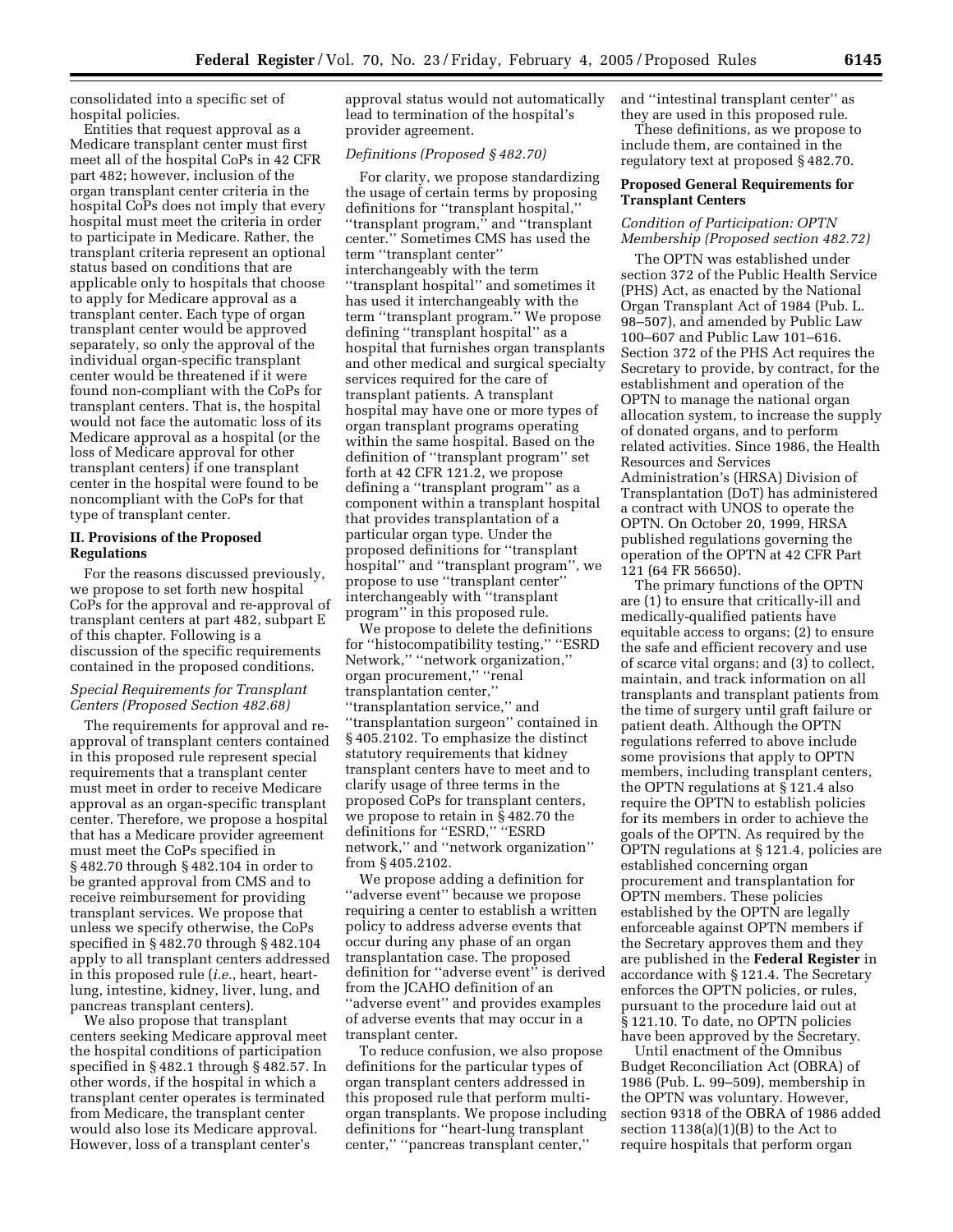transplants to be members of and abide by the rules and requirements of the OPTN as a condition for participation in the Medicare and Medicaid programs. In accordance with section 1138(a)(1)(B) of the Act, the hospital condition of participation for organ, tissue, and eye procurement at § 482.45(b)(1) requires that a hospital in which organ transplants are performed must be a member of the OPTN and abide by the OPTN rules that have been approved by the Secretary. We propose that transplant centers must be located in a transplant hospital that is a member of and abides by the rules and requirements of the OPTN as set forth in § 482.45(b)(1), which are enforceable under § 121.10. We propose that no transplant hospital would be considered to be out of compliance with section 1138(a)(1)(B) of the Act, or with the proposed rule, unless the Secretary had given the OPTN formal notice that he or she approved the decision to exclude the transplant hospital from the OPTN and had notified the center in writing.

## *Condition of Participation: Notification to CMS (Proposed section 482.74)*

The current requirements for coverage of heart, liver and lung transplants require a Medicare-approved transplant center to report immediately to CMS any events or changes that would affect its approved status. Specifically, a center is required to report to us, within a reasonable period of time, any significant decrease in its experience level (for example, volume) or survival rates, the departure of key members of the transplant team or any other major changes that could affect the performance of heart, liver or lung transplants at the facility. There are no requirements for kidney transplant centers to report significant changes to CMS. We are proposing to require each transplant center to report immediately to CMS information on any significant changes that would affect its approval, such as an unusually large number of patient deaths during or shortly after transplant that could impact the center's 1-year patient survival rates or a change in key staff members, such as the individual the transplant center designates to the OPTN as the center's ''primary transplant surgeon'' or ''primary transplant physician.'' This would be a new requirement for kidney, pancreas, heart-lung, and intestine transplant centers. We believe this requirement is necessary for all transplant centers to ensure that each transplant center maintains the resources and commitment needed to safely and efficiently perform

transplants throughout its approval period.

## *Condition of Participation: Pediatric Transplants (Proposed Section 482.76)*

Section 4009(b) of the Omnibus Budget Reconciliation Act of 1987 (OBRA 1987) (Pub. L. 100–203) indicates that pediatric heart transplant centers are Medicare-approved heart transplant centers if they meet certain criteria. Public Law 100–203 specified the following criteria: (1) The hospital's pediatric heart transplant center is operated jointly by the hospital and another facility that is Medicareapproved; (2) the unified program shares the same transplant surgeons and quality assurance program (including oversight committee, patient protocol, and patient selection criteria); and (3) the hospital demonstrates to the satisfaction of the Secretary that it is able to provide the specialized facilities, services, and personnel that are required by pediatric heart transplant patients (See Section 35–87 of the Coverage Issues Manual). We currently use criteria for pediatric liver and lung transplant centers similar to the criteria that were specified by Congress for pediatric heart transplant centers. (See Section 35–53.1 of the Coverage Issues Manual for liver transplants and 60 FR 6537 for lung transplants.)

Since many centers that perform pediatric transplants are not jointly operated by another facility that is Medicare-approved, we propose to require all transplant centers, adult and pediatric, that wish to be reimbursed for pediatric transplants performed on Medicare beneficiaries to specifically request Medicare approval to perform pediatric transplants. We would approve and re-approve the center to perform pediatric transplants using the procedures described in proposed § 488.61. A center that wishes to be approved to perform pediatric transplants would have to meet the conditions of participation contained in § 482.68 through § 482.74 and § 482.80 through § 482.104 with respect to its pediatric patients. However, given Congress's intent that pediatric heart centers could participate in Medicare if they meet the requirements described in section 4009(b) of OBRA 1987, we are proposing to retain the statutory criteria as an option for heart transplant centers that wish to become Medicare-approved to perform pediatric heart transplants. In other words, a center that wishes to be approved to perform pediatric heart transplants may be approved by meeting the data submission, outcome, and process requirements proposed in this regulation, or the center may be

approved by meeting the criteria in section 4009(b) of OBRA 1987.

Although all transplant centers that wish to be reimbursed for transplants performed on pediatric Medicare beneficiaries would have to request Medicare approval to perform pediatric transplants, we believe it is necessary to distinguish between two different types of centers that may provide pediatric transplantation services. In some centers, patients are predominantly adults (*i.e.*, 18 years or older) and only a few pediatric transplants are performed. In other centers, pediatric transplant programs are separate from the adult programs and may be operated by departments of pediatrics or children's hospitals where a majority of transplants are performed on pediatric patients (*i.e.*, patients younger than 18).

We propose that in centers where patients are predominantly (≤50 percent) adult patients, the center would need to have Medicare approval to perform both adult and pediatric transplants in order to be reimbursed for transplants performed on pediatric Medicare beneficiaries. Since few transplants are performed on children in such centers, we propose that loss of Medicare approval to perform adult transplants, whether voluntary or involuntary, would result in loss of Medicare approval to perform pediatric transplants. However, loss of Medicare approval to perform pediatric transplants would not affect the center's Medicare approval to perform adult transplants.

Likewise, we propose that a center that predominantly (≥50 percent) provides transplantation services to pediatric patients (*i.e.*, a pediatric center) would need to have Medicare approval to perform both pediatric and adult transplants in order to be reimbursed for transplants performed on adult Medicare beneficiaries. In this case, however, loss of Medicare approval to perform adult transplants would not impact the center's Medicare approval to perform pediatric transplants while loss of Medicare approval to perform pediatric transplants, whether voluntary or involuntary, would result in loss of Medicare approval to perform adult transplants. Usually, centers that predominantly serve pediatric patients will transplant only a few young adults (18 or 19 years old) who wish to maintain continuity of care but have aged beyond the pediatric patient classification. Because of the occasional adult patients being transplanted at the pediatric centers and the relatively few pediatric transplants in general, we are not requiring a minimum number of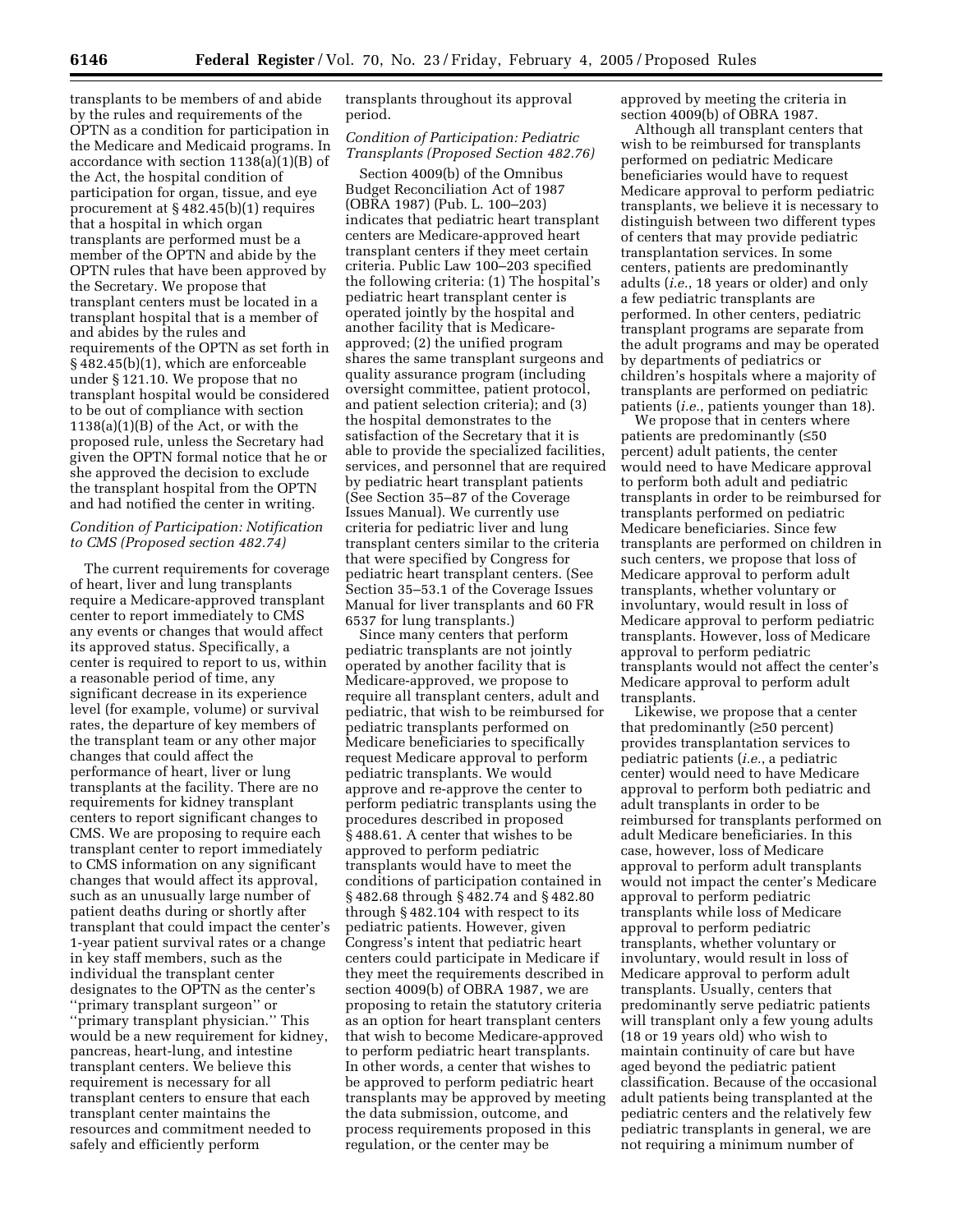transplants (adult or pediatric) for pediatric centers. We are requesting comments on our proposed methodology for approving and reapproving centers that perform pediatric transplants.

[If you choose to comment on this issue, please include the caption ''CENTERS PERFORMING PEDIATRIC TRANSPLANTS'' at the beginning of your comments.]

## **Proposed Transplant Center Data Submission and Outcome Requirements**

*Condition of Participation: Data Submission and Outcome Measure Requirements for Initial Approval of Transplant Centers (Proposed section 482.80)*

[If you choose to comment on this section, please include the caption ''OUTCOME MEASURE REQUIREMENTS'' at the beginning of your comments.]

#### A. Overview

Our intent in promulgating this rule is to establish quality standards for approval and re-approval of transplant centers participating in Medicare. We intend to focus regulations on the actual care being furnished and the outcomes of that care, rather than solely on the underlying policies and procedures.

The Institute of Medicine (IOM) highlighted the importance of focusing on outcomes in its report (''Organ Procurement and Transplantation: Assessing Current Policies and the Potential Impact of the DHHS Final Rule''), published on July 22, 1999. In its recommendation on Federal oversight, the IOM articulated its view that the Department should include greater use of patient-centered, outcome-oriented performance measures for OPOs, transplant centers, and the OPTN.

Some representatives from the transplant community that attended the CMS Town Hall Meeting held in December 1999 also voiced a similar opinion that transplant center performance should be assessed using patient-centered outcome measures. However, there was no consensus on how to design an outcome-oriented system for evaluating center performance.

We recognize the fact that transplant outcomes and practices can be assessed from multiple perspectives, and there is no one single criterion that can adequately evaluate the performance of a transplant center. Therefore, we are proposing to evaluate a center's performance by measuring a center's outcomes and experience, in

combination with some specific process requirements we believe will ensure the quality of the transplant center.

In developing a proposed framework for the initial approval of transplant centers, we have included criteria of significance to an outcome-based evaluation system. We are proposing criteria for timely and complete data submission, patient survival, and graft survival.

## *B. Data Submission Requirements for Initial Approval of Transplant Centers*

1. Current Medicare Data Submission Requirements

Under current transplant policies for heart, liver, and lung centers and the current regulations for renal transplant centers, centers applying for Medicare approval are required to supply data to CMS. As appropriate, these applicants must report every heart and liver transplant performed since 1982, every lung transplant performed since January 1, 1990, or every kidney transplant performed during the most recent year of operation and during each of the preceding 2 calendar years. The current criteria for approval of heart, liver, and lung transplant centers require centers to agree to maintain and routinely submit to CMS, in a prescribed standard format, summary data about patients selected, protocols used, and short- and long-term outcomes on Medicare and non-Medicare patients undergoing transplantation.

#### 2. Data Collection and the OPTN

In addition to supplying transplant data to CMS, transplant centers also collect and submit transplant data to the OPTN. Under the Department's Health Information Privacy Rules at 45 CFR 164.512, which implement the privacy provisions of the Health Insurance Portability and Accountability Act (HIPAA), covered entities are permitted to use and disclose protected health information to OPOs or other organizations engaged in the procurement, banking, or transplantation of organs, eyes, or tissues from deceased donors. Therefore, data submission to the OPTN is an exception under HIPAA with respect to organ transplants. The OPTN database utilizes electronic submission, review, and modification features through a secure, encrypted web-based system. Under contract with HRSA, the OPTN develops policies concerning data submission as well as policies concerning organ procurement and transplantation.

The OPTN requires its members to submit organ-specific data electronically to the OPTN through the use of standardized forms. There are a total of 26 different organ-specific forms containing more than 3,500 data fields. Transplant centers are responsible for submitting the appropriate organspecific forms for each center using six form types. The OPTN also specifies time frames in which each form must be submitted to the OPTN. Below is a description of the six forms for which transplant centers are responsible and the due dates established by the OPTN for each form:

• *Transplant Candidate Registration Form* includes waitlist data as well as other clinical and organ-specific information collected prior to transplant. There is a form for each organ type: Kidney-pancreas, kidney, pancreas, liver, intestine, heart, lung, and heart-lung. The OPTN requires transplant centers to submit the organspecific Transplant Candidate Registration Form to the OPTN within 30 days of the form generation date.

• *Transplant Recipient Registration Form* includes the patient status at discharge, pre- and post-transplant clinical information, as well as treatment data. The form is generated when the patient receives a transplant and is removed from the waitlist. There is a form for each organ type: kidneypancreas, kidney, pancreas, liver, intestine, and thoracic (*i.e.*, heart, lung, and heart-lung). The OPTN requires transplant centers to complete the organ-specific Transplant Recipient Registration Form when the transplant recipient is discharged from the hospital or six weeks following the transplant date, whichever is first. The OPTN also requires transplant centers to submit the organ-specific Transplant Recipient Registration Form to the OPTN within 60 days of the form generation date.

• *Transplant Recipient Follow-up Form* is generated six months posttransplant (excluding thoracic) and on the transplant anniversary for every living organ recipient with a functioning graft. It includes patient status, clinical, and treatment information. There is a form for each organ type: Kidneypancreas, kidney, pancreas, liver, intestine, and thoracic. The OPTN requires transplant centers to submit the organ-specific Transplant Recipient Follow-up Form to the OPTN within 30 days of the form generation date unless the transplant recipient dies or experiences a graft failure. In such circumstances, the OPTN specifies that transplant centers are required to submit the organ-specific Transplant Recipient Follow-up Form to the OPTN within 14 days of the recipient's death or graft failure.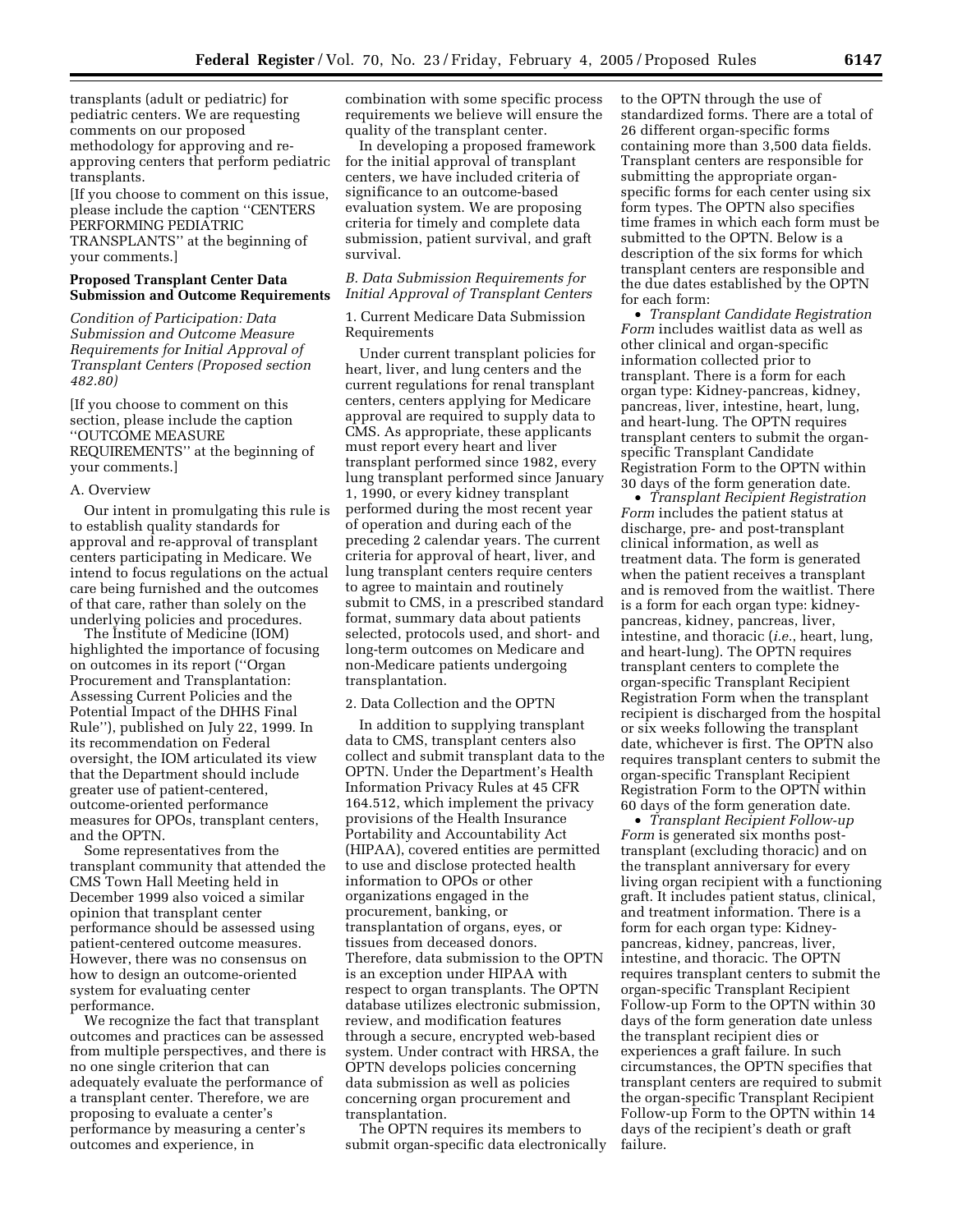• *Post Transplant Malignancy Form* is generated after a malignancy has been reported on the Transplant Recipient Follow-up Form. The OPTN requires transplant centers to submit the Post Transplant Malignancy Form to the OPTN within 30 days of the form generation date.

• *Living Donor Registration Form* collects data for all living organ donors. The OPTN requires transplant centers to submit the Living Donor Registration Form to the OPTN within 30 days of the form generation date.

• *Living Donor Follow-up Form* includes patient status and clinical information collected on the living donor at intervals of six months and one year post-transplant. The OPTN requires transplant centers to submit the Living Donor Follow-up Form to the OPTN within 30 days of the form generation date.

The OPTN also includes a data submission standard that requires, among other things, 95 percent of the required forms to be completed within 90 days of their due date.

3. The Scientific Registry of Transplant Recipients (SRTR) and the Center-Specific Reports

Once the OPTN collects the required data, the SRTR, which is run by the University Renal Research Education Association (URREA) under contract with HRSA, analyzes the OPTN data and creates national and center-specific reports. Regulations at 42 CFR 121.11 require the SRTR to make centerspecific information on the performance of transplant centers available over the Internet and requires the SRTR to update these data at least every 6 months. URREA updates the centerspecific reports every January and July, and makes the center-specific reports available over the Internet at *http:// www.ustransplant.org.*

The SRTR center-specific reports contain a variety of statistical tables based on the transplants performed at each center in the US. The centerspecific reports contain information on each center's performance; including statistics on each center's waitlist activity, deceased and living donor transplant recipient characteristics and outcomes (including patient and graft survival), and donor characteristics. The SRTR also prepares national summary reports of these topics by center. Below, we provide a more detailed description of some of the statistics available in the center-specific reports.

The most important outcome for a lifesaving technology such as transplantation is whether the patient survives the procedure. Currently, the

SRTR center-specific reports provide observed and expected patient survival rates for adult and pediatric patients at the 1-month, 1-year, and 3-year reporting time point for each center. For calculation of the 1-month, 1-year, and 3-year patient survival statistics, the SRTR center-specific reports use transplants that occurred during a 2.5 year interval before a report is published. In order to maximize followup of patients that were transplanted towards the end of the 2.5-year interval, there may be a significant lag between the time that the last transplant in the 2.5-year period occurred and the time that patient survival statistics are reported. For example, the July 2003 center-specific reports contain 1-month and 1-year patient survival statistics for abdominal transplants (for example, kidney, kidney-pancreas, intestine, liver, and pancreas transplants) that were performed at a center between January 1, 2000 and June 30, 2002 and for thoracic transplants (for example, heart, heart-lung, and lung transplants) that were performed between January 1, 2000 and June 30, 2002. In the future, the SRTR plans to calculate 1-month and 1-year survival statistics using 2.5 year cohorts for all organs. The 3-year patient survival statistics include transplants performed between January 1, 1998 and December 31, 1999. Additionally, the SRTR center-specific reports include adult patient survival rates and pediatric patient survival rates for deceased and living donor transplants.

A center's observed patient survival rate is an estimate of the fraction of patients in each cohort that would still be alive at the reporting time point had follow-up data been received up to that time. The SRTR uses the Kaplan-Meier method to calculate a center's observed patient survival rate from the OPTN follow-up data and the Social Security Death Master File (SSDMF) data. The Kaplan-Meier method is a standard statistical technique for estimating survival at the reporting time point by assuming that the failure rate would have been the same for those patients lost to follow-up as was observed for patients with complete follow-up data.

Recognizing that some patients are lost to follow-up for reasons beyond a transplant center's control, such as a patient's change of residence, change of providers, or unreported death, the SRTR began augmenting the OPTN data by tracking all transplant patients ''lost to follow-up'' through the SSDMF. Although there are some flaws in the SSDMF data, it has enhanced the SRTR's ability to determine if patients ''lost to follow-up'' had died or were

still thought to be alive on a certain date. In addition to enhancing the accuracy of the SRTR's center-specific reports, URREA has determined that the additional data obtained from the SSDMF seems to increase the reported survival rates of some centers.

A center's expected patient survival rate is a risk-adjusted statistic that provides an estimate of the fraction of patients who would be expected to be alive at each reported time point based on the national experience for similar patients. The SRTR uses the Cox proportional hazards regression model to calculate each center's expected patient survival rate.

The Cox model is a statistical modeling technique that is widely used in the analysis of survival data. The Cox model is flexible in the types of data, event rate patterns, and covariates it can handle. It can model dependence of event rates on patient and donor characteristics in a variety of ways including time dependent proportional hazards (covariates), which are extremely useful for modeling the effect of current patient status on mortality and for modeling both short term and long term covariates effects on event rates. Information about the Cox model can be found on the Internet. For example, background on the Cox model can be found at *http:// members.aol.com/johnp71/ prophaz.html.*

The Cox model is designed to evaluate the outcomes among the recipients at one center, compared to what would be expected, had those same patients received a transplant at an ''average'' center. One of the most important features of the Cox model is the identification of the adjustment factors that could affect transplant outcomes. These factors are chosen using clinical input supported by statistical analyses. The clinical input comes from the constant review of SRTR models by experts on the OPTN committees and the Secretary's Advisory Committee on Organ Transplantation (ACOT). The Secretary established the ACOT to enhance organ donation, ensure the system of organ transplantation is grounded in the best available medical science, ensure the public that the system is as effective and equitable as possible, and thereby increase public confidence in the integrity and effectiveness of the transplantation system. Some nonstatistically significant factors are also included in the Cox models used to calculate expected patient survival in order to improve validity and public acceptance of the models.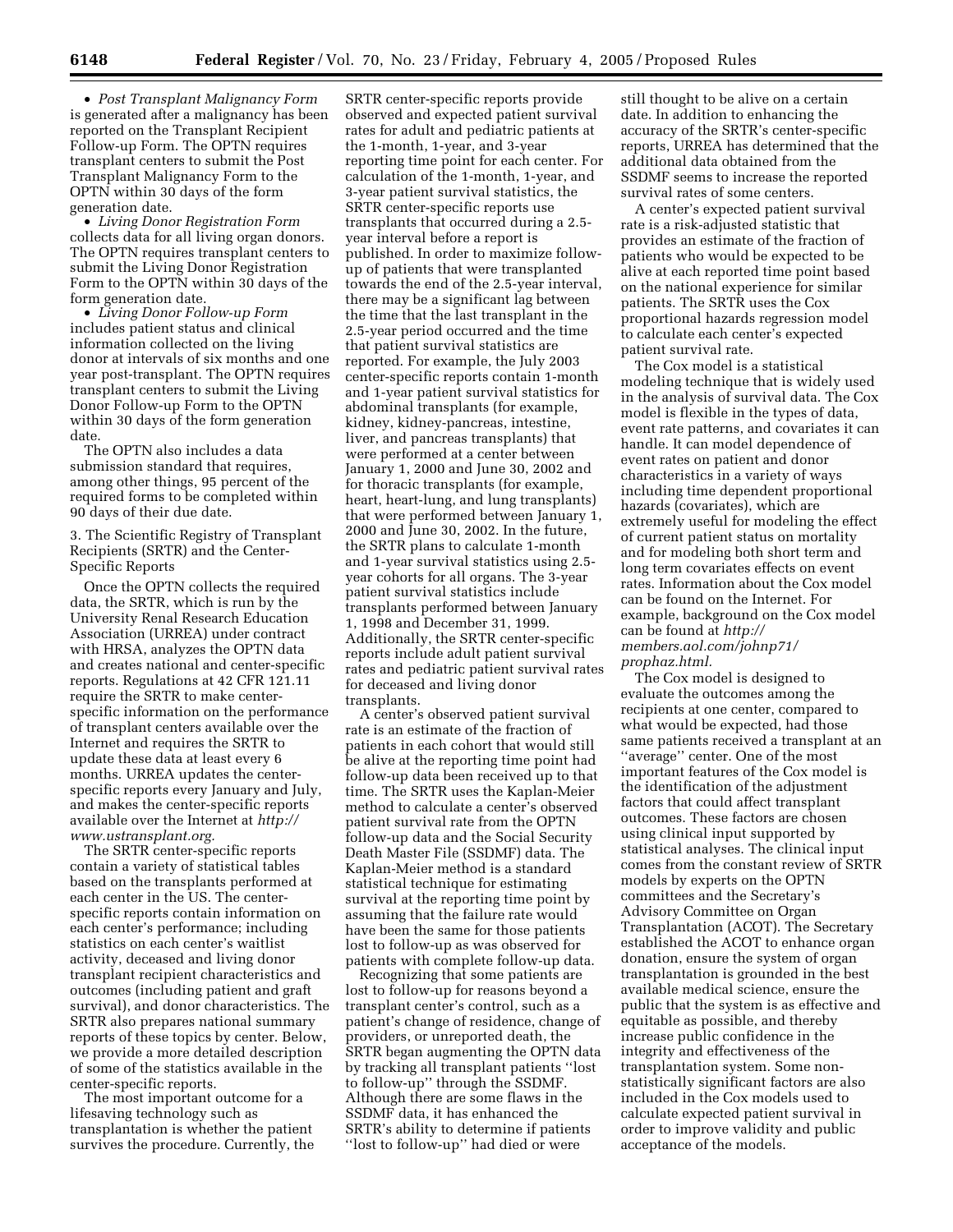Historically, there have been more than 100 models fit for each centerspecific report release (*e.g.*, models by organ, by age group, by living/deceased donor, by follow-up time period, by graft/patient survival). Currently, the models used to calculate 1-month and 1 year patient survival are based on the same cohort of patients. The SRTR plans to begin to use a single model to calculate survival, as this would allow for more stable estimation of factors for the 1-month results, which currently are based on relatively few events. This will assure consistency in the expected values for the overall transplant population and the subpopulations of living and deceased donor recipients.

The specific risk adjustment factors that affect transplant outcomes identified in the Cox model and their weights are subject to change with each updated analysis. Semi-annually (every January and July), the SRTR assesses the goodness of fit and stability of a survival model using the index of concordance. The index of concordance is a measure of a model's ability to fit the mortality outcomes for each patient. In order to assess the stability of the models, for each center-specific report release, the models will be fit using the same list of covariates to a series of successive cohorts of transplant recipients. In addition, the values of the coefficients will be reported for each of the models while outcomes are evaluated relative to the norm, or the ''average.'' Significant changes in the index of concordance and the coefficients over a period of time will help to identify the factors that require closer evaluation in order to be sure that the models are as up to date as possible.

In the future, the SRTR plans to complete a table for each of the centerspecific report post-transplant models. The table will include the index of concordance, the coefficients, and pvalues for the coefficients when the model is fit for transplants during the 2.5-year cohort used for the current center-specific report release as well as that for the two previous releases. This table will be posted publicly on the SRTR Web site (*http:// www.ustransplant.org*) at the time of the preview site, which is approximately 1 month before the center-specific report public release date. It is intended to allow users to assess the stability of the models. If the fit of the models or the coefficients of the factors change markedly, one would be careful to evaluate the models to be sure that they are as up to date as possible. If the fit and coefficients do not change markedly, one could be assured that the models are stable.

For purposes of example, the Cox models used in the July 2004 centerspecific reports to calculate expected 1 year patient survival rates for deceased donor adult transplants contained the following factors. (Analytic Conventions—Guide to the Center-Specific Reports, *http:// www.ustransplant.org/programsreport.html*). Factors for kidney transplants included: diagnosis, donor age, donor history of hypertension, donor meets expanded donor criteria for deceased kidney, donor race, donor serum creatinine, donor cause of death, human lymphocyte antigen (HLA) mismatch, peak panel reactive antibody (PRA), recipient age, recipient ethnicity, recipient medical condition, recipient race, and year of ESRD treatment. Factors for liver transplants included: diagnosis, ABO (*i.e.*, blood types A, B, AB, and O) compatibility, donor Hispanic/Latino, donor age, donor and recipient in the same region but not the same OPO, donor and recipient not in same region or OPO, donor race, donor cause of death, non heart beating donor, recipient portal vein thrombosis, recipient age, recipient any previous transfusions, recipient ascites, recipient creatinine, recipient ethnicity, recipient height, recipient incidental tumor found at time of transplant, recipient insulin dependent diabetes, recipient medical condition, recipient on life support, recipient previous abdominal surgery, recipient race, and split or partial liver. Factors for heart transplants included: diagnosis, donor age, donor cause of death, ischemia time, recipient creatinine, recipient height, recipient medical condition, recipient on extracorporeal membrane oxygenation (ECMO), and recipient on ventilator. Factors for lung transplants included: cardiac index, diagnosis group B, diagnosis group C, diagnosis group D, diagnosis, donor age, donor body surface area, donor history of diabetes, donor race, donor cause of death, percent predicted forced vital capacity (FVC), ischemia time, New York Heart Association (NYHA) class, oxygen required at rest, recipient age, recipient creatinine, recipient female, recipient on ventilator, recipient race, and pulmonary artery (PA) hemodynamics mean by diagnosis interaction.

As in patient survival, the SRTR also calculates observed and expected 1 month, 1-year and 3-year graft survival statistics. Using the Kaplan-Meier method, the SRTR calculates observed graft survival rates for each of the reporting time points (*i.e.*, 1-month, 1 year, and 3-year) from OPTN and SSDMF data. Cox models are used to

calculate expected graft survival statistics for each of the reporting time points. The factors predictive of graft survival models are generally similar to those predictive of patient survival models and generally include an indicator for whether or not this was the first transplant of this type. Again, 1 month, 1-year, and 3-year graft survival statistics in the center-specific reports are stratified by age (*i.e.* adult or pediatric) and by donor type (*i.e.* deceased or living) and are calculated using only transplants that occurred during a 2.5-year interval before a report is published.

#### 4. Proposed Data Submission Requirements

Since the SRTR center-specific reports contain a wealth of information about transplant center outcomes and the SRTR prepares its analytical reports from the data that transplant centers are already self-reporting to the OPTN, we propose that the SRTR's center-specific reports could form the foundation for our outcome evaluation system. However, we need to be certain of the completeness of the data used to evaluate each center's outcomes.

In July 2001, an article that appeared in the *Milwaukee Journal Sentinel* (''Transplant Rate Reports Don't Tell Whole Story,'' *http://www.jsonline.com/ alive/column/jul01/ marccol30072701.asp*, July 27, 2001) questioned the data used by the SRTR to generate and publish the centerspecific reports. The article charged that some centers were getting away with reporting less than half of follow-up data required by the OPTN. Incomplete data can be attributed to several factors, including lost to follow-up. However, the article also alleged that some centers were purposely submitting incomplete data to skew their survival results. In order to ensure that the data used by the SRTR for analysis and compilation of the national and center-specific reports are comprehensive and accurate, we believe that it is important that we establish requirements for timely and complete reporting of data to the OPTN.

As discussed earlier, the OPTN includes a data submission standard that requires, among other things, 95 percent of the required forms to be completed within 90 days of their due date. We propose a similar data submission requirement. We propose, at § 482.80(a) that no later than 90 days after the due date established by the OPTN, heart, heart-lung, intestine, kidney, liver, lung, and pancreas transplant centers must submit to the OPTN at least 95 percent of required data submissions on all transplants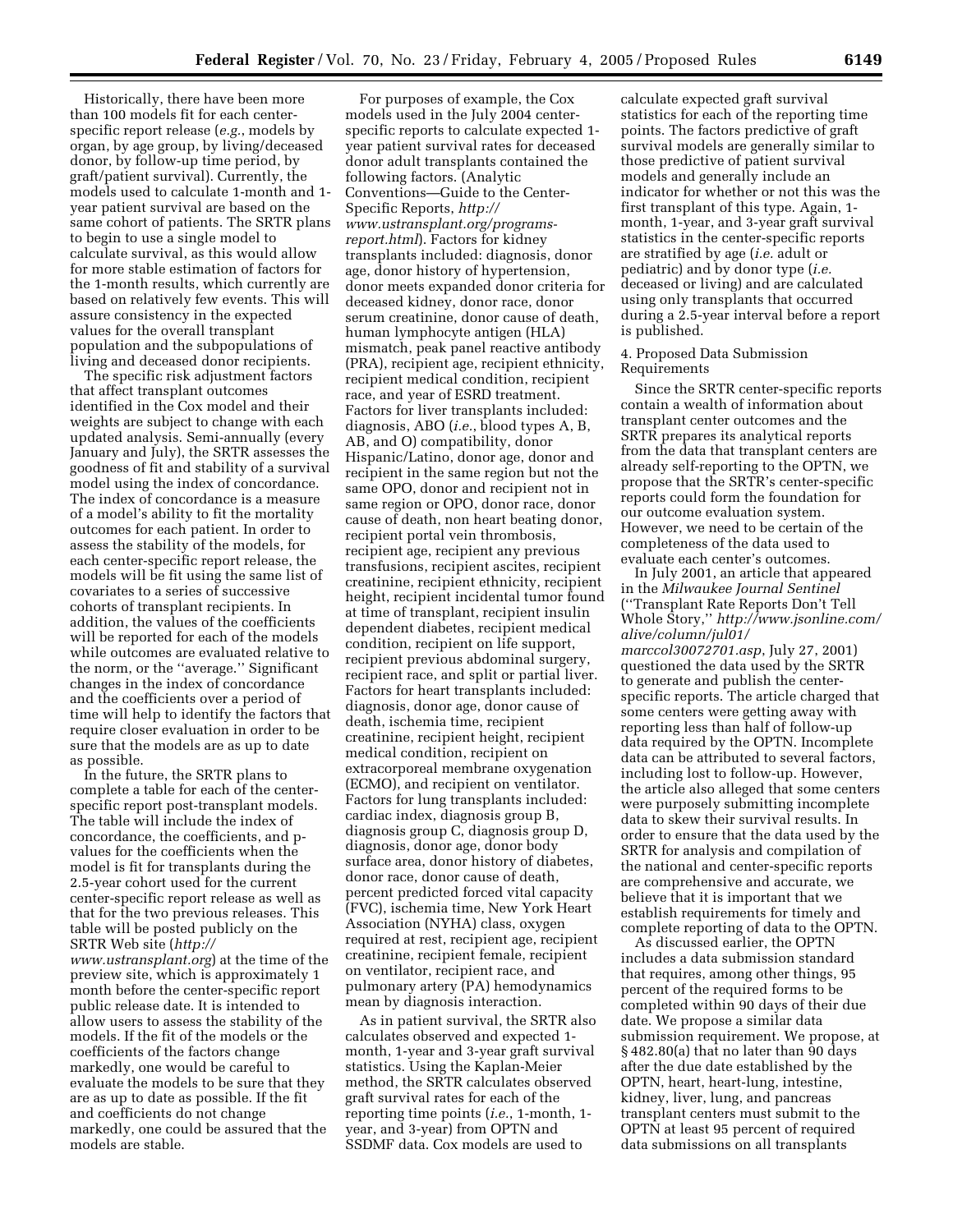(deceased and living donor) performed at the center. We believe it is important to maintain this 90-day grace period to ensure that transplant data collection and compilation are as complete and accurate as possible.

We propose that required data submissions include, but not be limited to, the submission of the appropriate organ-specific OPTN forms for transplant candidate registration, transplant recipient registration, and recipient follow-up. Requiring timely and complete submission of data will ensure up-to-date and meaningful data.

## *C. Outcome Measure Requirements for Initial Approval of Transplant Centers*

1. Current Medicare Outcome Measure Requirements

Under the current transplant policies, transplant centers applying for Medicare approval of a heart, liver or lung transplant center are required to report their 1-year and 2-year actuarial (unadjusted) patient survival rates using the modified Kaplan-Meier method. The modified Kaplan-Meier method estimates survival at the reporting time point by treating those patients lost to follow-up as dead on the day following the last ascertained survival.

The current actuarial survival standards for heart transplants were developed in 1986. According to those standards, a center is required to demonstrate an actuarial survival rate of 73 percent for 1 year and 65 percent for 2 years for patients who have had heart transplants since January 1, 1982 at that center. Current criteria for approval as a liver transplant center were developed in 1991 and require an actuarial survival rate of 77 percent for 1 year and 60 percent for 2 years for the time period the center is using to calculate survival. The criteria for lung transplants were published in our February 1995 notice of Medicare policy for lung transplants. The criteria require centers to maintain a 1-year actuarial survival rate of 69 percent and a 2-year actuarial survival rate of 62 percent for all transplant cases occurring on or after January 1, 1990.

The Medicare National Coverage Decision that we issued in October 2000 requires intestinal centers to have a 1 year actuarial survival rate of 65 percent for intestinal and multivisceral transplants. The required intestinal threshold is based on a weighted average of the national 1-year patient survival rates for small bowel transplantation, small bowel/liver transplantation, and multivisceral transplantation data from the literature reports on the international intestinal transplant registry. There are no

survival standards in place for kidney, pancreas, and heart-lung transplant centers for Medicare approval.

2. Appropriateness of Current Survival Criteria

At the time the survival criteria for heart, liver and lung transplants were developed, organ transplants were largely viewed as experimental procedures and the survival criteria were designed to be high enough to ensure that Medicare-approved transplant centers were high-quality institutions but low enough to ensure that centers did not exclude high-risk patients. Aided by remarkable advances in medicine and cutting-edge technology, survival rates for heart, liver, and lung transplant patients have steadily increased since our criteria were established. For example, according to the 2003 OPTN/SRTR Annual Report, the unadjusted 1-year patient survival figures for transplants performed between 2000–2001 for deceased donor heart, liver, and lung transplantation were 86 percent, 86 percent, and 78 percent, respectively. The recent national 1-year patient survival rates are considerably higher than the corresponding Medicare 1-year patient survival standards of 73 percent for heart, 77 percent for deceased donor liver, and 69 percent for lung transplantation. It seems clear that the Medicare survival criteria currently used for Medicare approval of heart, liver, and lung centers would not be appropriate under an outcome-oriented set of standards.

We believe it is necessary for us to establish outcome measure requirements for transplant centers to protect patient safety and, given the scarcity of donor organs, to ensure that donor organs, once recovered, are transplanted effectively and are not wasted. In an effort to assure that transplant centers furnish transplantation services efficiently, we believe we need to establish a system for approval and re-approval of transplant centers that focuses on a center's outcomes. A center's outcomes serve as indicators of the center's ability to furnish transplantation services successfully. Since we are proposing a system that focuses heavily on outcomes, it is critical that the outcome standards reflect current conditions. Consequently, we are proposing significant changes in the standards that would be applicable to Medicare approval.

Moreover, we believe our responsibility to ensure that transplantation services are furnished safely and efficiently is no less

important to those beneficiaries in need of kidney transplants than those in need of heart, liver, or lung transplants. Therefore, we are proposing to develop survival criteria for kidney transplant centers.

3. Proposed Outcome Measure Requirements for Heart, Kidney, Liver, and Lung Centers

It has been widely acknowledged by the transplant community that a transplant center's performance should be measured on the basis of its outcomes. However, there is no consensus on how to develop an outcome-oriented evaluation system. In developing an outcome-oriented system for evaluating center performance, some issues we considered are what types of measures should be used, how many measures to include, and whether to include both short and long-term outcomes.

The transplant community considers post-transplant outcomes, such as patient and graft survival, to be the ''gold standard'' for evaluating a transplant center's performance. While post-transplant outcomes, which measure the outcomes of transplant recipients, are widely accepted as meaningful measures of transplant center performance, organ transplantation is both a short and longterm experience.

We currently evaluate a center's performance on the basis of a single outcome measure, patient survival. For the purposes of this proposed rule we considered continuing to evaluate a center's performance on the basis of a single outcome measure. However, this approach could encourage centers to neglect other outcomes. For example, a kidney center might focus its efforts on ensuring that a kidney recipient survives to the detriment of the survival of the graft, since dialysis provides an alternative to death for kidney recipients with a failed graft.

Additionally, we are concerned that use of patient survival rates alone would not paint a complete picture of the quality of transplants performed at a center. While patient survival rates measure patient mortality, patient survival rates do not measure patient morbidity or the success of the actual transplantation procedure. Therefore, we are not proposing to limit outcome criteria for initial approval to patient survival; we are proposing a graft survival criterion as well.

We do not propose to use graft survival exclusively because patient survival is also an important measure for assessing a transplant center's quality. For example, if a transplant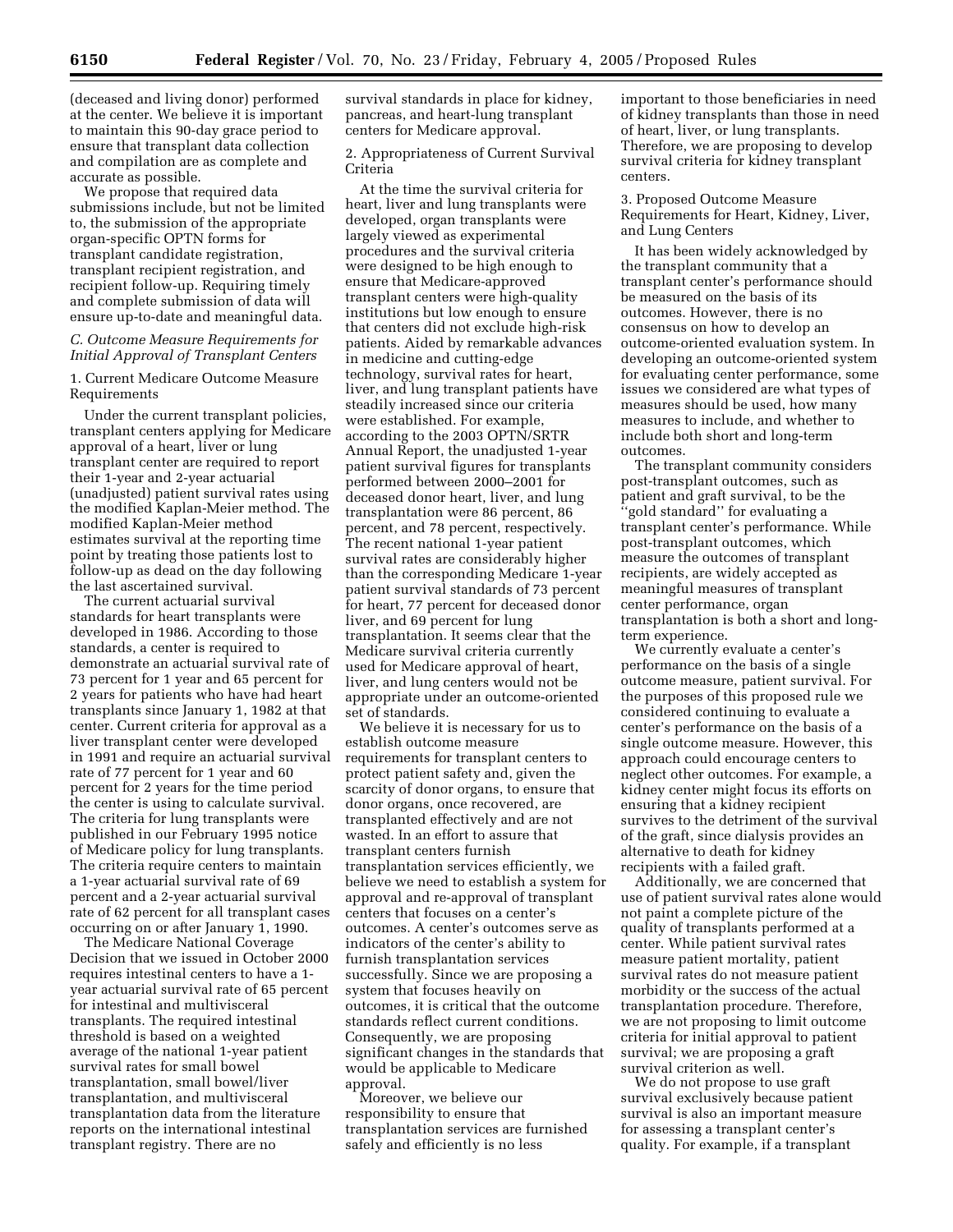center lost grafts only due to patient deaths, its outcomes may not be poor with respect to graft survival. However, since patient deaths are supposed to occur less frequently than graft loss due to re-transplants and dialysis, this transplant center may have a significantly lower than expected patient survival.

Therefore, we are proposing to use both graft and patient survival as outcome measures that would portray a center's actual performance more accurately. The proposed outcome measure requirements, like the other proposed requirements for initial approval, serve as one of several requirements that transplant centers seeking initial approval would have to meet in order to begin furnishing transplantation services that are covered by Medicare.

We also considered looking at both short-term and long-term outcomes, such as the 2-year statistics we currently require. However, we realize that longterm outcomes are more susceptible to exogenous factors not directly related to the transplantation procedure. After careful analysis of these issues, we propose using 1-year patient survival and 1-year graft survival (and in certain circumstances, 1-month patient survival and 1-month graft survival in lieu of 1 year patient survival and 1-year graft survival) as outcome measures for initial approval. We propose to require centers to meet both the 1-year patient survival and 1-year graft survival requirements separately. We propose to assess a transplant center's 1-year patient and graft survival by comparing a transplant center's expected 1-year patient and graft survival rate to its observed 1-year patient and graft survival rate for all transplants performed in the center, including living donor transplants if applicable. We propose to review a center's observed patient and graft survival against its expected patient and graft survival using a methodology that was developed by the SRTR and used by the OPTN. (This methodology, including its development, is discussed in detail below.) We propose to review a center's outcomes using the patient and graft survival data contained in the most recent SRTR center-specific report.

We also propose to review adult and pediatric outcomes separately if a center other than a lung transplant center requests Medicare approval to perform pediatric transplants. For most organ types, the SRTR has developed separate Cox models for calculating expected patient and graft survival statistics for adult (18 and older) and pediatric (younger than 18) patients. For lung transplants, however, the SRTR

stratifies recipient outcomes using other categories—(1) patients that are 12 and older or (2) patients that are less than 12. Since most lung transplants performed on pediatric patients, which is traditionally defined as patients that are younger than 18 years old, are performed on older children, we propose to use the 1-year patient survival data on patients who are at least 12 years old to assess both adult and pediatric outcomes.

## a. Proposed Outcome Evaluation Methodology

Some of the attendees in the CMS Town Hall Meeting expressed the view that transplant centers should be evaluated on the basis of risk-adjusted outcomes because risk adjustment can reduce the impact of patients' diverse risk factors on survival rates. We agree that risk adjustment addresses the potential to inadvertently penalize centers for transplanting high-risk patients or using organs from extended criteria donors. We believe risk adjustment can level the playing field for all transplant centers. As such, we propose an evaluation system that relies on the SRTR's risk-adjusted data.

The SRTR methodology, which was adopted by the OPTN's Board of Directors in June 2003, was designed to update deficiencies in prior OPTN methods. A discussion of prior methods used by the OPTN is available in the OPTN Proposal Archive, March 14, 2003–32 Proposals (Proposed Modifications to OPTN/UNOS Bylaw Appendix B (Criteria for Institutional Membership), Section III (Transplant Programs) at *http://www.optn.org/ policiesAndBylaws/publicComment/ proposalsArchive.asp*. The current SRTR method, which is being proposed for use by CMS, uses a three-pronged approach that takes into consideration (1) statistical certainty; (2) the value of the finding for allocating resources to perform on-site surveys; and (3) the need for taking action. This threepronged approach provided the OPTN's Membership and Professional Standards Committee (MPSC) with a balanced tool for assessing transplant center performance without creating excessive demand on the resources of the MPSC.

Specifically, the SRTR methodology compares observed outcomes to expected outcomes using three tests: (1) The p-value to test for statistical significance, (2) the number of observed events (*i.e.*, patient deaths or graft failures) minus the number of expected events  $(O-E)$ , and (3) the number of observed events divided by the number of expected events (O/E). When a transplant center crosses over the

thresholds for all three tests, it is identified for further review by the OPTN.

The first prong of the three-pronged approach of the SRTR methodology is statistical certainty, which is based on assessing whether the difference between the observed number of deaths or graft failures is statistically significantly more than the expected number. Statistical tests often use pvalues to distinguish whether chance can or cannot be ruled out or chance is a likely or unlikely explanation for the differences documented between two observations. The p-value measures the statistical significance (or evidence) for testing a hypothesis. Usually, this hypothesis is either that two numbers are equal to each other or that a number is different from zero. A p-value of less than 0.5 (indicating that there is less than a 5 percent chance that any observed difference offered by random chance alone) is often considered ''statistically significant''. Consequently, the p-value helps to identify centers where chance is an unlikely explanation for the differences between the center's observed events and its expected events.

A low p-value generally indicates that chance is an unlikely explanation for the differences between the actual and expected outcomes. The MPSC determined that a p-value less than 0.05 would be adequate to assure the statistical certainty of the difference between the observed and expected number of deaths or graft failures.

The second prong of the threepronged approach of the SRTR methodology is the value of the finding for allocating resources to perform onsite surveys. The number of observed events minus the number of expected events (that is, the number of patient deaths or graft failures a transplant center would expect to have based on its patient population) helps to identify centers with relatively large numbers of unexpected events. The OPTN uses the results of this test to determine how to allocate its limited resources available for the review of centers. This avoids allocation of resources to centers with only a small fraction of unexpected deaths. The SRTR proposed a threshold value for each test. The MPSC determined that the number ''3'' (that is, 3 more patient deaths or graft failures than expected) would be adequate to assure that there was meaningful clinical information to assess for deficiencies in a transplant center  $(O-E>3)$ . Few smaller centers are expected to show statistical significance (*i.e.*, show a p-value <0.05) because, from a statistical perspective, it hard to rule out chance when working with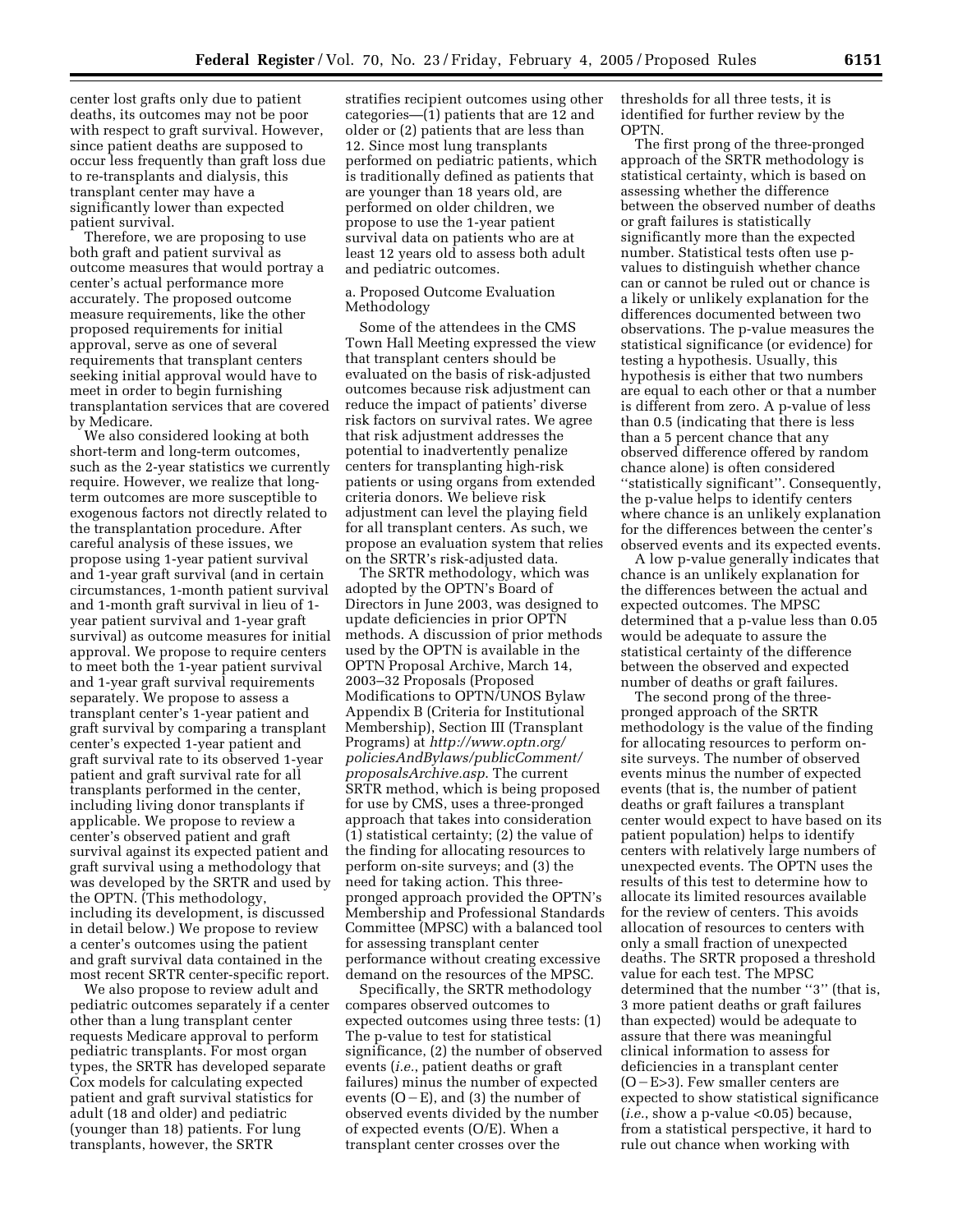small numbers. Therefore, one could expect that fewer small centers than large centers potentially would be identified using the SRTR methodology.

The OPTN MPSC recognized that it would need to be able to appropriately flag smaller cohorts, especially since the center-specific reports separate adult and pediatric transplants. As such, in 2001, the SRTR presented some analyses that would help the OPTN MPSC decide upon the minimum number of transplants needed in order for the SRTR methodology to flag smaller cohorts. Transplant centers that performed fewer transplants than this minimum number would not be reviewed using the SRTR methodology.

Although a single death has a much greater impact on a center's patient survival rate in a smaller center than in a larger center, the OPTN MPSC felt that the percentage difference when working with smaller cohorts was less useful from a clinical perspective because of the smaller numbers. For example, a transplant center that performs 10 transplants and loses 1 graft has a 90 percent survival rate whereas a center that performs 11 transplants and loses 2 grafts has an 82 percent survival rate. Although the difference between 90 percent and 82 percent may appear to be

significant, when only 10 transplants have been performed, the absolute difference between the loss of 1 graft and 2 grafts is small. The MPSC felt that this type of difference was not sufficient to distinguish small cohorts. Therefore, the MPSC asked the SRTR to help them determine the minimum number of transplants required for the SRTR methodology to flag a transplant center and to have that ''flag'' be clinically appropriate.

In deciding upon the minimum number of transplants required for use of the SRTR methodology, the OPTN recognized that small transplant centers had to have a minimum excess of graft failures/deaths before there was adequate clinical information to evaluate for deficiencies in the transplant center. Since the minimum number of excess graft failures/deaths was determined to be 3, a transplant center would have to perform at least 4 transplants in order to have an excess of 3 deaths. However, performing 4 transplants and having a 100% graft failure/death rate was not clinically acceptable. Therefore, the SRTR developed a scenario in which a transplant center's expected graft failure/mortality rate was 10 percent, but its actual graft failure/mortality rate

## ADULT PROGRAMS FLAGGED BASED ON CENTER SIZE

was 50 percent. Using this scenario, the SRTR methodology could flag cohorts as small as 8 transplants. Based on this finding, the OPTN MPSC decided to use the SRTR methodology on cohorts (adult or pediatric) of at least 9 transplants. As the number of transplants increase, the clinical concordance of observed and expected mortality rates should also increase.

The third prong of the approach of the SRTR methodology is the need for taking action. The MPSC determined that it would need to take action when it determined that the observed number of deaths or graft failures was 50 percent more than expected (O/E>1.5).

We applaud the SRTR's effort to strive for better ways to identify underperforming transplant centers. We have carefully reviewed and evaluated the SRTR's methodology for flagging underperforming transplant centers. We believe the SRTR approach to handling small centers is reasonable. To address concerns that the methodology could be perceived as being more lenient towards smaller centers, we analyzed transplant center data from the most recent SRTR center-specific report and found that it flagged centers of all size ranges. Of the 72 small centers (9–25 transplants), 15% were flagged.

| Center size | Number of<br>programs | Number of<br>programs | aram  |
|-------------|-----------------------|-----------------------|-------|
| $\leq$ 9    |                       | 0 (0.0%)              | $0\%$ |
| $9 - 25$    | 72                    | 11 (20.4%)            | 15.3% |
|             | 98                    | 11 (20.4%)            | 11.2% |
|             | 121                   | 13 (24.1%)            | 10.7% |
| $101 - 200$ | 111                   | 15 (27.8%)            | 13.5% |
| 201-500     | 60                    | $3(5.6\%)$            | 5.0%  |
| >500        | 8                     | $(1.9\%)$             | 12.5% |
| Total       | 541                   |                       |       |

We believe that the analyses we conducted shows that the p-value test performs very well for centers with at least 9 transplants. Given the fact that an adult center has to have performed 9 transplants in order to enable the SRTR methodology to capture differences during the 2.5 year cohort period, we believe the SRTR methodology can maintain a delicate balance between able to identify the outliers in both large and small centers. We are requesting comments on the appropriateness of proposing this approach.

We propose adapting the general framework of the SRTR methodology to assess a heart, liver, lung, or kidney

transplant center's outcomes for our use. That is, we propose that if a transplant center's observed 1-year patient survival rate and 1-year graft survival rate is lower than the expected 1-year patient survival rate and 1-year graft survival rate, respectively, we would use the three SRTR tests (p-value,  $O-E$ , and  $O/$ E) to determine whether a center's observed survival rates were unacceptably low and whether thus the center would require CMS follow up.

For each of the outcome measures we proposed for initial approval of heart, liver, lung, and kidney centers, we propose establishing minimum thresholds for the p-value,  $O-E$ , and  $O/$ E tests. One of the primary concerns

expressed by beneficiaries at our Town Hall Meeting was access to their choice of transplant centers. Therefore, we want to establish a mechanism whereby all transplant centers that perform at or near their expected outcomes are able to obtain initial Medicare approval for transplantation. We recognize that the threshold we establish for each test would affect the quality of care, number and location of centers, and access to centers. It is our goal to establish thresholds to ensure access while ensuring that Medicare beneficiaries receive high quality organ transplantation services. After careful evaluation of SRTR's analysis and OPTN's reasoning, we propose to adopt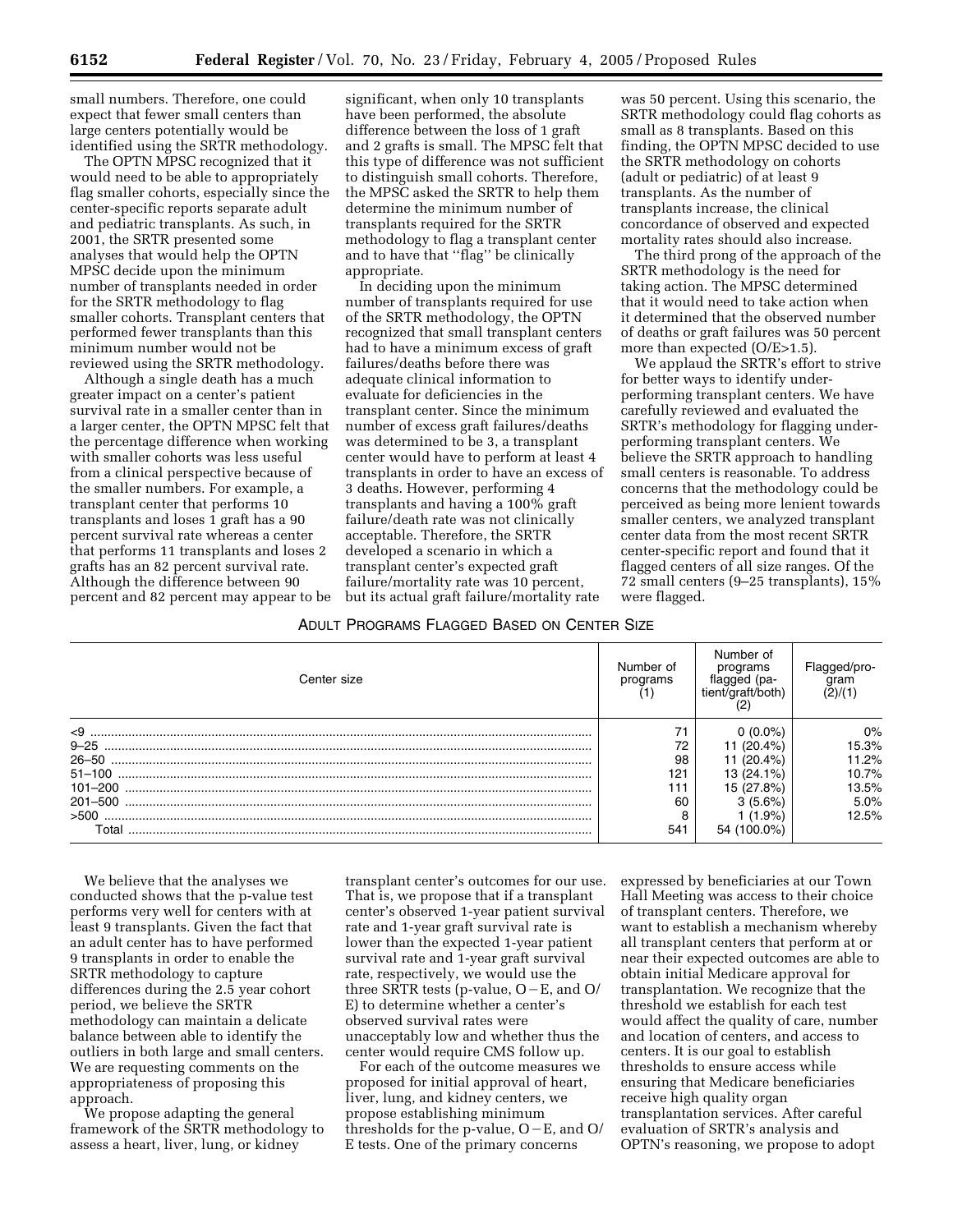thresholds that mirror those adopted by the OPTN.

Specifically, for each outcome measure, we propose considering the center's patient and graft survival rate to be acceptable as long as the center's observed patient and graft survival rate is higher than the center's expected patient and graft survival rate. If a center's observed patient and graft survival is lower than its expected patient or graft survival, we would still consider the center's patient and graft survival rate to be acceptable, unless all three of the following thresholds are crossed over:

• The one-sided p-value is less than 0.05;

• The number of observed events minus the number of expected events  $(O-E)$  is greater than 3; and

• The number of observed events divided by the number of expected events (O/E) is greater than 1.5.

Our justification for these thresholds is the same as that of the OPTN when it adopted the thresholds in June 2003. A one-sided p-value less than 0.05 can loosely be interpreted to mean that there is a 95 percent probability that the difference between a center's observed patient or graft survival rate cannot be explained by random fluctuations. Therefore, we believe that establishing the threshold for the p-value at 0.05 provides us with reasonable assurance that a transplant center's observed patient or graft survival rate truly cannot be attributed to external factors that may also influence patient or graft survival, as opposed to being the result of a random fluctuation (*i.e.* the difference between the observed and expected is statistically significant). A difference between the observed number of events (*i.e.*, patient deaths or graft failures) and the number of expected events that is greater than 3 indicates that 3 or more of the observed events were unexpected. In establishing the threshold for the  $O$  – E test at 3, our goal was to strike a balance between establishing a threshold that is high enough to avoid identifying centers where the absolute number of unexpected events is very small and establishing a threshold that is low enough to reflect that a nontrivial number of patients were affected. When the quotient of the number of observed events divided by the number of expected events is greater than 1.5, this indicates that a substantial fraction (more than 50 percent) of the observed events were unexpected. Therefore, the proposed thresholds for the  $O-E$  and O/E tests help to identify centers in which a relatively large portion of the center's transplants resulted in an

unexpected adverse outcome (*i.e.*, patient death or graft failure).

For each outcome measure, we propose that only when a heart, liver, lung, or kidney center crosses over the thresholds established for all three tests, would we consider the center not to be in compliance with the requirements for that particular outcome measure. For example, we would consider a center that demonstrates a p-value of 1.00, O – E of 5.0, and O/E of 2.0 based on the 1-year patient survival data contained in the most recent SRTR center-specific report to meet the patient survival requirement because one of the three thresholds (that for the p-value test) was not crossed over. On the other hand, a center that demonstrates a p-value of 0.01,  $O$  – E of 5.0, and  $O/E$  of 1.9 for its patient survival data would cross over the thresholds for all three tests; therefore, we would not consider the patient survival requirement to be met.

Transplant centers would have to meet the requirements for each of the outcome measures (*i.e.,* patient survival and graft survival) separately. In other words, a center that meets the requirements for patient survival but not for 1-year graft survival would not meet the proposed outcome measure requirements. By considering centers whose observed outcomes are lower than their expected outcomes to be acceptable unless they cross over the thresholds for all three tests, we believe that we can be reasonably assured that any center identified using this methodology will have both a statistically significant and non-trivial number of unexpected deaths or graft failures. Centers in which the number of unexpected events is relatively large but not statistically significant or in which the number of unexpected events is statistically significant but relatively small would not be inadvertently penalized under this proposed methodology.

We are proposing that an adult transplant center requesting Medicare approval would have to have 1-year patient and 1-year graft survival followup data on at least 9 transplants of the appropriate organ type during the 2.5 year period reported in the most recent center-specific report. In other words, centers that perform fewer than 9 transplants generally would not be eligible for Medicare approval under our proposal. We are asking for comments as whether requiring the minimum number of 9 transplants during the 2.5 year period is acceptable for this application of the SRTR methodology.

CMS is cognizant that requiring a minimum number of transplants may appear to limit access to transplantation

for Medicare beneficiaries. However, given that the proposed minimum number of transplants of 9 is lower than the current Medicare requirements (12 transplants over a 12-month period for heart and liver transplant centers, and 10 transplants over a 12-month period for lung and intestinal transplant centers), we do not believe this requirement would lessen current access to transplant centers. As stated earlier, our analysis of the most recent SRTR center-specific reports indicates that approximately 71 adult transplant centers performed fewer than 9 transplants in the most recent 2.5-year period. It appears that the majority of the smaller cohorts involved pediatric cases, transplant centers at children's hospitals, or centers in transition. After careful analyses, we found that 45 of those centers were the adult component of a pediatric center, which does not have to meet the proposed volume requirement. Of the remaining 26 centers, only 11 are currently active according to the records of the OPTN. Of those 11 centers, there are 5 heart centers, 1 kidney center, 2 liver centers and 3 lung centers. Also, four centers have 7–8 transplants (and could easily reach 9 transplants); 2 centers are affiliated with a large transplant center; one center recently opened; and 2 centers are located in cities with a nearby transplant center.

OPTN requirements are similar to those we propose. The OPTN currently requires that heart, kidney and liver transplant centers perform a minimum of one transplant every 3 months, which equals approximately 9–10 transplants over the course of 2.5 years. Although lung transplant programs are required to perform a transplant only once every 6 months, there were only 3 lung centers that did not perform at least 9 transplants.

Given the very specialized care that needs to be provided to children, as well as the relatively few children who are Medicare beneficiaries, we did not want to restrict access to this group by setting a volume threshold that was inappropriately high. Although we have stated we would review pediatric outcomes separately if a transplant center requests Medicare approval to perform pediatric transplants, we propose not to require such centers to perform a minimum number of pediatric transplants prior to their request for approval. Most centers that would request Medicare approval to perform pediatric outcomes are likely to perform only 2 or 3 transplants per year. Analyses conducted by HRSA's DoT staff indicate that a minimum volume requirement that would still allow the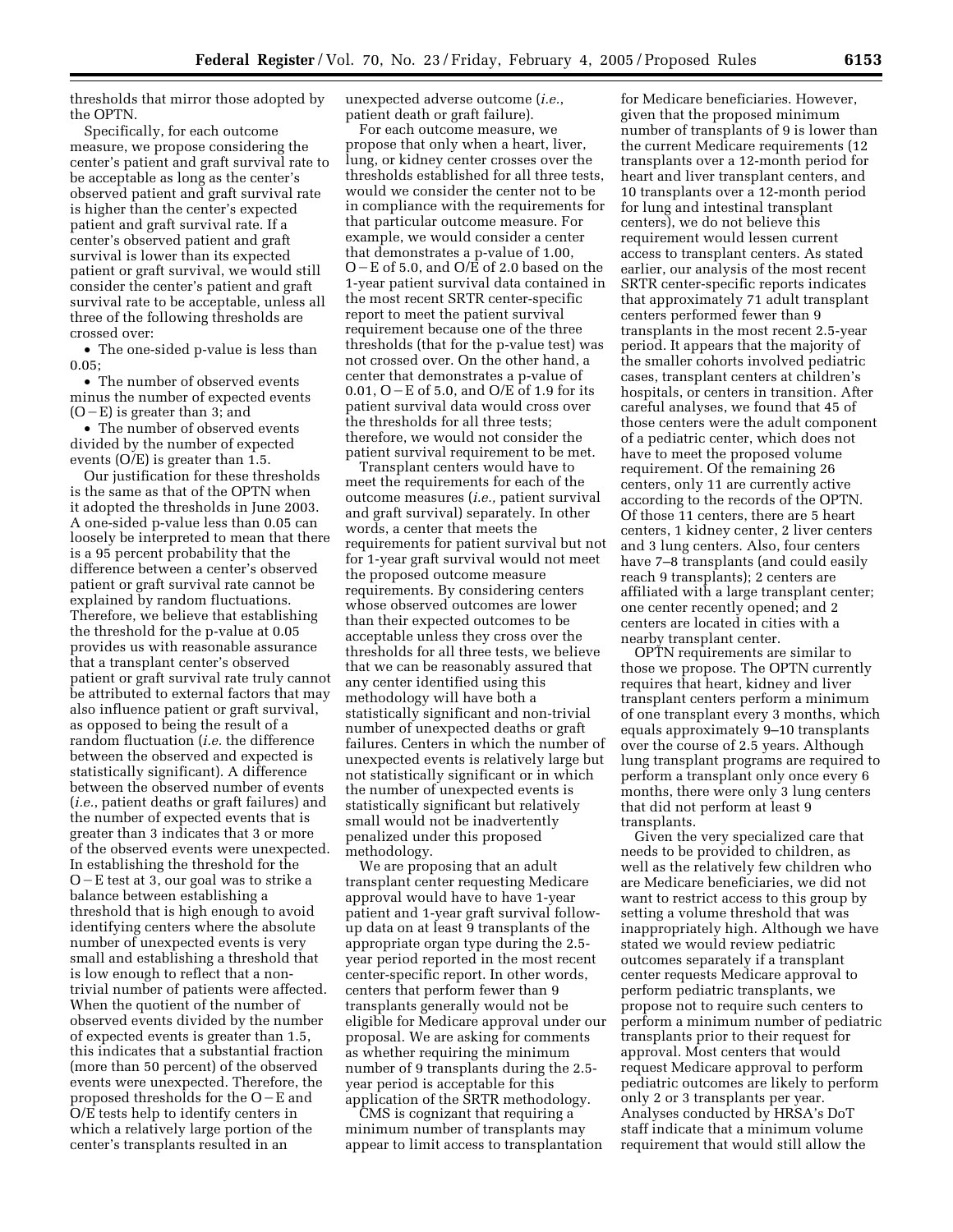SRTR's methodology to flag poorperforming centers would preclude most children's hospitals from being able to request Medicare approval. The OPTN, also recognizing the infrequency of pediatric transplantation, requires that only one transplant per year be performed to demonstrate that the pediatric center is functionally active. We request comments on this proposal.

We recognize that there may be some concerns related to our proposed minimum number criterion because the current Medicare volume standards for heart, liver, lung, and intestinal centers are higher. Medicare currently requires heart and liver transplant centers to perform 12 transplants over a 12-month period, and lung and intestinal transplant centers to perform 10 transplants over a 12-month period. Historically, we have used volume as a proxy for outcome. Since we now have risk-adjusted outcome measures, we believe it would be insufficient to propose a volume standard that would be viewed as arbitrary or unscientific. Instead, our volume requirement should only reflect the minimum number of transplants needed for the SRTR to be able to flag a poor-performing center, that is, 9 transplants performed during the reporting period.

If a heart center is requesting Medicare approval in December 2004, we would rely on the 1-year patient and graft survival data contained in the July 2004 SRTR center-specific report. Since the July 2004 report contains 1-year patient and graft survival data on transplants performed between January 1, 2001 and December 31, 2002, we would expect that the July 2004 centerspecific report include 1-year patient and graft survival information on at least 9 heart transplants that were performed between January 1, 2001 and December 31, 2002. Meanwhile, a kidney transplant center that requests Medicare approval in December 2004 would be expected to have 1-year patient and graft survival follow-up information on at least 9 kidney transplants that were performed between January 1, 2001 and June 30, 2003, since the SRTR used a 2.5-year cohort in the July 2004 center-specific report to report patient and graft survival statistics for abdominal organs.

This lower volume criterion may also raise the concern that a center could perform 9 transplants quickly and then not perform a transplant for 12 months and yet become or remain Medicare approved. However, we believe this scenario is unlikely to occur because of additional oversight provided through the OPTN. In 1996, the MPSC of the OPTN proposed changes to the bylaws

that would define a functionally inactive transplant center's responsibility to patients on the waiting list. In order to identify such centers, the MPSC set forth criteria that would trigger further investigation of transplant center functional inactivity. Initially, the MPSC considered a transplant center to be functionally inactive if it did not perform a transplant within a 3-month period. As the MPSC has gained greater understanding of the impact of the organ procurement and allocation process on a center's ability to perform transplants, it has revised the initial criteria for determining whether a center is functionally active: for heart, liver and kidney centers—a transplant every 3 months; for lung centers—a transplant every 6 months; for children's hospitals—a transplant once a year. In addition to these frequency standards, the MPSC also reviews organ offers and turndowns at centers that have not performed a transplant recently to determine whether the reason for inactivity is due to lack of suitable organ offers or inadequate resources at the transplant center. If the OPTN determines that a transplant center is functionally inactive, the transplant center is no longer eligible to receive organs for transplantation, and therefore, can no longer perform transplants. These OPTN reviews offer additional oversight to assure the public and Medicare that the organ transplant centers are truly functionally active at the time of Medicare approval and reapproval. We request comments on our proposal to focus more heavily on a center's outcomes by eliminating volume as a separate standard and integrating volume into our outcomes assessment.

b. Evaluation of Alternatives to the SRTR Methodology

Based on our analysis of the July 2004 SRTR center-specific reports, we believe that a majority of the heart, kidney, liver, and lung centers would be able to meet the proposed 1-year patient and 1 year graft survival requirements. Using data from the July 2004 SRTR centerspecific reports, approximately 10.0 percent of all heart, kidney, liver, and lung centers that perform adult transplants have observed outcomes that are lower than their expected outcomes and cross over the proposed thresholds for the three tests in terms of both 1-year patient survival and 1-year graft survival. In other words, if all heart, kidney, liver, and lung centers that perform adult transplants were to seek initial Medicare approval simultaneously, approximately 10.0

percent of the 541 heart, kidney, liver, and lung centers that perform adult transplants would not be able to meet the proposed outcome measure requirements. Also, approximately 1.9 percent of the 309 heart, liver, lung, and kidney centers that perform pediatric transplants have observed outcomes that are lower than their expected outcomes and meet the proposed thresholds for all three tests. We invite comments on the proposed outcome measures and their thresholds. We specifically solicit data and evidence that may support alternative thresholds, especially thresholds that may be specific to a particular organ transplant type.

We also welcome comments on the methodology itself. We understand that the OPTN continuously reviews this methodology and may make modifications to the methodology or the thresholds for the three tests in the future. In the event that the OPTN decides to modify the methodology or any of the thresholds currently used, we would consider adopting the modified methodology or thresholds through notice and comment rulemaking.

In addition, we explored two options for applying the SRTR methodology. We would like to take this opportunity to welcome comments on these other options as well. In one option, a heart, kidney, liver, or lung center whose observed outcomes are lower than its expected outcomes would be considered to have unacceptable outcomes if it met the proposed thresholds for just two of the three tests (hereafter referred to as option 1. When we analyzed the data in the July 2004 SRTR center-specific reports, we discovered that option 1 would identify approximately 15.7 percent of the heart, kidney, liver, and lung centers that perform adult transplants and 4.2 percent of the heart, kidney, liver, and lung centers that perform pediatric transplants.

A second option consists of considering a center's outcomes to be unacceptable if its observed outcomes are lower than its expected outcomes and the center met the proposed threshold for just one of the three tests (hereafter referred to as option 2. If option 2 were selected, approximately 41.6 percent of the heart, kidney, liver, and lung centers that perform adult transplants would fail to meet the proposed 1-year patient survival and 1 year graft survival requirements and approximately 67.0 percent of the heart, kidney, liver, and lung centers that perform pediatric transplants would fail to meet the proposed 1-year patient survival and 1-year graft survival requirements.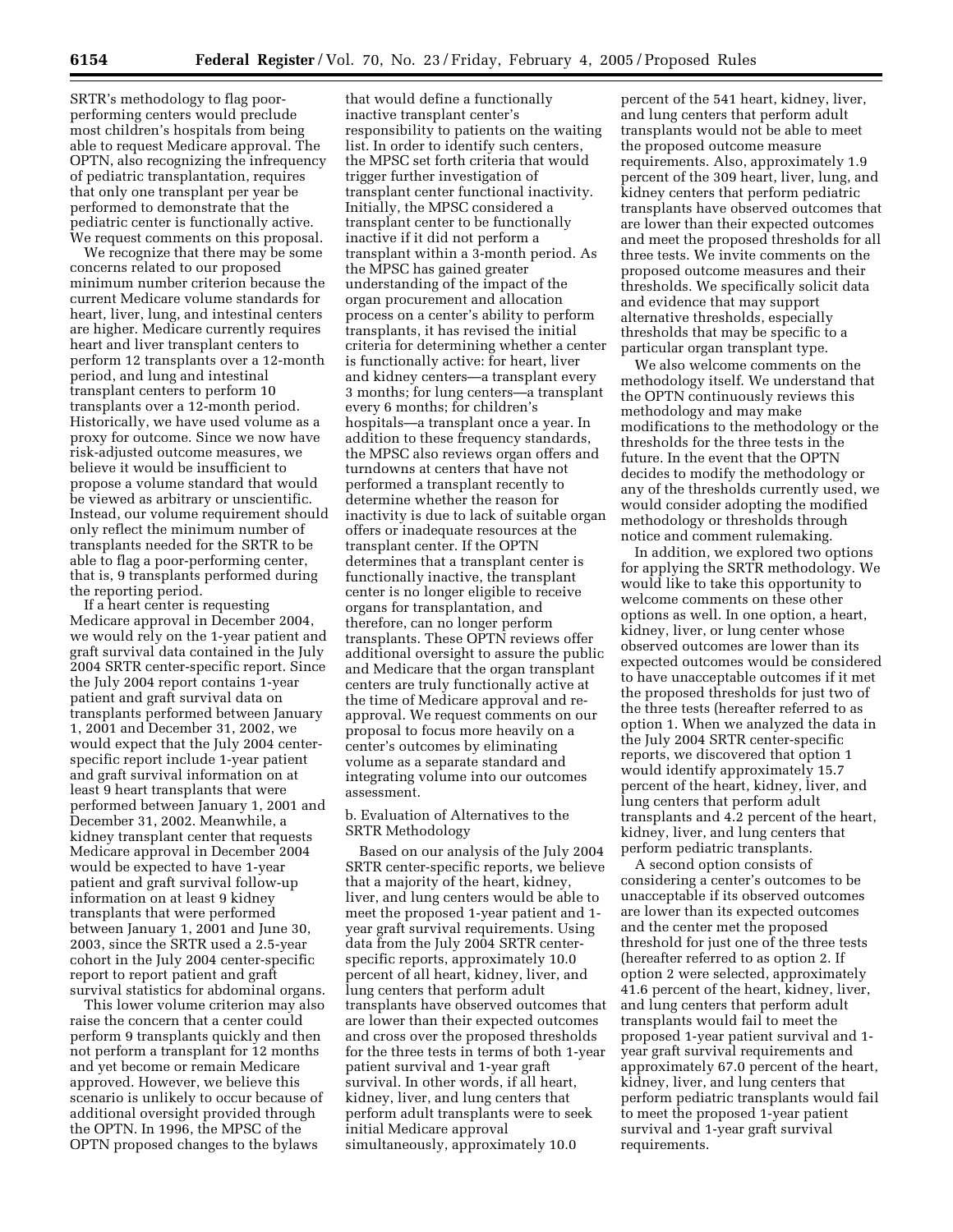Considering a transplant center's outcomes to be unacceptable when the center's observed outcomes are lower than its expected outcomes and the center crosses over the proposed threshold for just one or two of the three tests is more stringent than our proposal. However, we are concerned that under this option, we would be conducting inspections on centers where the differences between the observed and expected events are relatively large but not statistically significant, thus diverting resources that should be expended surveying centers

where the differences between the observed and expected events are both large and statistically significant. Therefore, we are proposing to consider a center's outcomes to be unacceptable only when a center's observed outcomes are lower than its expected outcomes and the center crosses over the proposed thresholds for all three tests. We are inviting comments on the merits of our proposed approach.

For comparison, we have summarized the results of our analysis of the effects of our proposal as well as options 1 and 2 in the table below. We used data from

the July 2004 center-specific reports to perform this analysis. We did not, however, screen out centers that performed fewer than 9 adult transplants when we conducted this analysis. Therefore, some of the centers that perform adult transplant that were identified using the proposed methodology or using option 1 or option 2 may not be eligible to request Medicare approval because they did not perform 9 adult transplants during the 2.5-year period reported in the July 2004 center-specific reports.

| NUMBER AND PERCENT OF CENTERS IDENTIFIED AS FAILING TO MEET PROPOSED OUTCOME MEASURE REQUIREMENTS |  |  |  |  |
|---------------------------------------------------------------------------------------------------|--|--|--|--|
| UNDER PROPOSAL AND OPTIONS 1 AND 2, BY ORGAN AND TRANSPLANT TYPE (ADULT OR PEDIATRIC)             |  |  |  |  |

|                                                                                                                                                                                                                                                                                                                                                                                                                                                         | Number (n) and percent (%) of centers identified using: |      |          |      |          |                       |          |     |          |     |          |       |
|---------------------------------------------------------------------------------------------------------------------------------------------------------------------------------------------------------------------------------------------------------------------------------------------------------------------------------------------------------------------------------------------------------------------------------------------------------|---------------------------------------------------------|------|----------|------|----------|-----------------------|----------|-----|----------|-----|----------|-------|
| Organ type                                                                                                                                                                                                                                                                                                                                                                                                                                              | Adult transplants                                       |      |          |      |          | Pediatric transplants |          |     |          |     |          |       |
|                                                                                                                                                                                                                                                                                                                                                                                                                                                         | Proposal                                                |      | Option 1 |      | Option 2 |                       | Proposal |     | Option 1 |     | Option 2 |       |
|                                                                                                                                                                                                                                                                                                                                                                                                                                                         | n                                                       | $\%$ | n        | %    | n        | $\%$                  | n        | %   | n        | %   | n        | $\%$  |
| $\label{eq: 3.1.1} \textbf{Heart} \textup{ .} \textup{ .} \textup{ .} \textup{ .} \textup{ .} \textup{ .} \textup{ .} \textup{ .} \textup{ .} \textup{ .} \textup{ .} \textup{ .} \textup{ .} \textup{ .} \textup{ .} \textup{ .} \textup{ .} \textup{ .} \textup{ .} \textup{ .} \textup{ .} \textup{ .} \textup{ .} \textup{ .} \textup{ .} \textup{ .} \textup{ .} \textup{ .} \textup{ .} \textup{ .} \textup{ .} \textup{ .} \textup{ .} \textup{$ | 11                                                      | 8.7  | 20       | 15.9 | 45       | 35.7                  | 0        | 0.0 |          | 4.4 | 18       | 26.5  |
|                                                                                                                                                                                                                                                                                                                                                                                                                                                         | 11                                                      | 10.3 | 15       | 14.0 | 43       | 40.2                  | 3        | 4.2 |          | 5.6 | 19       | 26.8  |
| Lung                                                                                                                                                                                                                                                                                                                                                                                                                                                    |                                                         | 10.0 | 8        | 11.4 | 25       | 35.7                  | 0        | 0.0 |          | 0.0 | 10       | 100.0 |
| Kidney                                                                                                                                                                                                                                                                                                                                                                                                                                                  | 25                                                      | 10.5 | 42       | 17.6 | 112      | 47.1                  | 3        | 1.9 | 6        | 3.8 | 160      | 100.0 |
|                                                                                                                                                                                                                                                                                                                                                                                                                                                         | 54                                                      | 10.0 | 85       | 15.7 | 225      | 41.6                  | 6        | 1.9 | 13       | 4.2 | 207      | 67.0  |

c. Special Circumstances in Which 1- Month Patient and 1-Month Graft Survival May Be Used in Lieu of 1-Year Patient and 1-Year Graft Survival

We are also proposing that, under certain circumstances, we would review a center's outcomes using 1-month posttransplant data in lieu of 1-year posttransplant data. We recognize that transplant teams sometimes move from one hospital to another to open a new transplant center. It is not uncommon for new centers staffed with an experienced team to have good outcomes. These new centers that request Medicare approval may not have 1-year patient and graft survival data (including follow-up data from at least 9 adult transplants performed during the 2.5-year period reported in the SRTR center-specific reports). At a minimum, 1-month post-transplant data can demonstrate the success of the transplantation procedure as well as the skill of the transplantation team. We believe that in the absence of 1-year post-transplant outcomes, 1-month posttransplant outcomes can capture early graft and patient deaths due to poor transplantation skills and poor donor and/or recipient selection. These data are important in the assessment of a new transplant center.

Therefore, we are proposing that a new transplant center may request initial approval using 1-month patient

and 1-month graft survival data if the key members of the center's transplant team performed transplants at a Medicare-approved transplant center for a minimum of 1 year prior to the opening of the new center and if the transplant center's team meets the human resources requirements at § 482.98. If these specific conditions are not met, the new center must be reviewed using 1-year post-transplant patient and graft survival follow-up data. A new center with an experienced team requesting initial Medicareapproval that does not have 1-year patient and graft survival follow-up data (including 1-year follow-up data on at least 9 adult transplants for centers requesting Medicare approval to perform adult transplants) in the most recent SRTR center-specific report would have to ask the SRTR to generate a customized report of the center's 1 month patient and 1-month graft survival statistics for all transplants performed in the previous 1-year period. The SRTR would generate these customized reports using the same models as those used to generate the center-specific reports.

When 1-month post-transplant outcomes are used, we would review the center's 1-month patient and graft survival rates for all transplants performed at the center during the previous 1-year period using

customized reports. We would evaluate the center's 1-month outcomes using the same SRTR methodology that we propose for evaluating transplant centers' 1-year outcomes. The transplant center would need to have follow-up data on at least 9 transplants of the appropriate organ type. Instead of 1-year follow-up data on at least 9 transplants performed at the center during the 2.5 year period reported in the SRTR centerspecific reports, however, the center would need a customized report with 1 month follow-up data on at least 9 transplants performed during the previous 1-year period.

Centers which gain Medicare approval based on 1 month data would be reevaluated based on 1 year data when it became available. We are requesting comments on the frequency with which we should assess these centers after they are approved.

If a center other than a lung transplant center requests Medicare approval to perform pediatric transplants on the basis of its 1-month patient and graft survival data, we would continue to review the adult and pediatric outcomes separately. We do not propose a volume criterion for approving centers to perform pediatric transplants when a center's 1-year patient and graft survival data are used. Therefore, we do not propose a volume criterion for Medicare approval of a center to perform pediatric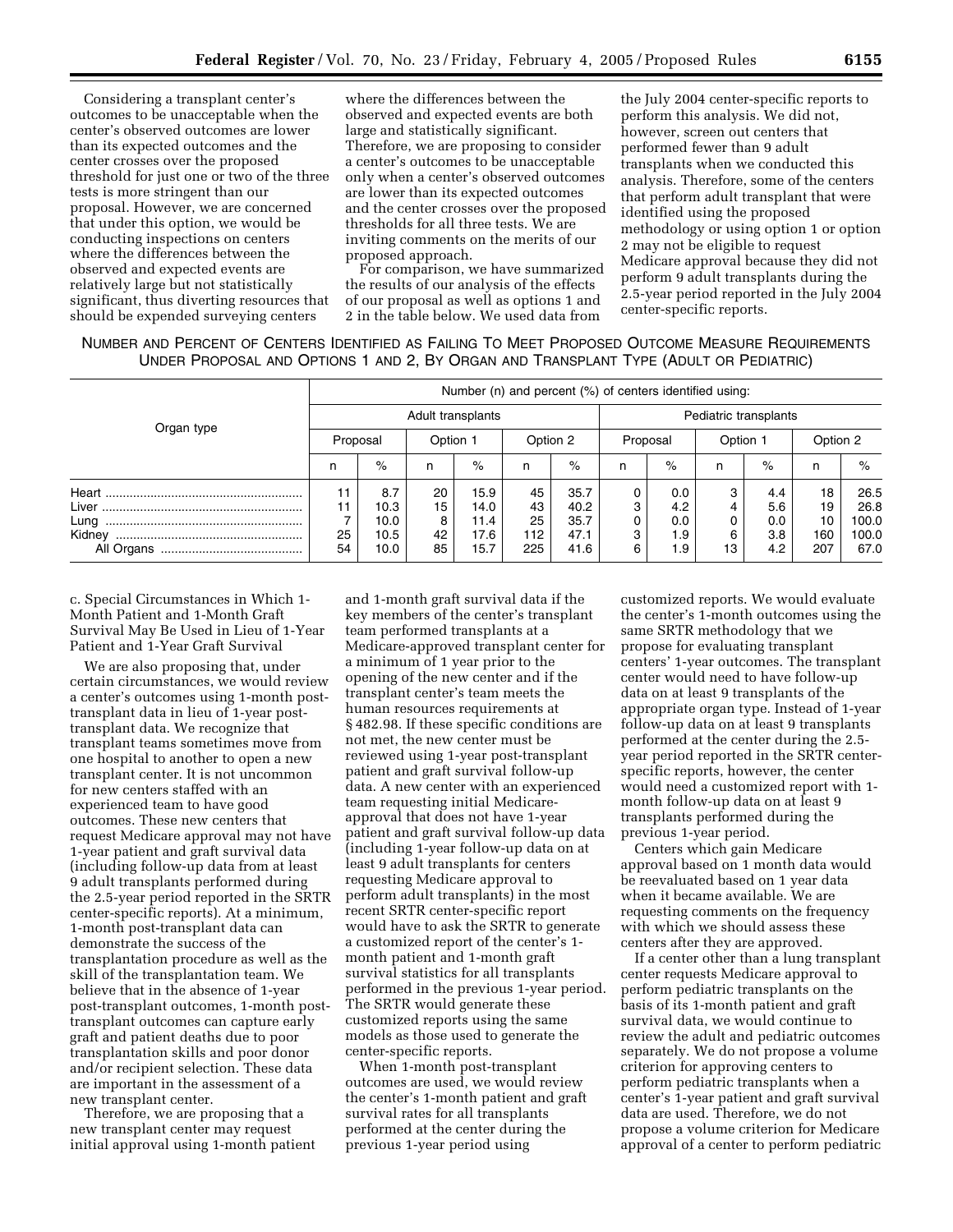transplants when 1-month patient and graft survival data are used.

4. Proposed Outcome Measure Requirements for Heart-Lung, Intestine, and Pancreas Centers

Due to the limited volume of heartlung, intestinal, and pancreas transplants performed nationwide, the OPTN has not been able to gather enough transplant data on these organ types for the SRTR to develop Cox models for calculating expected survival statistics for these types of transplants. We prefer not to gauge a transplant center's performance on the basis of unadjusted data. Unadjusted data, or a center's observed outcomes, do not take into account variation among transplant centers, such as differences in patient case-mix. We believe evaluating a transplant center on the basis of unadjusted data could potentially discourage centers from performing transplants on severely ill or high-risk patients. Therefore, for heart-lung, intestinal, and pancreas transplant centers, we propose no outcome measure requirements at this time. In the event that the SRTR develops riskadjustment models for heart-lung, intestinal, or pancreas transplant survival rates in the future, we will consider establishing outcome measure requirements for heart-lung, intestinal, or pancreas transplant centers through rulemaking.

When the Medicare coverage criteria for heart transplants were published in 1987, heart-lung transplants were considered to be experimental and were not covered by Medicare. When the Medicare coverage criteria for lung transplants were published in 1995, we stated that Medicare would cover heartlung transplants for beneficiaries with progressive end-stage cardiopulmonary disease when they were provided in a facility that was approved by Medicare for both heart and lung transplantation. Although Medicare began covering heart-lung transplants as well as single and double lung transplants, we did not establish separate survival criteria for heart-lung transplants. Instead, lung centers were required to have an aggregate 1-year survival rate of 69 percent and an aggregate 2-year survival rate of 62 percent. In calculating its survival rates, centers were asked to include single and double lung transplants, as well as heart-lung transplants.

When the SRTR calculates statistics for lung transplants, however, the SRTR does not include heart-lung transplants because there is a separate category of data for heart-lung transplants. Even though the SRTR has a separate category

for heart-lung transplant data, the data are not risk-adjusted. We propose that a heart-lung center, as defined in the proposed definition for a ''heart-lung transplant center,'' would need to meet just the proposed data submission requirements to be compliant with the proposed Data Submission and Outcome Requirements for Initial Approval of Transplant Centers CoP. In light of the proposed definition for ''heart-lung transplant center,'' which requires heart-lung centers to be located in a hospital that has Medicare-approval to perform both heart and lung transplants, and the fact that only 33 heart-lung transplants were performed in the U.S. in 2002, we believe that we would have reasonable assurance that the heart-lung center has sufficient expertise to perform heart-lung transplants successfully. We believe skill and expertise in both heart and lung transplantation are sufficient for ensuring that a center is able to perform high quality heart-lung transplants and that separate patient and graft survival rate criteria for heart-lung centers would not be necessary. Again, we request comments on the appropriateness of this approach for evaluating heart-lung transplant centers, as well as alternatives to this approach.

The Medicare coverage decision for multivisceral and intestinal transplants was issued on October 4, 2000 and only covers services provided on or after April 1, 2001. Since only 299 intestinal transplants were performed from 2000 through 2002, it is probable that the current Medicare 1-year patient survival threshold of 65 percent for intestinal transplants continues to be relevant. We are reluctant to establish outcome measure requirements on the basis of unadjusted data. Unlike heart-lung centers, intestinal centers do not have to be affiliated with any other type of center under current Medicare requirements. Historically, however, intestinal centers have evolved as an extension from the liver transplant centers. In 2002, there were 107 intestinal transplants, of which only 44 were intestine alone transplants. Given the historical affiliation of intestinal transplant centers with liver transplant centers and the very small number of intestinal transplants being performed, we are proposing that there not be any outcomes or volume criteria for intestinal transplantation. We believe that the proposed definition for ''intestinal transplant center,'' which requires transplant centers to be located in a hospital that has Medicare approval to perform liver transplants, would be sufficient. Intestinal transplant centers

would need to meet the proposed data submission requirements. We are requesting comment on the appropriateness of the proposal to approving intestinal transplant centers in light of the absence of risk-adjusted outcomes data for intestinal transplantation, the very low frequency of this type of procedure, and potential concerns that setting volume standards would further limit access to a rare procedure.

Of the 1,369 deceased donor pancreas transplants performed in the United States in 2003, 502 were performed alone or subsequent to a kidney transplant and 867 were performed simultaneously with a kidney transplant (*i.e.,* kidney-pancreas transplants). According to the July 2003 SRTR national summary report, the national mean 1-year patient survival rate for adult pancreas transplants performed alone or subsequent to a kidney transplant is 96.01 percent and the national mean 1-year graft survival rate is 78.34 percent. Since the number of pancreas transplants performed alone or subsequent to a kidney transplant is very small, the outcomes are generally very good, and the SRTR has not established a risk-adjustment model for pancreas transplants performed alone or subsequent to a kidney transplant, we do not propose any outcome measure requirements for pancreas transplant centers. We believe that the proposed definition for ''pancreas transplant center,'' which requires transplant centers to be located in a hospital that has Medicare approval to perform kidney transplants, would be sufficient. As with heart-lung and intestinal transplant centers, a pancreas transplant center would still need to meet the data submission requirements to be in compliance with the proposed Data Submission or Outcome Requirements for Initial Approval of Transplant Centers CoP at § 482.80. We request comments on the appropriateness of this approach to evaluating pancreas transplant centers in light of the lack of risk-adjusted data for pancreas transplants that are performed alone or subsequent to a kidney transplant.

We note that these standards would not apply to infusions of pancreatic islet cells, a procedure sometimes termed ''islet cell transplantation''. Under section 733 of the Medicare Prescription, Drug Improvement, and Modernization Act (MMA) (Pub. L. 108– 173), Medicare pays for some investigational islet transplantation procedures. Our pancreas standards would be inappropriate for these islet procedures which do not involve a whole organ or require the same skills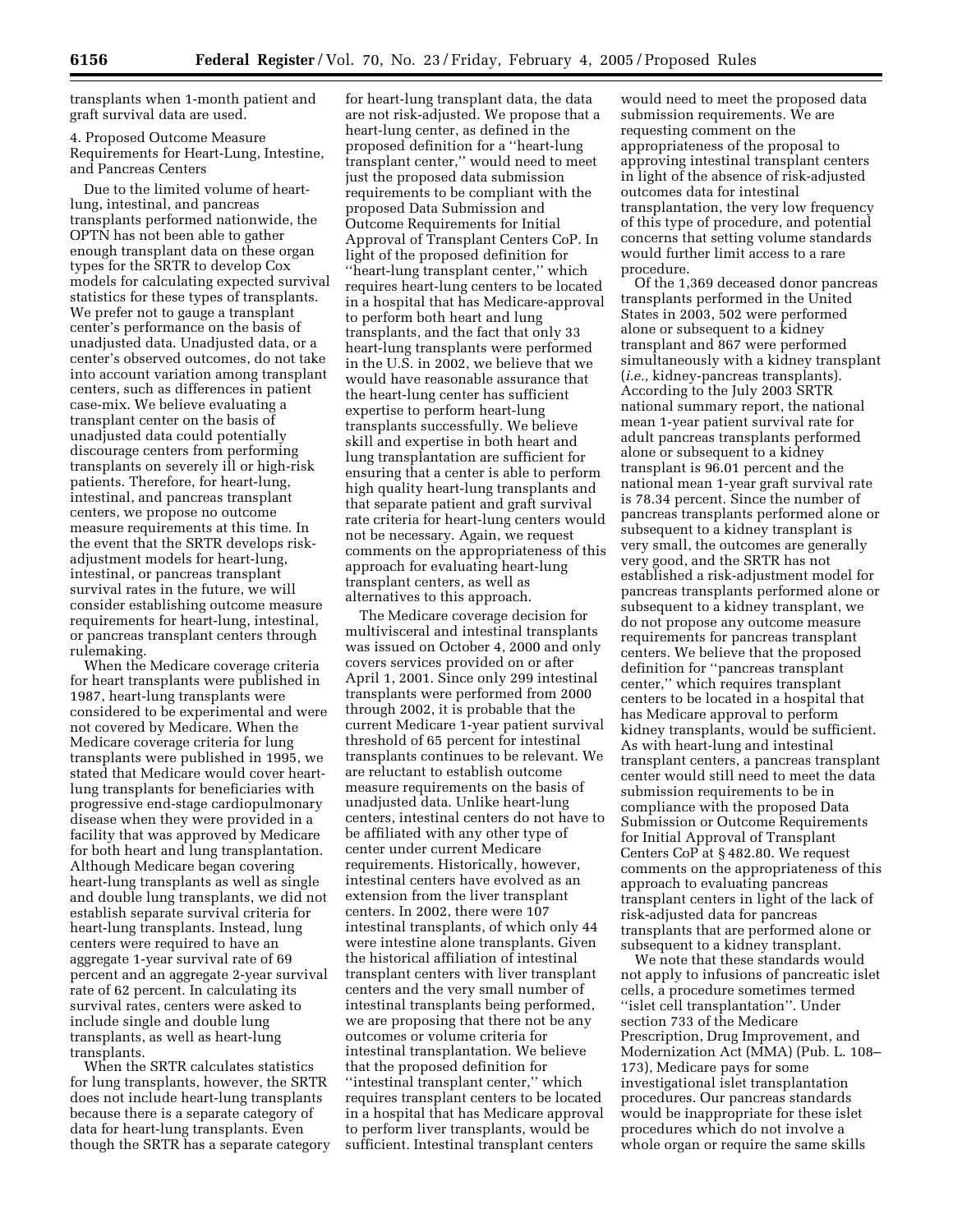and expertise as surgical transplantation of whole organs.

D. Summary of Proposed Data Submission and Outcome Measure Requirements for Initial Approval, by Organ Type

Since the requirements proposed in § 482.80 vary by organ type, the

following table summarizes the data submission and outcome measure requirements that each type of organ transplant center would have to meet under this proposed CoP.

| Type of center                | Proposed data submission and outcome measure requirements for initial approval                                                                                                                                                                                                                                                                                                                                                                                                                                                                                                                                                                                                                                                                                                                                                                                 |
|-------------------------------|----------------------------------------------------------------------------------------------------------------------------------------------------------------------------------------------------------------------------------------------------------------------------------------------------------------------------------------------------------------------------------------------------------------------------------------------------------------------------------------------------------------------------------------------------------------------------------------------------------------------------------------------------------------------------------------------------------------------------------------------------------------------------------------------------------------------------------------------------------------|
| Heart, Kidney, Liver, or Lung | • Timely submission of at least 95 percent of required data on all transplants <sup>1</sup> performed to OPTN;<br>and<br>• As long as a center has 1-year post-transplant follow-up on at least 9 transplants that were per-<br>formed during the 2.5-year period reported in the most recent SRTR center-specific report and the<br>center's observed 1-year patient and graft survival rate is higher than its expected 1-year patient and<br>graft survival rate, the center's outcomes would be acceptable.<br>• If the center's observed 1-year patient and graft survival rate is lower than its expected 1-year patient<br>and graft survival rate, the center's patient and graft survival could still be acceptable, unless all 3 of<br>the following thresholds are crossed:<br>$(1)$ p-value < 0.05,<br>$(2)$ O – E > 3, and<br>$(3)$ O/E $> 1.5$ . |
|                               | • Timely submission of at least 95 percent of required data on all heart-lung transplants performed to<br>OPTN.                                                                                                                                                                                                                                                                                                                                                                                                                                                                                                                                                                                                                                                                                                                                                |
|                               | • Timely submission of at least 95 percent of required data on all intestinal, combined liver-intestinal,<br>and multivisceral transplants performed to OPTN.<br>• Timely submission to the OPTN of at least 95 percent of required data on all pancreas and kidney-<br>pancreas transplants performed.                                                                                                                                                                                                                                                                                                                                                                                                                                                                                                                                                        |

## *Condition of Participation: Data Submission, and Outcome Measure Requirements for Re-approval of Transplant Centers (Proposed § 482.82)*

#### A. Overview

The current Medicare policies on organ transplants do not have criteria for re-approval of transplant centers. In 2000, 37 percent of Medicare-approved heart transplant centers fell below the Medicare-required volume or survival rate criteria and yet still retained their Medicare-approved status. We believe there is a need to establish criteria for evaluating the ongoing performance of Medicare-approved transplant centers, including post-approval criteria for data submission and outcomes. Without these criteria, we are unable to be assured that once a transplant center becomes Medicare-approved it continues to provide transplantation services in a safe and efficient manner. Given that outcome measures are important indicators of transplantation quality, periodic re-assessment of these indicators, along with the requirement for complete and timely submission of data, would serve as a valuable oversight tool for ensuring that once a transplant center becomes Medicareapproved, it can continually demonstrate a minimum level of commitment to and expertise in transplantation. Therefore, we are proposing specific data submission and outcome requirements for re-approval.

B. Proposed Data Submission Requirements for Re-approval of Transplant Centers

As we proposed for initial approval, we also propose that no later than 90 days after the due date established by the OPTN, heart, heart-lung, intestine, kidney, liver, lung, and pancreas transplant centers must submit to the OPTN at least 95 percent of required data submissions on all transplants (deceased and living donor) performed at the center over the 3-year approval period. As in initial approval, we propose required data submissions include, but not be limited to, submission of the appropriate OPTN forms for transplant candidate registration, transplant recipient registration, and transplant recipient follow-up for the type of organ(s) transplanted.

C. Proposed Outcome Measure Requirements for Re-approval of Transplant Centers

We propose using the same outcome measures for the re-approval of heart, kidney, liver, and lung centers that we propose for initial approval of these centers. However, while we proposed to give transplant centers the option of using 1-month post-transplant outcomes under certain conditions for initial approval, we are not proposing a similar option for re-approval. Each heart, kidney, liver, and lung center would

have to use 1-year patient and graft survival data contained in the most recent SRTR center-specific report for re-approval. We would also review outcomes for all transplants performed at the center, including living donor transplants, if applicable.

Furthermore, each heart, kidney, liver, and lung center that has Medicare approval to perform adult transplants would need to have 1-year posttransplant follow-up on at least 9 adult transplants of the appropriate organ type performed during the 2.5-year period reported in the most recent SRTR center-specific report. Except for lung transplant centers, we would review outcomes for pediatric and adult patients separately if a center has Medicare approval to perform pediatric transplants. As with initial approval, transplant centers that have Medicare approval to perform pediatric transplants would not need to perform a minimum number of pediatric transplants. As we stated earlier, requiring centers to perform a minimum number of pediatric transplants would preclude many centers from obtaining Medicare approval to perform pediatric transplants. Again we request comments on our proposed approach to evaluating pediatric transplant centers' outcomes.

For the same reasons discussed for the proposed outcome measure requirements for initial approval, we also propose adopting the same methodology for evaluating a heart, kidney, liver, or lung transplant center's outcomes that we propose for initial approval. As long as the center's

<sup>1</sup>Each transplant center must submit data on all transplants performed at the center, including

living donor transplants if applicable, because CMS will review outcomes for all transplants of the appropriate organ type performed at the center.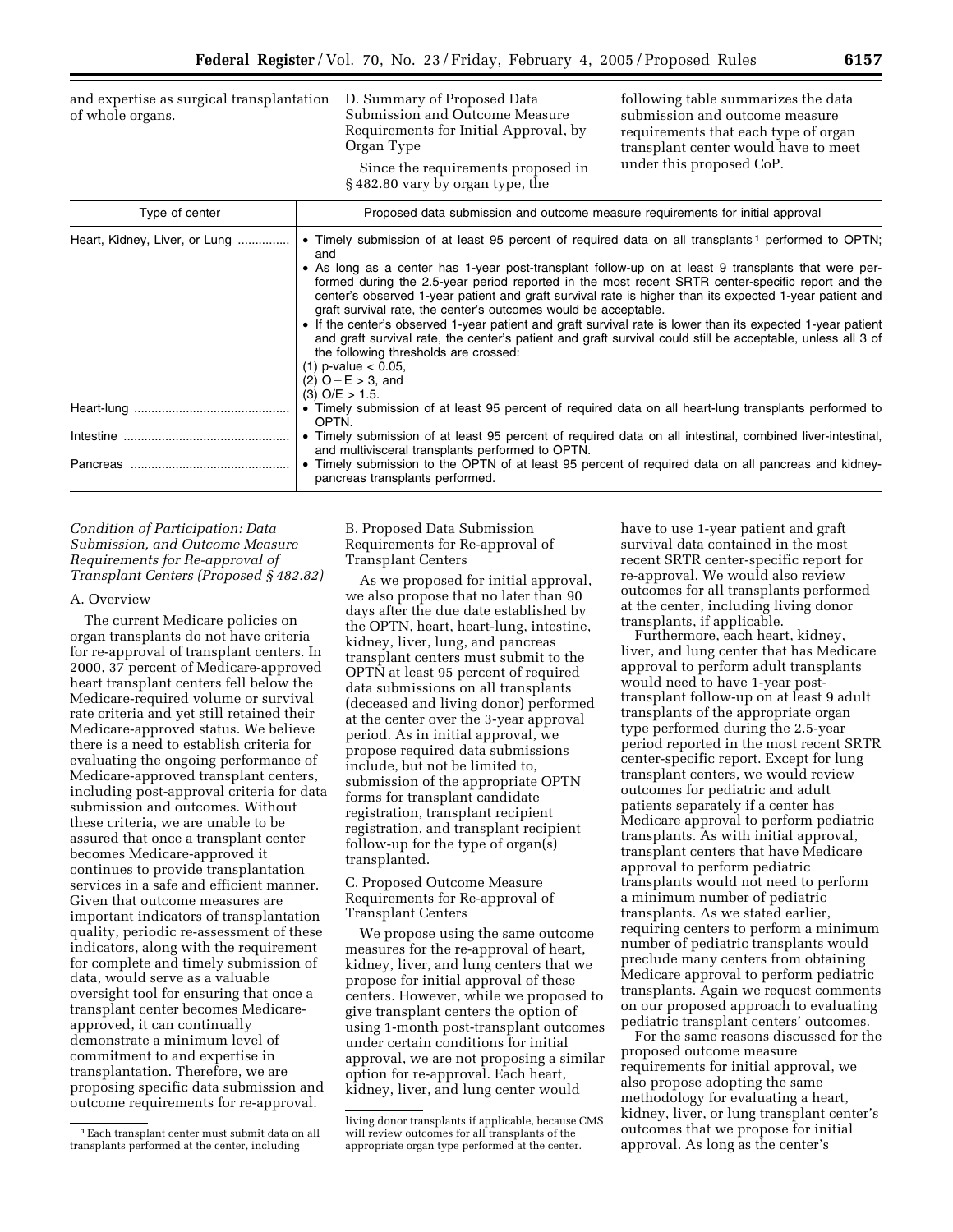observed outcomes are higher than the center's expected outcomes, the center's outcomes would be acceptable. If a center's observed outcomes are lower than its expected outcomes, the center's patient and graft survival could still be acceptable, unless all of the following three thresholds are crossed:

• The one-sided p-value is less than 0.05;

• The number of observed events minus the number of expected events  $(O-E)$  is greater than 3; and

• The number of observed events divided by the number of expected events (O/E) is greater than 1.5.

Again, we propose that when a center's observed patient and graft survival is lower than the expected patient and graft survival and the center crosses over all three thresholds for a particular outcome measure, we would not consider the center to be in compliance with the requirements for that particular measure. Centers still would have to meet the outcome requirements for each outcome measure separately. In other words, a heart, kidney, liver, or lung center in which both the observed 1-year patient

survival rate and the observed 1-year graft survival rates are lower than the expected survival rates would have acceptable outcomes unless the center crosses the thresholds for all three tests  $(i.e., p-value, O-E, and O/E)$  with respect to its observed and expected 1 year patient survival rates and with respect to its observed and expected 1 year graft survival rates.

We welcome comments on the proposed thresholds for re-approval of heart, kidney, liver, and lung centers and on the methodology itself. Given that failure to meet the outcome measure requirements would not necessarily result in denial of reapproval, as it would for initial approval, we specifically request comments on whether we should consider a heart, kidney, liver, or lung center's outcomes to be unacceptable if the center crosses the thresholds for all three tests as proposed or whether we should consider a heart, kidney, liver, or lung center's outcomes to be unacceptable if the center crosses the thresholds for just one or two of the three tests, as discussed earlier.

For re-approval of heart-lung, intestinal, and pancreas centers, we propose the same requirements as we do for initial approval of heart-lung, intestinal, and pancreas centers. For heart-lung, intestinal and pancreas transplant centers, we do not propose any outcome measure requirements since we feel that at this time skill and expertise in heart and lung transplantation, in liver transplantation, and in kidney transplantation, respectively, are sufficient. We request comments on our proposed approach to evaluating heart-lung, intestine, and pancreas transplant centers' outcomes.

D. Summary of Proposed Data Submission and Outcome Requirements for Re-Approval, by Organ Type

Since the proposed data submission and outcome requirements for reapproval vary by organ type, the following table summarizes the data submission and outcome measure requirements that each type of organ transplant center would have to meet under this CoP.

| Type of center                | Proposed data submission and outcome measure requirements for re-approval                                                                                                                                                                                                                                                                                                                                                                                                                                                                                                                                                                                                                                                                                                                                                                                       |
|-------------------------------|-----------------------------------------------------------------------------------------------------------------------------------------------------------------------------------------------------------------------------------------------------------------------------------------------------------------------------------------------------------------------------------------------------------------------------------------------------------------------------------------------------------------------------------------------------------------------------------------------------------------------------------------------------------------------------------------------------------------------------------------------------------------------------------------------------------------------------------------------------------------|
| Heart, Kidney, Liver, or Lung | • Timely submission of at least 95 percent of required data on all transplants <sup>2</sup> performed to OPTN; and<br>• As long as a center has 1-year post-transplant follow-up on at least 9 transplants that were performed during<br>the 2.5-year period reported in the most recent SRTR center-specific report and the center's observed 1-year<br>patient and graft survival rate is higher than its expected 1-year patient and graft survival rate, the center's out-<br>comes would be acceptable.<br>• If the center's observed 1-year patient and graft survival rate is lower than its expected 1-year patient and graft<br>survival rate, the center's patient and graft survival would still be acceptable, unless all 3 of the following<br>thresholds were crossed:<br>$(1)$ p-value $< 0.05$ .<br>$(2)$ O – E > 3, and<br>$(3)$ O/E $> 1.5$ . |
| Heart-lung                    | • Timely submission of at least 95 percent of required data on all heart-lung transplants performed to OPTN.                                                                                                                                                                                                                                                                                                                                                                                                                                                                                                                                                                                                                                                                                                                                                    |
| Intestine                     | • Timely submission of at least 95 percent of required data on all intestinal, combined liver-intestinal, and multi-<br>visceral transplants performed to OPTN.                                                                                                                                                                                                                                                                                                                                                                                                                                                                                                                                                                                                                                                                                                 |
| Pancreas                      | Timely submission to the OPTN of at least 95 percent of required data on all pancreas and kidney-pancreas<br>transplants performed.                                                                                                                                                                                                                                                                                                                                                                                                                                                                                                                                                                                                                                                                                                                             |

## **Proposed Transplant Center Process Requirements**

## *A. Overview*

We believe sound policies and processes are keys to ensuring quality care for patients. State agency surveys of hospitals with transplant centers indicate that deficiencies are usually associated with inadequate or poor implementation of patient management policies and procedures, inadequate staffing, and poor or inadequate monitoring of QAPI programs. We believe it is critical to include processoriented requirements in the regulation

in addition to data submission and outcome requirements. The combination of outcome-oriented and processoriented requirements will enhance efficient usage of donated organs and thereby decrease organ wastage. The process requirements that we are proposing promote efficiency in the Medicare program and are based heavily on accepted standards of practice in the transplantation field and on continuous quality improvement efforts that have been proven to improve outcomes. To reduce burden on providers, we are revising or eliminating specific requirements that currently apply to

heart, kidney, liver, and lung centers and proposing only requirements that will ensure the overall quality of transplant centers for all transplant types. Proposing that transplant centers meet process requirements is intended to promote the quality of transplant services.

The well-being of living donors is as important as the well-being of transplant recipients. Consequently, based on the Secretary's authority under section 1861(e)(9) of the Act to require hospitals to meet requirements ''necessary in the interest of the health and safety of individuals who are

<sup>2</sup>Each transplant center must submit data on all transplants performed at the center, including

living donor transplants if applicable, because CMS will review outcomes for all transplants of the

appropriate organ type performed at the center.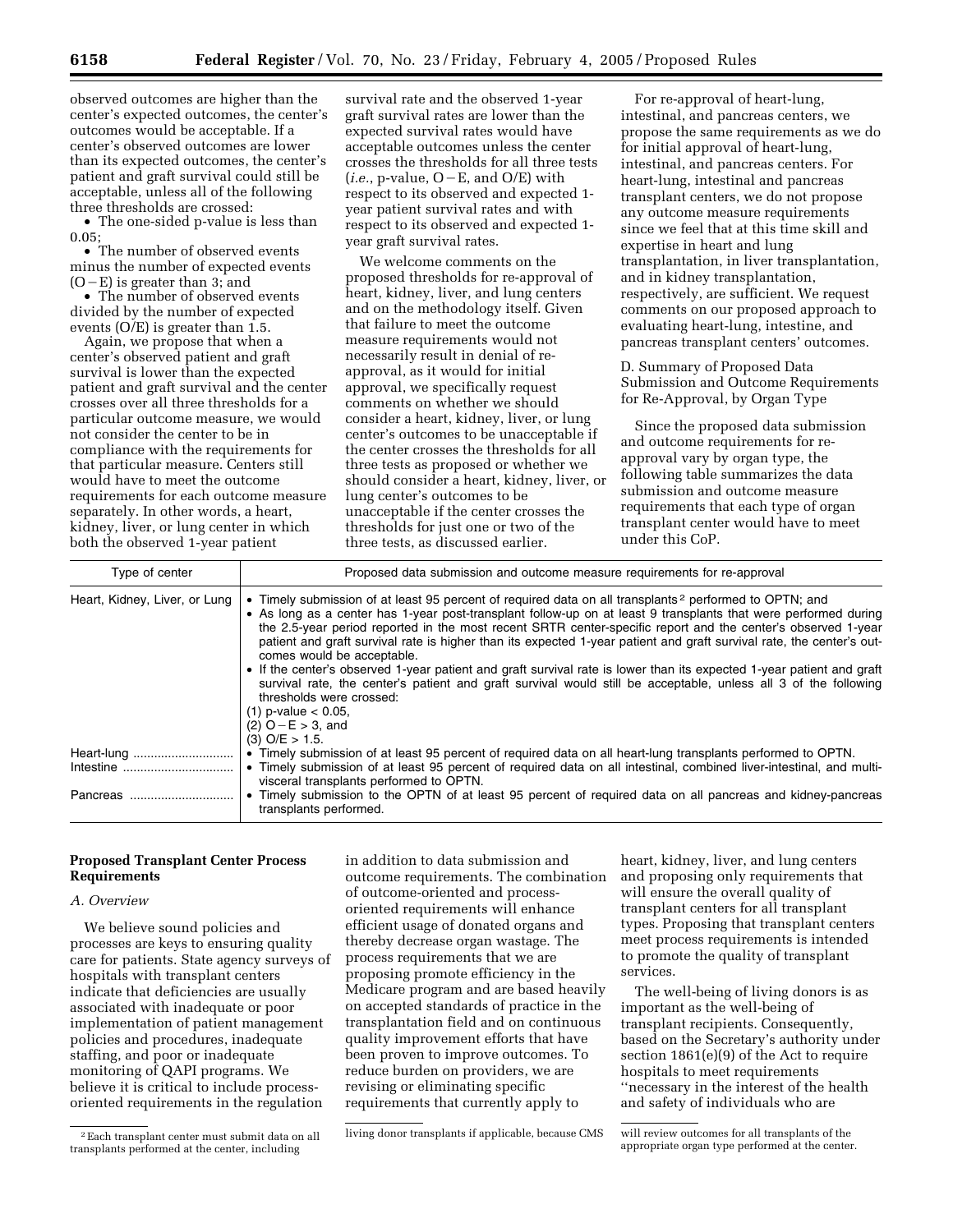furnished services in the institution,'' we have proposed several process requirements we believe are necessary to protect the health and safety of prospective living donors.

## *B. Current Requirements*

Currently, kidney transplant centers are covered under applicable regulations in § 405.2135 through § 405.2160 and specific kidney transplant regulations in § 405.2170 through § 405.2171. The current regulations for kidney transplant centers require, among other things, a kidney transplant center to be under the general supervision of a qualified transplant surgeon or a qualified physiciandirector, serving as the director of renal transplantation and responsible for the following: (1) Participating in the selection of suitable treatment modalities for each patient; (2) ensuring adequate training of nurses in the care of transplant patients; (3) ensuring tissue typing and organ procurement are available either directly or under arrangement; and (4) ensuring transplantation surgery is performed under the direct supervision of a qualified transplantation surgeon(§ 405.2170).

The regulations also require a kidney transplant center to meet specific minimal service requirements: (1) Be part of a Medicare certified and participating hospital; (2) participate in a patient registry program with an OPO certified or recertified under part 486, subpart G ; (3) be under the supervision of the hospital administrator and medical staff; (4) utilize a qualified social worker to evaluate transplant patients' psychosocial needs, participate in care planning of the patients and identify community resources to assist the patient and family; (5) utilize a qualified dietitian who will, in consultation with the attending physician, assess the nutritional and dietetic needs of each patient, prescribe therapeutic diets, provide diet counseling to patients and their families, and monitor adherence and response to a prescribed diet; (6) utilize a laboratory that is approved under 42 CFR Part 493 and that can perform histocompatibility testing on a 24-hour emergency basis, and (7) utilize the services of a designated organ procurement organization(§ 405.2171).

The current Medicare transplant policies for heart, liver, and lung centers have specific process requirements for patient selection, patient management, commitment, facility plans, maintenance of data, organ procurement, laboratory services, and billing.

#### *C. Proposed Process Requirements*

Our goals in developing the CoPs are to ensure the quality of care provided in transplant centers and to increase the number of successful transplants. We believe that the OPTN also shares these goals. We believe it will be beneficial for us to adopt certain aspects of the OPTN policies, as they are specific to current practice, in our proposed process requirements. We specifically invite comments on this proposal.

To keep process-oriented requirements to a minimum and to reduce burden on providers, we are proposing only requirements that are directly related to patient outcomes or that are necessary for data collection purposes to ensure the efficient operation of the Medicare program. We propose that our process requirements address the following subjects: (1) Patient and living donor selection, (2) organ recovery and receipt, (3) patient and living donor management, (4) QAPI, (5) human resources, (6) organ procurement, and (7) patients' and living donors' rights, and (8)additional requirements for kidney transplant centers. We want to emphasize that our overall focus is on the continuous, integrated care process that a patient experiences across all aspects of transplantation.

1. Condition of Participation: Patient and Living Donor Selection (Proposed Section 482.90)

[If you choose to comment on this section, please include the caption ''PATIENT AND LIVING DONOR SELECTION'' at the beginning of your comments.]

We believe transplant centers should have an active role in the management of patients prior to transplantation. We propose to require centers to utilize written patient selection criteria in making determinations regarding a patient's suitability for placement on the waitlist and a patient's suitability for transplantation. When a patient is placed on the center's waitlist or is selected to receive a transplant, we propose that the center must document in the patient's medical record the patient selection criteria that were utilized. We are also asking for comments on whether transplant centers should be required to make the patient selection criteria available to patients, either routinely or upon request.

We have not specifically defined patient selection criteria in the proposed rule because transplant technology is continually changing. We want to preserve centers' flexibility in

identifying organ transplants that are medically reasonable and necessary in light of the most recent transplantation research and the needs of transplant recipients. However, we propose that the patient selection criteria must ensure fair and non-discriminatory distribution of organs.

In general, organ transplants, should be performed only on carefully selected patients whose medical needs cannot be met by other therapies (except for kidney transplants where the dialysis option may continue to exist). We propose that before a transplant center selects a patient for extra-renal transplant, the center would have to consider or employ all other appropriate medical and surgical therapies that might be expected to yield both short and long-term survival comparable to transplantation.

We are proposing an exception to this patient selection requirement for kidney transplant candidates because while kidney transplantation is the preferred treatment for patients with kidney failure, ESRD patients, unlike patients with other types of end-stage organ failure, have an alternative dialysis treatment option available to them, when kidney transplant is not feasible or when the graft has failed. Renal replacement therapy, which is required when kidney functions fall below 10–15 percent, includes either dialysis or kidney transplants.

Studies have shown that dialysis does not seem to yield survival comparable to transplantation. Kidney transplantation has many advantages, such as a lifestyle free from dialysis, a better quality of life and a longer life expectancy. However, kidney transplants have risks, such as surgical complications, rejection, and life-long maintenance medications and associated side effects. Therefore, dialysis continues to be a viable treatment option for an ESRD patient whose kidney transplant was unsuccessful.

We propose that a prospective transplant candidate must receive a psychosocial evaluation prior to placement on the waitlist. Although a person may be medically suitable for transplantation, he or she may have inadequate social support or coping abilities, or may be unable to demonstrate adequate adherence to a therapeutic regimen, which could then put the graft, and ultimately the transplant recipient at risk.

We also propose that before a transplant center places a patient on its waitlist, the candidate's medical record would have to contain documentation that the candidate's blood type has been determined. Requiring documentation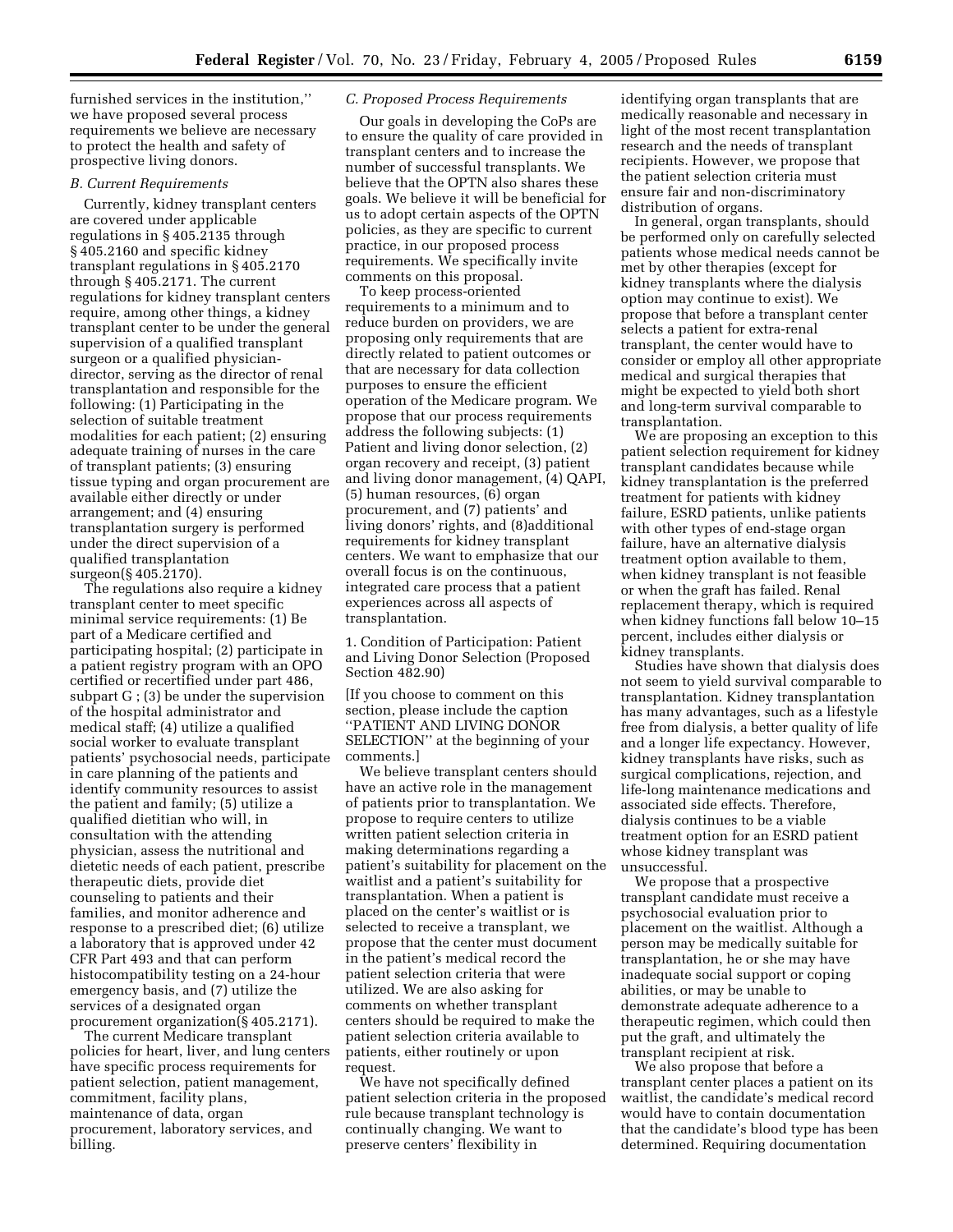of the candidate's blood type would ensure that transplant centers are verifying the accuracy of vital data necessary to match the transplant candidate to a potential donor. We are specifically requesting comments on this proposal.

Like organ transplant candidates, we believe potential living donors should be carefully selected. Unlike deceased donor transplantation, living donor transplantation presents an ethical quandary in that living donation represents the only area of medicine in which an otherwise healthy individual is subject to surgical risk for somebody else's benefit. Any benefits to the donor are primarily psychological. We propose that transplant centers performing living donor transplants would have to use written living donor selection criteria to determine the suitability of candidates for living donation. We propose that the center must document in the transplant candidate's and living donor's medical records the living donor's suitability for donation. We have not proposed specific living donor selection criteria for transplant centers because there are no established guidelines concerning the selection of living donors at this time. Until living donor standards are established, we propose that the centers' living donor selection criteria must be consistent with the general principles of medical ethics. We propose that prior to donation, a prospective living donor must receive a medical and psychosocial evaluation. We also propose that the transplant center must document that the living donor has given informed consent, as required under § 482.102.

2. Condition of Participation: Organ Recovery and Receipt (Proposed Section 482.92)

As reported in The *Charlotte Observer,* a recent death of a transplant recipient was caused by transplantation of organs from a donor of an incompatible blood type. The incident was attributed to a combination of system errors that occurred during the organ procurement, organ receipt, and transplant processes. Another death was attributed to a miscommunication of blood types between the center's laboratory and the transplant team (Grady, Denise and Lawrence K. Altman, ''Suit Says Transplant Error Was Cause in Baby's Death in August,'' *The New York Times,* 12 March 2003, Section A, Page 23, Column 5). These two events might have been avoided if certain steps were actively taken to validate the ABO (*i.e.* blood type) compatibility and other key data elements.

Under the current policies for heart, liver and lung transplants and the current regulations for renal transplant centers, there are no provisions addressing procedures for transplant centers to ensure that donor organ and transplant recipient data are compared, or to prevent the transplantation of mismatched organs. The OPTN rules specify that an OPO with an organ available for transplantation must obtain a ''match run'' for that organ type from UNOS. The match run lists potential recipients on the waitlist who are the correct size and blood type to receive the organ that is available. The OPTN also requires the OPO to provide the transplant center with written documentation of the potential donor's age, sex, and race, appropriate laboratory values, blood type, ABO or HLA typing, vital signs, cause of brain death and diagnosis, and current medication and transfusion history. However, these OPTN policies are voluntary. To prevent transplant mishaps caused by blood type mismatch, we propose that transplant centers would need to have written protocols for organ recovery and organ receipt. We propose that the protocols would have to ensure that the transplant center validates the donor's and the recipient's blood type and other vital data. Examples of vital data about the donor and the recipient that a transplant center should validate include, but are not limited to, appropriate laboratory values, vital signs, current medication and transfusion history. We also propose assigning responsibility for ensuring the medical suitability of donor organs for transplantation into the intended recipient to the transplanting surgeon, or the surgeon in the transplant center receiving the organ offer for his or her patient.

We propose that a center's protocols for organ recovery specify that a transplant center's organ recovery team would have to review and compare the recipient and donor data before recovery takes place. We also propose that when an organ arrives at the center, the transplanting surgeon and at least one other individual at the transplant center would have to verify that the donor's blood type and other vital data are compatible with transplantation of the intended recipient prior to transplantation. These verifications would ensure that transplant centers are actively taking steps to avoid transplantation of mismatched organs throughout the organ distribution process and would also prevent wastage of organs in the event a mismatch was

not discovered until the organ(s) arrived at the transplant hospital.

We also propose that a center's protocols for organ recovery and receipt would have to ensure that the transplanting surgeon and at least one other individual at the transplant center verifies that the living donor's vital data (including blood type) are compatible for transplantation of the intended recipient, immediately before the removal of the living donor organ(s) and, if applicable, prior to the removal of the recipient's organ(s).

3. Condition of Participation: Patient and Living Donor Management (Proposed Section 482.94)

Under the current policies for heart, liver and lung transplants, a center is required to have adequate patient management plans and protocols that include therapeutic and evaluative procedures during the waiting, inhospital, and discharge phases of transplantation. The current conditions for coverage for ESRD services require each ESRD facility, which includes renal transplant centers, to maintain for each patient a written long-term program and a written patient care plan to ensure that each patient receives the appropriate modality of care and the appropriate care within that modality. We believe that a patient's care should be managed during every stage of transplantation, starting with the patient's evaluation for placement on a center's waitlist and through the patient's discharge from the hospital following transplant, to ensure that the services provided meet the patient's care needs and that the patient is involved in his or her care. We propose that centers must have written patient management policies and patient care planning for pre-transplant, and through the patient's discharge from the hospital following transplant. It is equally important to ensure that living donors receive services that meet their care needs throughout the various stages of donation, starting with donor evaluation and continuing through the donor's immediate discharge from the hospital post-donation. Therefore, we propose that centers performing living donor transplants must have written donor management policies for the donor evaluation, donation, and through the donor's discharge from the hospital following donation. We propose that a transplant center must ensure that each patient or living donor is under the care of a multidisciplinary patient care team coordinated by a physician during all phases of transplantation or living donation.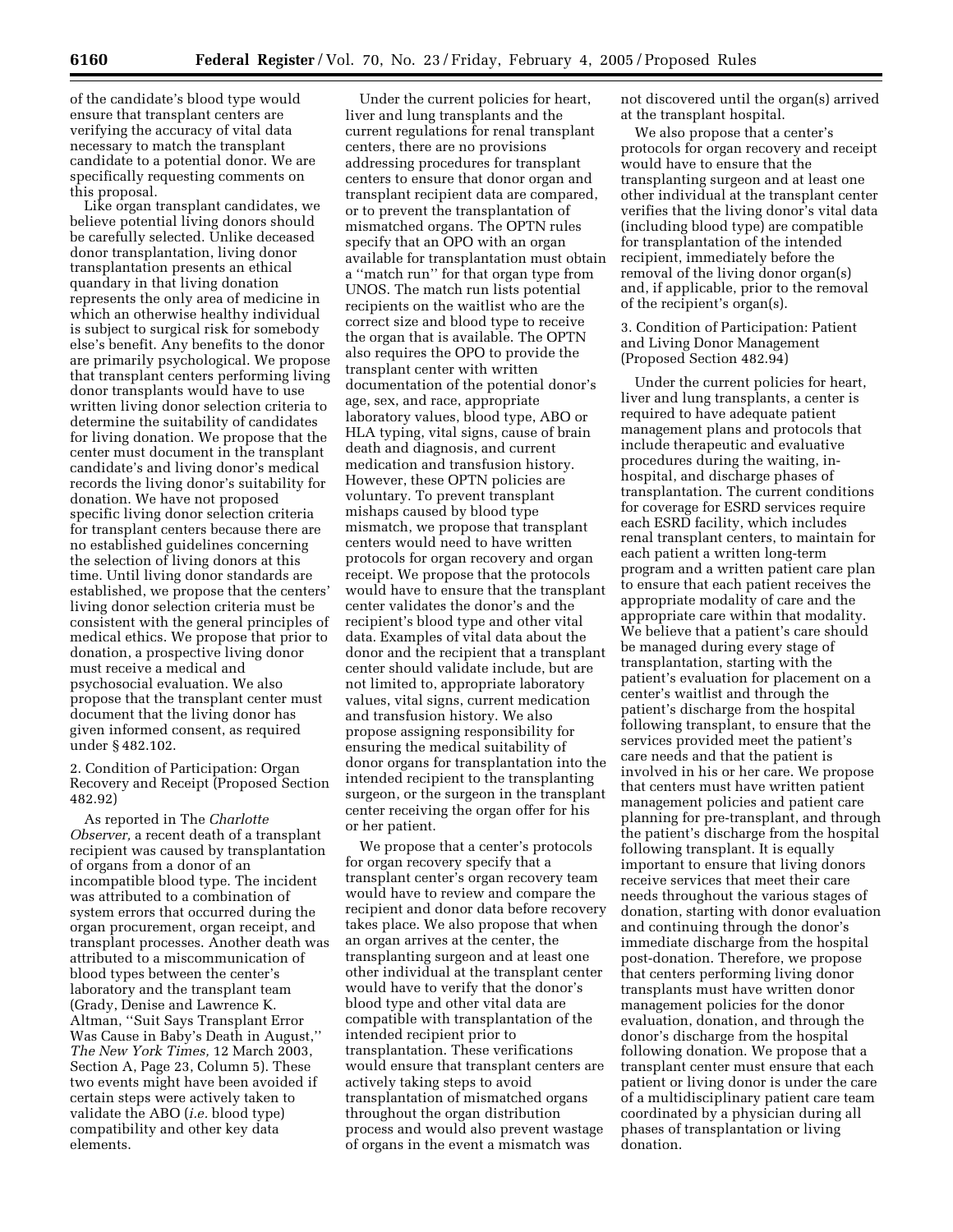A center's initial responsibility for a transplant patient begins when he or she is evaluated for placement on that center's waitlist, regardless of whether or not the patient is on another center's waitlist. Effective waitlist management, in our view, means installing and maintaining a reliable administrative system that tracks patient status and provides accurate updated patient data on demand. Inaccurate information on waitlist patients may create a situation where a center may initially agree to accept organs that are offered to them but later decline them at the last minute when they discover that the organs are not suitable for the intended recipients. In order to prevent organs from being wasted once they are recovered, we are proposing a standard specifically for waitlist management.

In 2002, the Clinical Practice Committee of the American Society of Transplantation issued guidelines regarding waitlist maintenance based on a questionnaire sent out to 287 transplant centers, of which 192 responded. The guidelines specifically recommend annual follow-up or assessment of potential transplant recipients as deemed appropriate to ascertain transplant status. Although we do not specifically propose annual follow-up or assessment of transplant candidates, we believe transplant centers need to reassess patients placed on their waitlist to ensure that (1) the center's information on the patient is accurate and (2) the transplant is still medically indicated. We are proposing that transplant centers keep their waitlists up to date, including updating waitlist patients' clinical information on an ongoing basis. We also propose that the transplant center must remove a patient from its waitlist when the patient receives a transplant or dies, or if there is any other reason why the patient should no longer be placed on a center's waitlist (for example, the patient's health could deteriorate or improve to the point that a transplant would no longer be medically suitable or a patient could voluntarily ask to be removed from a center's waitlist). We propose requiring transplant centers to notify the OPTN of the patient's removal from the center's waitlist no later than 24 hours after such removal. This timely notification to the OPTN of a patient's removal from a center's waitlist is crucial. Not only would this notification provide patients with confirmation of their removal from a center's waitlist, but the OPTN would also rely on this information to keep the national waitlist current. Prompt notification of a patient's removal from the waitlist

provides more accurate data to facilitate accurate patient placement on the waitlist. Prompt notification of patient's removal from a center's waitlist would also enhance the accuracy of the SRTR data analyses. Furthermore, OPOs have a very narrow window of opportunity for allocating recovered organs to the appropriate recipient. Some OPOs have complained that transplant centers sometimes agree to accept an organ for a particular individual only to discover later that the individual has already received a transplant or has died prior to receiving a transplant.

We are proposing a requirement at § 482.94(c) that transplant centers maintain up-to-date and accurate patient management records for each patient who receives an evaluation for placement on a center's waitlist and who is admitted for organ transplant. We believe that accurate patient records are especially crucial in determining a patient's readiness for transplants. Accurate information about a patient's transplant status needs to be readily available to individuals involved in the care of the patient, and to the patients themselves. For example, we have found that in some cases, after a kidney dialysis patient is evaluated for placement on a center's waitlist, the patient's status is not communicated to the dialysis facility or to the patient. The patient, and the dialysis facility, may believe he or she has been placed on a waitlist, only to find months later that the transplant center is waiting for the patient to undergo further clinical testing.

Given that time on the waitlist is often one of the factors that determine which patients ultimately are transplanted, we propose that for each patient who has received an evaluation for placement on a center's waitlist, the transplant center must document in the patient's record that it has notified each patient of his or her placement status. Specifically we propose that the center must notify the patient of: (1) The patient's placement on the center's waitlist; (2) the center's decision not to place the patient on its waitlist; or (3) the center's inability to make a determination regarding the patient's placement on its waitlist because further clinical testing or documentation is needed.

After a patient is placed on a center's waitlist, we believe it is the transplant center's responsibility to provide waitlisted patients with an annual update of their waitlist status. We propose that once a patient is placed on a center's waitlist, the center must document in the patient's record that the patient has been notified of his or her waitlist status at least once a year,

even if there is no change in the patient's placement status. In addition, we propose that no later than 10 days after a patient's removal from a center's waitlist for reasons other than death or transplantation (such as the patient's voluntary withdrawal from the waitlist or a change in the patient's medical status such that a transplant is no longer indicated), the center must document in the patient's record that the patient has been notified of his or her removal from the waitlist. For dialysis patients, we propose that the transplant center also must document in each patient's record that both the patient and the patient's usual dialysis facility are informed of the patient's transplant status or of changes in the patient's transplant status. In the event there are changes in a dialyzed patient's transplant status, we believe it is imperative for dialysis facilities to have up-to-date and accurate information about kidney transplant candidates to ensure adequate care and coordination between the dialysis facility and the transplant center prior to transplantation. In the case of patients admitted for organ transplants, we propose that the patient records contain written documentation of multidisciplinary care planning during the pre-transplant period and multidisciplinary discharge planning for the patient's post-transplant care.

In addition, we propose requiring transplant centers to make available social and nutritional services, furnished by qualified social workers and dietitians, to patients and living donors. The current kidney transplant center regulations at § 405.2171 require centers to provide a qualified social worker to evaluate transplant patients' psychosocial needs, participate in care planning of patients, and identify community resources to assist the patient and family. Similarly, we believe social services, such as assisting and supporting patients and their families in maximizing the social functioning and adjustment of the patient, are important to all transplant patients and living donors. Therefore, we are proposing that social services, furnished by a qualified social worker, be made available to all transplant patients, living donors and their families. Based on the definition of ''qualified social worker'' contained in § 405.2102, we propose to define a qualified social worker as an individual who meets licensing requirements in the State in which practicing, and (1) has completed a course of study with specialization in clinical practice, and holds a masters degree from a graduate school of social work accredited by the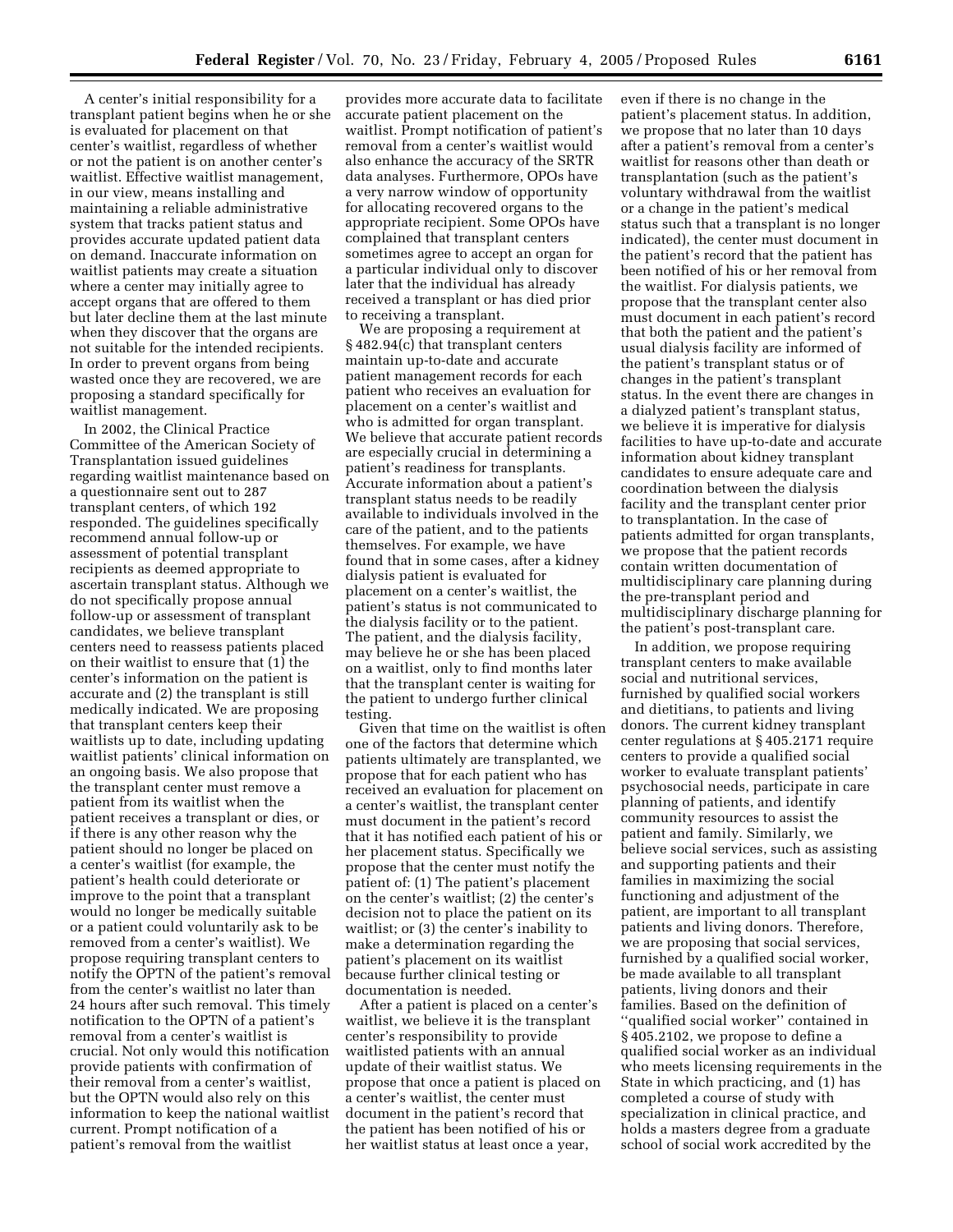Council on Social Work Education; or (2) has served for at least 2 years as a social worker, one year of which was in a transplantation program, and has established a consultative relationship with a social worker who has obtained the education described above.

The current kidney transplant center regulations at § 405.2171 also require a qualified dietitian, in consultation with the attending physician, to assess the nutritional and dietetic needs of each patient, recommend therapeutic diets, counsel patients and their families on prescribed diets and monitor adherence and response to diets. All transplant patients and living donors may need dietary modifications, permanently or temporarily, to maintain balances in fluids, electrolytes, and macro or micronutrients. We are proposing that nutritional assessments and diet counseling, furnished by qualified dietitians be made available to all transplant patients and living donors. Based on the definition of ''qualified dietitian'' contained in § 405.2102, we propose to define a qualified dietitian as an individual who (1) is eligible for registration by the American Dietetic Association under its requirements in effect on June 3, 1976 and who has at least 1 year of experience in clinical nutrition; or (2) has a baccalaureate or advanced degree with major studies in food and nutrition or dietetics, and has at least 1 year of experience in clinical nutrition.

4. Condition of Participation: Quality Assessment and Performance Improvement (QAPI) (Proposed Section 482.96)

QAPI is the process of using objective data to study and continually make improvements to all aspects of an organization's operations and services. QAPI rests on the assumption that an organization's own quality management system is the key to improved performance. It seeks to increase the amount and quality of information on which to base decisions and improve quality.

We believe that QAPI is regarded by the health care community as the most efficient and effective method for improving the quality and performance of health care providers. Most transplant centers, by virtue of being part of a hospital, already participate in QAPI programs because, in addition to being required by our regulations at § 482.21, QAPI is a process required by JCAHO through its hospital accreditation standards. Although the transplant hospital's QAPI program may not contain elements that are specific to the transplant center, many transplant

centers have voluntarily established strong QAPI programs and utilize them to effect change within the transplantation system. However, transplant centers' QAPI programs vary in their sophistication and scope.

Therefore, we are proposing a requirement that every transplant center develop, implement, and maintain a written, comprehensive, data-driven QAPI program designed to monitor and evaluate all transplantation services, including services provided under contract or arrangement. These requirements are based on our commitment to encouraging continuous quality improvement for all Medicare providers and suppliers. A requirement for transplant centers to have a QAPI program will encourage continuous quality improvement at the center level, as well as the use of best practices, as determined by the individual centers and the transplant community.

We do not intend to stipulate specific activities a transplant center must include in its QAPI program. We propose requiring a transplant center's QAPI program to use objective measures to evaluate improved performance with regard to transplant activities. Areas to be evaluated would include patient and donor selection criteria, accuracy of the waitlist in accordance with the OPTN waitlist, accuracy of donor and recipient matching, patient and donor management, techniques for organ recovery, consent practices, patient satisfaction and patient rights. We propose that the transplant center would be required to take actions that result in performance improvements and track performance to ensure that improvements are sustained.

As part of the QAPI process, a transplant center would be required to establish and implement a written policy to address adverse events that occur during any phase of the organ transplant process. The policy must address at a minimum, the process for identification, reporting, analysis, and prevention of adverse events. An adverse event for a transplant center could be, for instance, living donor death due to mismanagement of a donor; transplantation of organs of mismatched blood types due to failure to validate donor and recipient's vital information; or transplanting organs to unintended recipients. Examples of situations involving direct patient outcomes that might qualify as adverse events include: (1) Avoidable loss of a healthy living donor; and (2) unintended transmission of infectious disease to a recipient.

In addition, we are proposing that transplant centers would be required to conduct a thorough analysis of and document any adverse event and to utilize the analysis to effect changes in the transplant center's policies and practices to prevent repeat incidents. We believe that the formal analysis is essential to examining a transplant center's existing policies and practices, improving the organ transplantation process, and improving efficiency and outcomes.

5. Condition of Participation: Human Resources (Proposed Section 482.98)

[If you choose to comment on this section, please include the caption ''HUMAN RESOURCES'' at the beginning of your comments.]

We propose that transplant centers ensure that all individuals who provide services and/or supervise services at the center, including individuals furnishing services under contract or arrangement, are qualified to provide or supervise such services. Currently, the ESRD regulations require a renal transplant center to be under the general supervision of a qualified transplant surgeon or qualified physician-director, who is responsible for planning, organizing, and directing the renal transplant center and devotes sufficient time to carry out certain responsibilities. We believe that all transplant centers should be directed by a qualified transplant surgeon or physician. Therefore, we propose at § 482.98(a) that each transplant center would have to be under the general supervision of a qualified transplant surgeon or a qualified physician-director.

The director of a transplant center would be responsible for planning, organizing, conducting, and directing the transplant center and would have to devote sufficient time to carry out these responsibilities. Specific responsibilities would include, but not be limited to, ensuring adequate training of nursing staff in the care of transplant patients; ensuring tissue typing and organ procurement services are available; and ensuring that transplantation surgery is performed under the direct supervision of a qualified transplant surgeon in accordance with § 482.98(b). The director of a transplant center would not need to serve in such capacity full-time and may also serve as the center's primary surgeon or physician, as discussed below. Since this would be a new requirement for extra-renal transplant centers, we request comments regarding whether it is necessary to require each transplant center to have a director to oversee the center, in addition to other human resources requirements.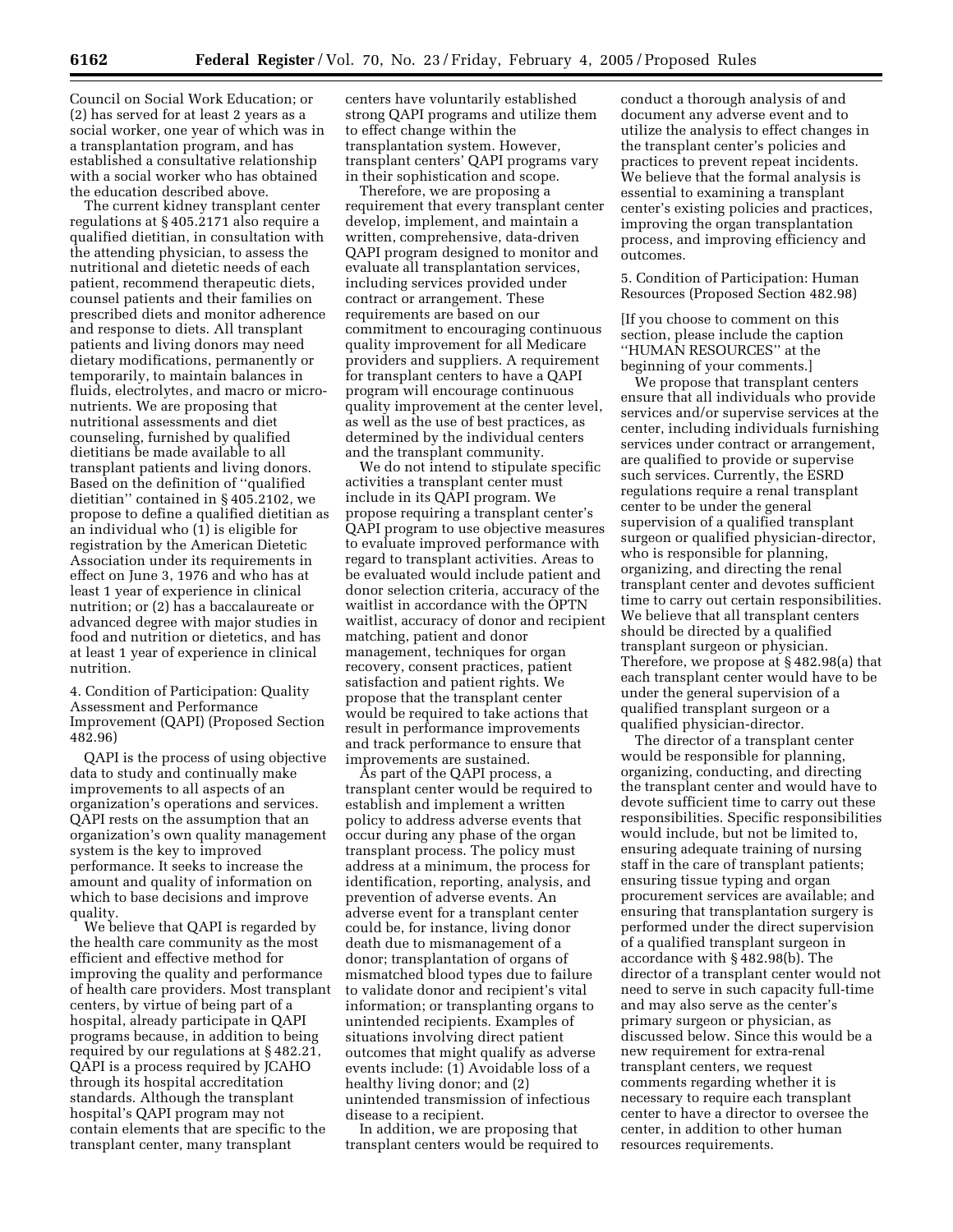We propose at § 482.98(b) that transplant centers must identify to the OPTN both a primary transplant surgeon and a primary transplant physician with the appropriate training and experience to provide transplantation services. For example, we would consider a transplant surgeon or transplant physician that meets the OPTN's policies regarding the training and experience of transplant surgeons and transplant physicians to have the appropriate training and experience to provide transplantation services. The transplant surgeon would be responsible for providing surgical services related to transplantation while the transplant physician would be responsible for providing and coordinating transplantation care.

In addition, we propose that transplant centers have a qualified clinical transplant coordinator to ensure the continuity of care of patients and living donors during the pre-transplant, transplant, and discharge phases of transplantation and the donor evaluation, donation, and discharge phases of donation. Many transplant centers have clinical transplant coordinators on their teams to ensure coordination and continuity of care before patients are transplanted, while they are hospitalized for the transplant, and following the transplant. We propose that a qualified clinical transplant coordinator would have to be certified by the American Board of Transplant Coordinators (ABTC) which requires at least 12 months of work experience as a transplant professional in vascular organ transplantation and successful completion of the certification examination. We believe ABTC certification ensures that an individual serving in the capacity of a clinical transplant coordinator has met a standard of competency and possesses the necessary knowledge and skills needed to provide quality care for transplant recipients and donors. Clinical transplant coordinators are usually charged with the responsibilities of: (1) Educating patients, living donors, and families about treatment options, and postoperative care or therapies; (2) monitoring patients' and living donors' medical, surgical and psychosocial status; and (3) providing feedback to other team members. We request comments concerning whether an alternative set of training and experience standards should be used for qualified clinical transplant coordinators.

In addition, we propose that a transplant center must identify a multidisciplinary transplant team and

describe the responsibilities of each member of the team. We propose that the team must be composed of individuals with the appropriate qualifications, training, and experience in the relevant areas of medicine, nursing, nutrition, social services, transplant coordination and pharmacology. For example, a transplant team in a liver center should be composed of individuals with training and experience to treat and care for patients with end-stage liver disease and not ESRD patients. We have proposed this requirement to ensure that transplant centers have the ability to provide the services necessary to meet all of a transplant patient and a living donor's medical and psychosocial needs. We also believe that a transplant center must make a sufficient commitment of resources and planning to its transplantation program. We propose that a transplant center must demonstrate the availability of expertise in internal medicine, surgery, anesthesiology, immunology, infectious disease, pathology, radiology, and blood banking as related to the provision of transplantation services.

6. Condition of Participation: Organ Procurement (Proposed Section 482.100)

In this proposed rule, we are also proposing to require that transplant centers ensure that the transplant hospital in which the center operates has a written agreement for the receipt of organs with an OPO designated by the Secretary. We propose at § 482.100 that the transplant center would have to ensure that the transplant hospital-OPO agreement identifies specific responsibilities for the hospital and for the OPO with respect to organ recovery and organ allocation. In the event that a transplant hospital terminates any agreement with an OPO or an OPO terminates any agreement with the transplant hospital, we propose that the transplant center must notify us in writing no later than 30 days after the termination of the agreement.

7. Condition of Participation: Patients' and Living Donors' Rights (Proposed Section 482.102)

[If you choose to comment on this section, please include the caption ''PATIENTS' AND LIVING DONORS' RIGHTS'' at the beginning of your comments.]

In addition to meeting the general hospital requirements for patients' rights in 42 CFR 482.13, we propose that a transplant center must protect and promote each transplant patient's and living donor's rights. Prior to

transplantation or living organ donation, transplant centers must inform patients (including living donors) of their rights.

There are some unique aspects of transplantation and living donation that make patient rights, particularly informed consent, critical. Hence, we propose requiring transplant centers to have a written informed consent process that addresses these unique aspects of transplantation and living donation. For example, the critical shortage of donor organs nationwide has caused transplant centers, researchers, and OPOs to investigate the potential of ''extended criteria organs'' to increase the supply of organs available for transplantation. Only a decade ago, these organs would not have been deemed usable due to the donor's age or health, or the condition of the organ. Such extended criteria organs included livers with excess fat, kidneys with extended cold ischemia time, or organs from donors 70 years of age or older. Although surgeons once rejected such organs, they now may choose to transplant them. Advances in transplant technology and skills, immunosuppressive drugs, improved infection management, and careful donor and recipient selection in combination with our national donor shortage have helped relax the criteria for accepting donor organs. The use of organs from extended criteria donors is now viewed as a viable alternative for patients with medical urgency. Although we agree that extended criteria donors can help to expand the donor pool, we believe it is important that patients be informed that organs from extended criteria donors could affect the success of the graft or the health of the patient.

We propose that the transplant center's written informed consent process notify transplant patients of information about all aspects of and potential outcomes from transplantation, including, but not limited to: (1) The evaluation process; (2) the surgical procedure; (3) alternative treatments; (4) potential medical or psychosocial risks; (5) national and transplant center-specific outcomes, such as graft and patient survival; (6) the fact that future health problems related to the transplantation may not be covered by the recipient's insurance and that the recipient's ability to obtain health, disability, or life insurance may be affected; (7) organ donor risk factors that could affect the success of the graft or the health of the patient, including, but not limited to, the donor's history, condition or age of the organs used or the patient's possible risk of contracting the human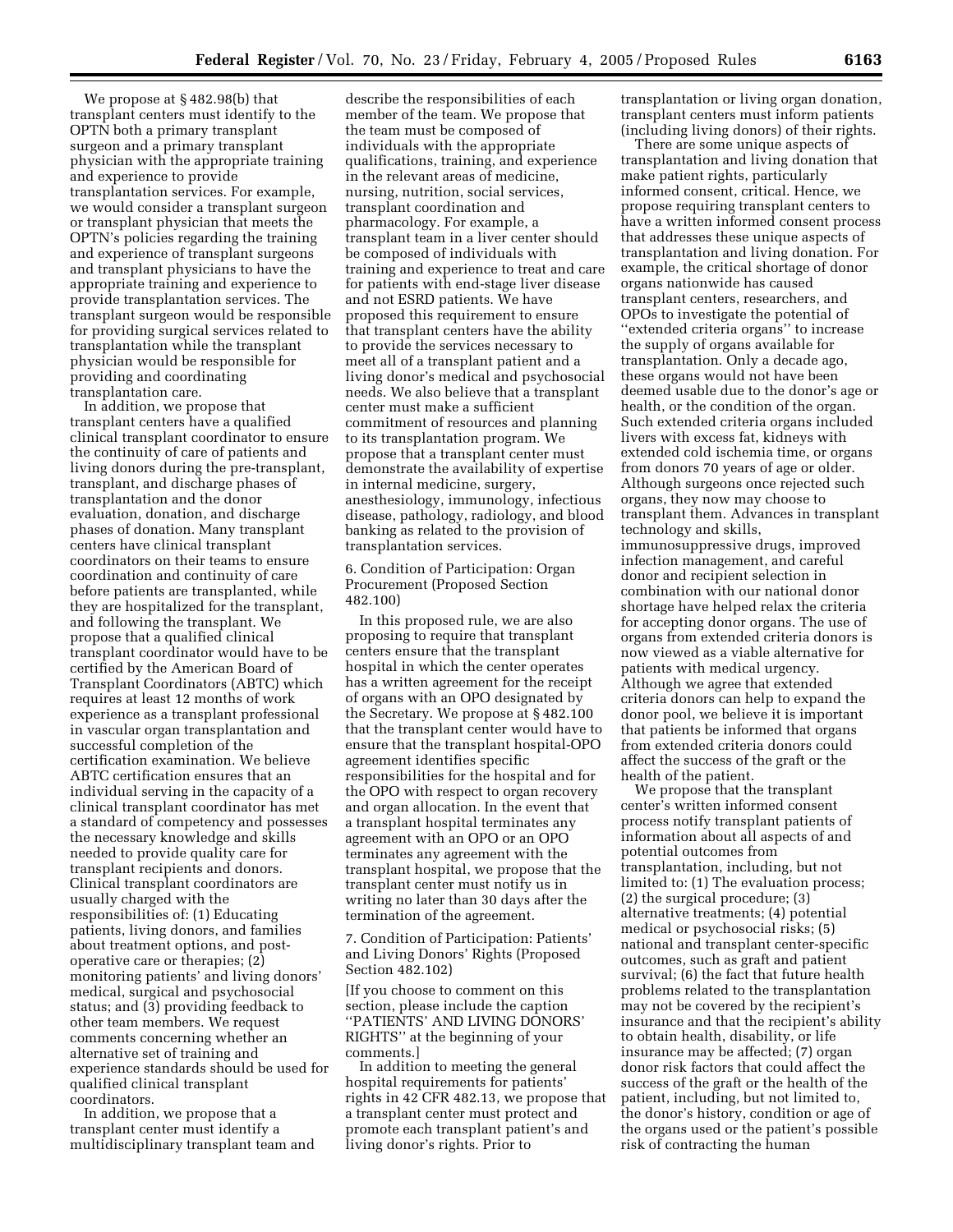immunodeficiency virus and other infectious diseases if the disease cannot be detected in an infected donor; and (8) the right to refuse transplantation.

OPOs make every effort to obtain a social/behavioral history for each potential donor from the next-of-kin or other knowledgeable individual. If a potential donor has engaged in a behavior that would have put him or her at high risk of contracting an infectious disease, such as HIV or hepatitis (for example, injecting illegal drugs), donation generally is ruled out, unless the risk to the recipient of not performing a transplant is greater than the risk of contracting an infectious disease. In such case, informed consent regarding the possibility of transmission of infectious disease must be obtained from the transplant recipient.

In 2002, there was a case in Oregon in which hepatitis C was transmitted to transplant recipients that received organs from an individual who tested ''negative'' for hepatitis C at the time of donation. After further investigation, it was determined that the recipients became infected with hepatitis C because the donor had been infected with the disease but had not built up enough antibodies to test ''positive'' for the disease at the time of donation. If a donor's social history (*e.g.*, history of drug use, sexual history, etc.) indicates that the donor could potentially be in a ''window'' period for transmitting HIV, hepatitis C, hepatitis B, or other infectious diseases, we believe that the patient's informed consent should also include this information. In other words, transplant patients should be notified when they are receiving organs from high-risk donors and should be notified that they may be at risk of contracting these diseases by accepting the donated organs. Examples of highrisk donors include, but are not limited to, donors who have tested ''negative'' for an infectious disease but whose social history indicates that the donor is at high risk for contracting the disease. In notifying transplant patients about a donor's history, we would expect the transplant center to do so in a manner that would keep the identity of the donor confidential. Given that it is difficult to predict whether a high-risk donor could be in a ''window'' period, and that there is no national standard guiding the use of organs from extended criteria donors, and that some patients can afford to wait for a healthier organ that may become available later, we are soliciting comments on our proposal of the requirements to inform patients of potential risks.

Recently, the ACOT developed a set of recommendations for living donors at

the Secretary's request. ACOT has agreed upon a set of ''Ethical Principles of Consent to Being a Live Organ Donor.'' The principles state that the person who gives consent to becoming a live organ donor must be:

• Competent (possessing decision making capacity),

• Willing to donate,

• Free from coercion,

• Medically and psychosocially suitable,

• Fully informed of the risks and benefits as a donor, and

• Fully informed of the risks, benefits, and alternative treatment available to the recipient.

ACOT also endorsed two other ethical principles:

• Equipoise; that is, the benefits to both the donor and the recipient must outweigh the risks associated with the donation and transplantation of the live donor organ; and

• A clear statement that the potential donor's participation must be completely voluntary, and may be withdrawn at any time.

ACOT further recommends that the following ''Standards of Disclosure: Elements of Informed Consent'' be incorporated into the informed consent document given to the potential live organ donor, with specific descriptions that would ensure the donor's awareness of:

The purpose of the donation,

• The evaluation process—including interviews, examinations, laboratory tests, and other procedures—and the possibility that the potential donor may be found ineligible to donate,

• The donation surgical procedure,

• The alternative procedures or courses of treatment for potential donor and recipient,

• Any procedures which are or may be considered to be experimental,

• The immediate recovery period and the anticipated post-operative course of care,

• The foreseeable risks or discomforts to the potential donor,

• The potential psychological effects resulting from the process of donation,

• The reported national experience, transplant center and surgeon-specific statistics of donor outcomes, including the possibility that the donor may subsequently experience organ failure, disability and death,

• The foreseeable risks, discomforts, and survival benefit to the potential recipient,

• The reported national experience and transplant center statistics for recipient outcomes, including failure of the donated organ and the frequency of recipient death,

• The fact that the potential donor's participation is voluntary, and may be withdrawn at any time,

• The fact that the potential donor may derive a medical benefit by having a previously undetected health problem diagnosed as a result of the evaluation process,

• The fact that the potential donor undertakes risk and derives no medical benefit from the operative procedure of donation,

• The fact that unforeseen future risks or medical uncertainties may not be identifiable at the time of donation,

• The fact that the potential donor may be reimbursed for the personal expenses of travel, housing, and lost wages related to donation,

• The prohibition against the donor otherwise receiving any valuable consideration (including monetary or material gain) for agreeing to be a donor,

• The fact that the donor's existing health and disability insurance may not cover the potential long-term costs and medical and psychological consequences of donation,

• The fact that the donor's act of donation may adversely affect the donor's future eligibility for health, disability, or life insurance,

• Additional informational resources relating to live organ donation (possibly through the establishment of a separate resources center, as recommended below.

• The fact that by donating, the donor authorizes Government approved agencies and contractors to obtain information regarding the donor's health for life, and

- The principles of confidentiality, clarifying that:
- —Communication between the donor and the transplant center will remain confidential;
- —A decision by the potential donor not to proceed with the donation will only be disclosed with the consent of the potential donor;
- —A transplant center will only share the donor's identity and other medical information with entities involved in the procurement and transplantation of organs, as well as registries that are legally charged to follow donor outcomes; and
- —Confidentiality of all patient information will be maintained in accordance with applicable laws and regulations.

We recommend that transplant centers that perform living donor transplants consider the ACOT's recommendations in developing informed consent policies for living donors. Transplant centers may also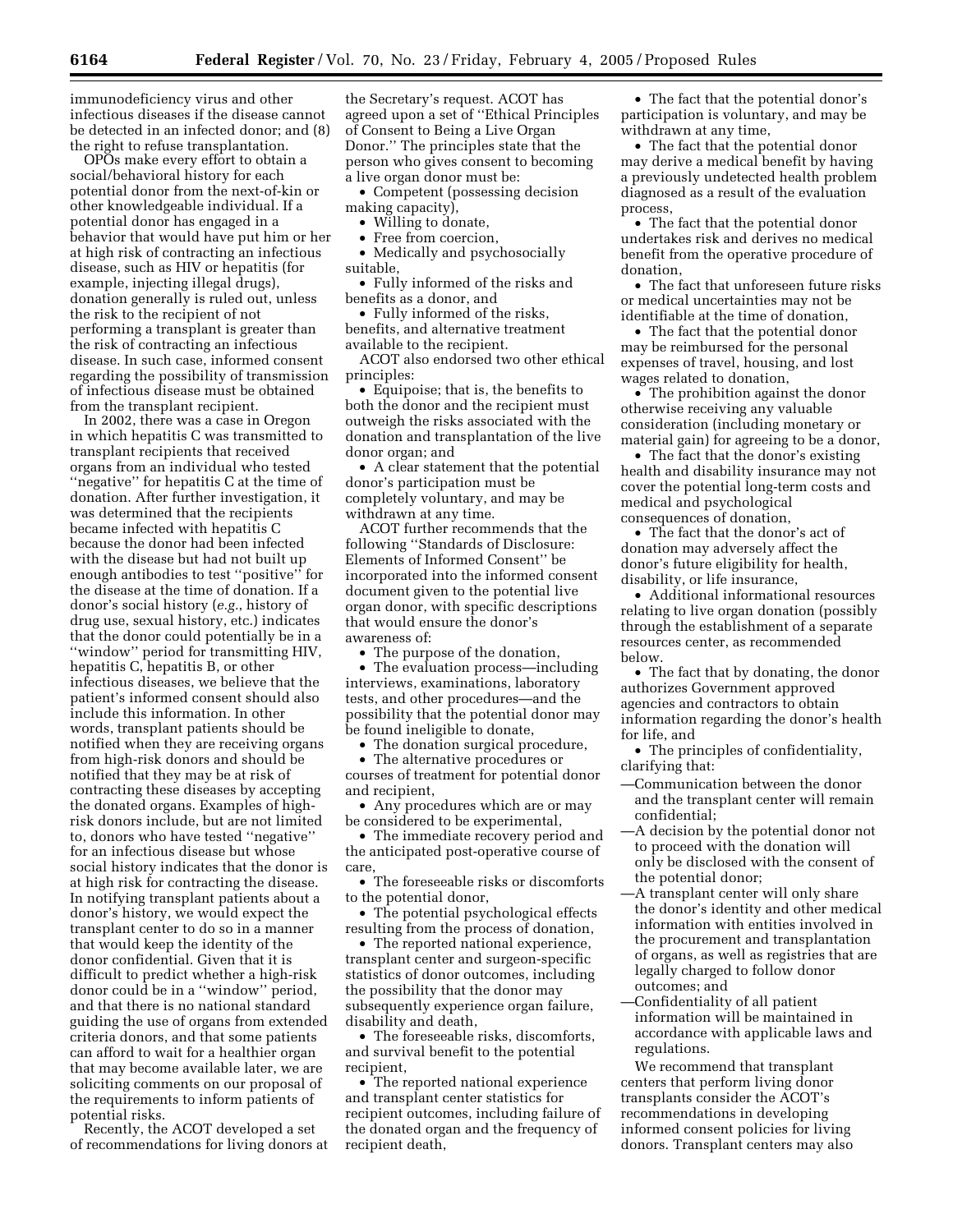wish to review two specific informed consent documents developed by ACOT. The first relates to the potential donor's initial consent for evaluation as a possible donor, *''Living Liver Donor Initial Consent for Evaluation.''* The second deals with the potential donor's informed consent for surgery, *''Living Liver Donor Informed Consent for Surgery.''* These documents are available on the Department's organ donation Web site at *http:// www.organdonor.gov.*

Although the proposed requirements for informed consent incorporate some of the ''Standards of Disclosure'' recommended by ACOT, we are not proposing to require that transplant centers include all of these standards in their informed consent process for living donors. To serve the best interest of living donors, we are proposing at § 482.102(b) that transplant centers implement a written informed consent process for living donors that inform potential living donors about all aspects of and potential outcomes from living donation. Specific issues on which potential living donors would have to be informed of include, but are not limited to: (1) The fact that communication between the donor and the transplant center will remain confidential in accordance with the Department's Health Information Privacy Rules (45 CFR parts 160 and 164); (2) the evaluation process; (3) the surgical procedure, including post-operative treatment; (4) the availability of alternative treatments for the transplant recipient; (5) the potential medical or psychosocial risks to the donor; (6) the national and transplant center-specific outcomes such as graft and patient survival for both donors and recipients; (7) the possibility that future health problems related to the donation may not be covered by the donor's insurance and that the donor's ability to obtain health, disability, or life insurance may be affected; and (8) the donor's right to opt out of donation at any time during the donation process. We request comments regarding our proposed informed consent requirements for living donors, including those requirements we have adopted from the ACOT recommendations, and whether we need to establish additional criteria for transplant centers performing living donor transplants (such as, incorporating other ACOT recommendations).

In addition to requesting assistance in improving the lives of recipients and protecting living organ donors, the Secretary also requested that ACOT consider the desirability of an independent donor advocate (or

advocacy team) to represent and advise the donor so as to ensure that the previously described elements and ethical principles are applied to the practice of all living donor transplantation. ACOT has provided detailed recommendations as to how such an independent donor advocate should be established, as well as the role and qualifications of such an advocate. ACOT recommended that each transplant center identify and provide to each potential donor an independent and trained patient advocate whose primary obligation would be to help donors understand the process, the procedure and risks and benefits of living organ donation; and to protect and promote the interests and well-being of the donor. We believe that a living donor advocate (or advocacy team) would ensure that the informed consent standards meet ethical principles as they are applied to the practice of all living organ transplantation. We are requesting comments on whether we should include a requirement for transplant centers performing living donor transplants to provide the service of an independent donor advocate (or advocacy team) and what the individual or team's credentials should be.

Additionally, we believe that waitlist patients need to be informed of circumstances within a transplant center that may impact their ability to receive a transplant should an organ become available and what procedures are in place to ensure coverage. Thus, we are proposing that a transplant center served by a single transplant surgeon or physician must inform its patients of this fact and of the potential unavailability of the transplant surgeon or physician should an organ become available for the patient. If a transplant center is served by a single transplant surgeon or physician, we also propose that the center inform its patients whether or not the center has a mechanism for providing an alternate transplant surgeon or transplant physician that meets the hospital's credentialing policies should the center's transplant surgeon or physician be unavailable.

It is not our intent to disrupt the availability of covered organ transplants for Medicare beneficiaries. Therefore, in the event that termination becomes imminent during the 3-year approval period, we are proposing at least 30 days before a center's Medicare approval is terminated, whether voluntarily or involuntarily, that the center must inform the patients on the waitlist and must provide assistance to patients who choose to transfer to

another Medicare-approved center without loss of the patient's time accrued on the waitlist. (The OPTN controls the nation's organ transplant waitlist and has rules to ensure that a patient who transfers from one waitlist to another does not lose any accrued time.) Generally speaking, we do not believe transferring patients from the waitlist of a center that is facing loss of its Medicare approval to an open center's waitlist would increase the length of wait for others already on the open center's waitlist because time on the waitlist is just one of several factors that are used to match donor organs to a potential transplant recipient.

We also propose that at least 30 days before a center's Medicare approval is terminated, whether voluntarily or involuntarily, the center would have to inform all Medicare beneficiaries added to the waitlist that Medicare will not pay for transplants performed at the center after the effective date of the center's loss of approval. We are proposing these requirements to ensure that patients on the center's waitlist do not lose precious waiting time as a result of a center's loss of approval.

8. Condition of Participation: Additional Requirements for Kidney Transplant Centers (Proposed Section 482.104)

In addition to meeting the special requirements for transplant centers (proposed § 482.68), we also propose additional requirements for kidney transplant centers. As stated previously, we propose to delete § 405.2120 through § 405.2134, § 405.2170 through § 405.2171, and the definitions for ''histocompatibility testing,'' ''ESRD Network,'' ''ESRD network organization,'' ''organ procurement,'' ''renal transplantation center,'' ''transplantation service,'' and ''transplantation surgeon'' contained in § 405.2102. We propose to retain some of these requirements at § 482.104.

Specifically, we propose that kidney transplant centers must furnish directly, transplantation and other medical and surgical specialty services required for the care of the ESRD patients, including inpatient dialysis, either directly or under arrangement. We propose that the dialysis services furnished by transplant centers would have to be furnished in accordance with part 405, subpart U of this chapter. We propose that kidney transplant centers must cooperate with the ESRD Network designated for its geographic area in fulfilling the terms of the network's current statement of work.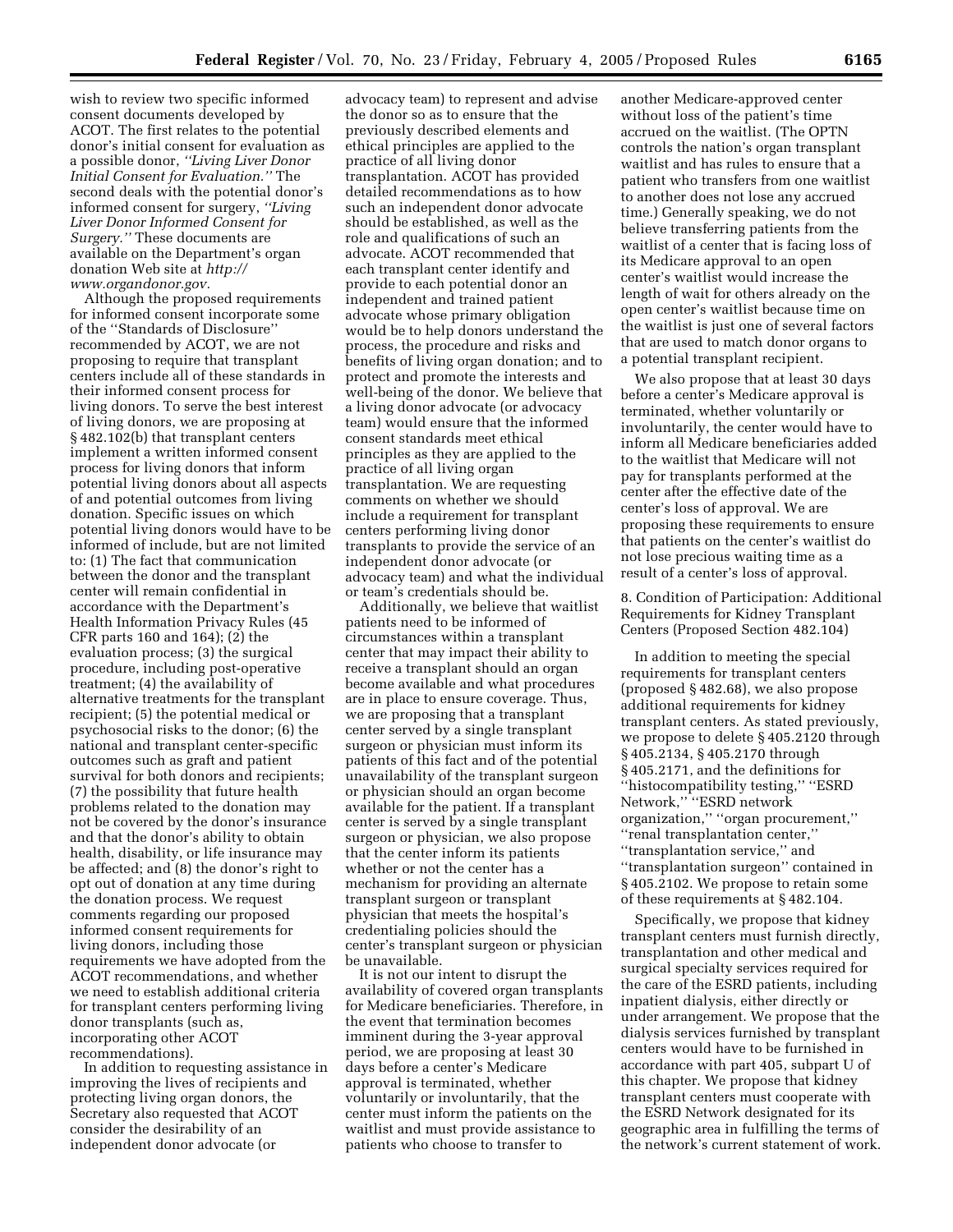## **Special Procedures for Approval and Re-Approval of Transplant Centers**

Currently, a facility's application to become a Medicare-approved heart, liver, or lung transplant center is evaluated with the aid and advice of non-Federal expert consultants. Generally, the consultants are responsible for reviewing applications at our request, making recommendations to us concerning qualified centers and supporting each recommendation with written documentation. CMS reviews intestinal transplant center applications for Medicare approval. For kidney transplant centers, the CMS Regional Offices review and process requests for Medicare approval.

This proposed rule introduces facility criteria for heart-lung and pancreas transplant centers and changes the process for reviewing applications for approval of heart, intestine, kidney, liver, and lung transplant centers. The current facility criteria for heart, intestine, kidney, liver, and lung centers and the process for reviewing applications for approval of heart, intestine, kidney, liver, and lung transplant centers contained in the Medicare coverage policies and the regulations at 42 CFR part 405, subpart U would continue to be in effect until we announce otherwise. We propose that once this proposed rule is finalized, we, or our designee (*e.g.*, a State survey agency or an accreditation organization with deeming authority for hospitals, such as the JCAHO or AOA), would have responsibility for monitoring and coordinating the procedures for approval or re-approval of a transplant center. For the purpose of approving and re-approving transplant centers, we propose at § 488.61 that we utilize the survey, certification, and enforcement procedures described at 42 CFR part 488, subpart A, including the periodic review of compliance and approval contained in § 488.20.

Last year, Congress passed the MMA. Section 901(b) of the MMA, adding new paragraph 1861(d) to the Act, states that ''[t]he term 'supplier' means, unless the context otherwise requires, a physician or other practitioner, a facility, or other entity (other than a provider of services) that furnishes items or services under this title.'' Section 936 of the MMA added new section 1866(j) to the Act, which, among other things, gives both providers (as defined at section 1861(u) of the Act) and suppliers (as defined above) the right to seek judicial review of certain adverse agency decisions regarding enrollment and re-enrollment.

We believe that transplant centers are unique entities that do not fit perfectly into either the provider or supplier category. There is no enrollment process involved. A transplant center is an optional status based on conditions that are applicable only to Medicare hospitals that choose to apply for Medicare approval as a transplant center. A Medicare-approved transplant center must first meet all of the hospital CoPs in 42 CFR part 482, which serves as the basis of survey activities for the purpose of determining whether a hospital qualifies for a Medicare provider agreement. Thus, a Medicareapproved transplant center must be operated within a provider as defined in section 1861(u) of the Act (*i.e.*, a Medicare hospital).

However, "transplant center" is not listed in the definition of ''provider'' under section 1861(u) of the Act. By virtue of the fact that a transplant center is an entity other than a provider (as defined in section 1861(u) of the Act), we could argue that ''transplant center'' falls under the definition of ''supplier'' created in section 901 of the MMA. Given the unique nature of transplant centers, we are requesting comments on the appropriate appeals mechanism for transplant centers. Specifically, we are interested in receiving comments regarding whether transplant centers should be regarded as ''providers'' or as ''suppliers'' for the purpose of appealing adverse approval and re-approval decisions. We believe that regardless of whether we define a transplant center to be a ''provider'' or a ''supplier,'' it is necessary to have some type of appeal process in the event that CMS decides to not approve or re-approve a hospital's transplant center.

[If you choose to comment on this issue, please include the caption ''PROVIDER VS. SUPPLIER STATUS FOR APPEALS'' at the beginning of your comments.]

## *A. Initial Approval Procedures*

We propose at § 488.61(a) that a transplant center can submit a letter of request to CMS for Medicare approval at any time. We are not proposing any particular formal application. The letter, signed by a person authorized to represent the hospital (for example, a chief executive officer), would need to include the hospital's Medicare provider I.D. number, name(s) of the designated primary transplant surgeon and primary transplant physician and a statement from the OPTN that the center has complied with all data submission requirements.

We propose to determine a heart, heart-lung, intestine, kidney, liver, lung, or pancreas transplant center's compliance with the data submission and outcome requirements proposed at § 482.80 by reviewing the center's data. For compliance with the data submission requirements, we would expect the OPTN to review its statistics on data completeness for the previous calendar year and certify compliance with the data submission requirements. For compliance with the outcome measures requirements, we would review the 1-year patient and graft survival data contained in the most recent SRTR center-specific report unless the center is eligible for initial approval on the basis of its 1-month patient and graft survival. If 1-month patient and graft survival data are used, we would review the customized reports prepared by the SRTR for the previous 1-year period. The center would be responsible for requesting the SRTR to prepare these customized reports.

The SRTR center-specific reports are updated every six months (currently, the reports are updated in January and July of each year). If, for example, we receive a letter from a transplant center requesting Medicare approval on October 1, 2006, we would review the center's 1-year patient and graft survival statistics from the SRTR's July 2006 reports, which includes 1-year graft and patient survival statistics on transplants performed anywhere between 1 to 3.5 years previously. As we have stated previously, we will be reviewing the post-transplant outcomes for all transplants, including living donor transplantation, performed at a center during the 2.5-year period in which the outcomes are reported.

However, a new transplant center may request initial Medicare approval using 1-month patient and 1-month graft survival data if the key members of the center's transplant team performed transplants at a Medicare-approved transplant center for a minimum of 1 year prior to the opening of the new center and if the transplant center's team meets the human resources requirements at § 482.98. We would review the 1-month patient and graft survival data on at least 9 transplants performed during the previous 1-year period captured in the customized reports prepared by the SRTR.

If a center requires Medicare approval to perform pediatric transplants, the center would have to meet the outcome requirements for its pediatric and adult transplant centers separately.

If we determine that a transplant center requesting initial approval is in compliance with the proposed data submission and outcome measure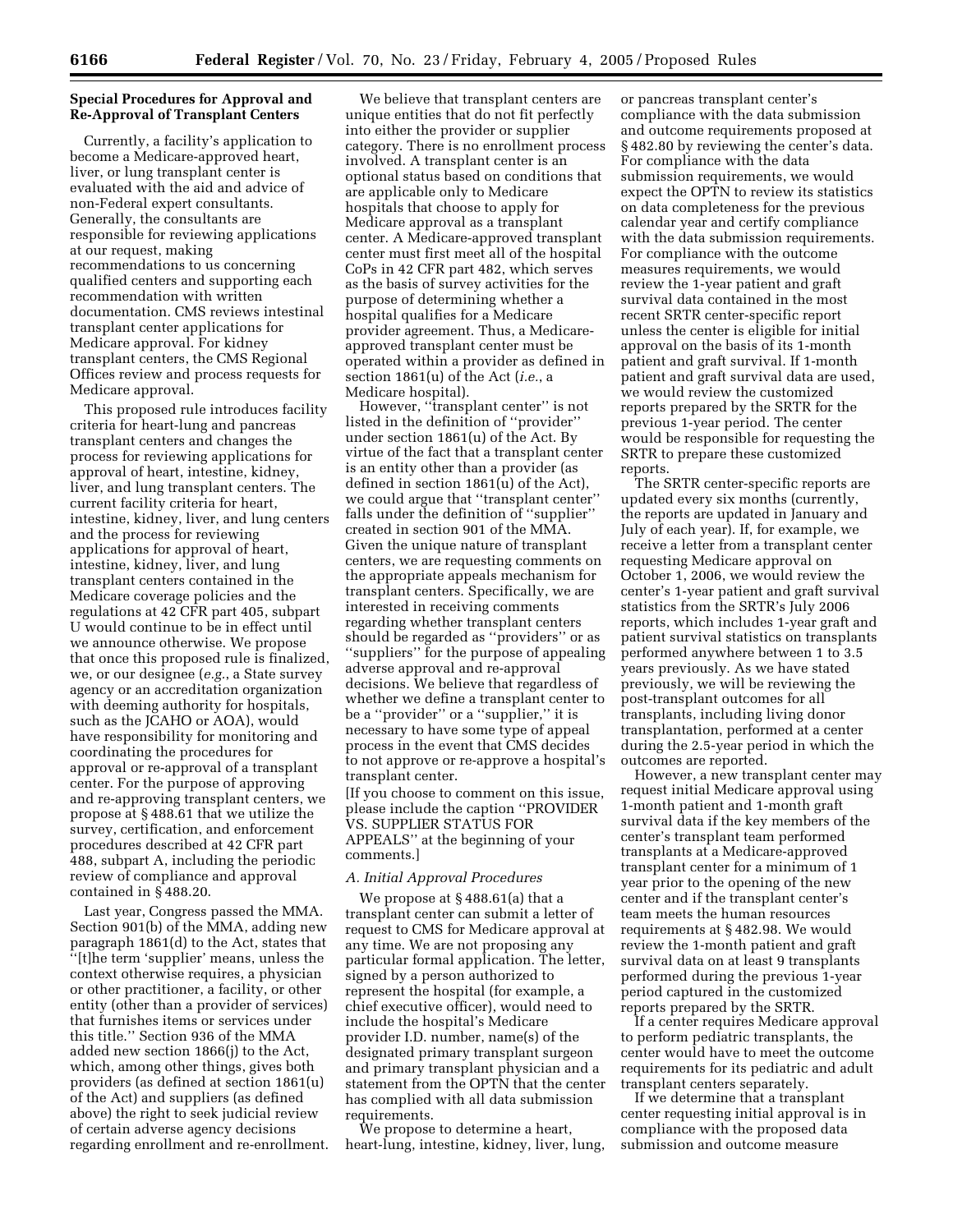requirements proposed at § 482.80 (based on our review of the data), then we, or our designee, would conduct a site survey of the center to determine compliance with CoPs proposed at § 482.68 through § 482.76 and § 482.90 through § 482.104 using the procedures described at 42 CFR part 488, subpart A. To maximize efficient utilization of resources, the data and outcome requirements would serve as prerequisites that would need to be met based on a desk review of the data before a survey for compliance with the process requirements would be conducted. We propose that centers that failed to meet the data or outcome requirements, including the requirement to have post-transplant follow-up on at least 9 transplants during the reported cohorts, would be denied approval and no survey would be performed.

## *B. Effective Dates for Initial Approval*

Under the current national coverage decisions for heart, liver, and lung transplant centers, Medicare approval of a facility to perform Medicare-covered transplants is effective as of the date of the letter notifying the center of its approval. Under this proposed rule, Medicare approval of all transplant centers to perform Medicare-covered transplants would be effective as of the date of the letter notifying the center of its approval. However, in order to ensure that Medicare-covered transplants are performed only in centers with continued demonstration of experience and skill in a particular type of transplant, we propose limiting a transplant center's approval to 3 years. A time-limited approval would provide us with a mechanism to re-evaluate a transplant center's ability to maintain the skill and experience necessary to perform transplants safely and efficiently.

#### *C. Re-approval Procedures*

We propose at § 488.61(b) that transplant centers would be required to comply with the data submission, outcome and process requirements at all times during the 3-year approval period. We may evaluate whether a transplant center is in compliance with the CoPs for transplant centers at any time during the 3-year approval period. For example, if the OPTN notified us that a center failed to meet the proposed data submission requirements, we would consider this significant information that would warrant conducting a complaint investigation.

At least 180 days before the end of a transplant center's 3-year approval period, we would evaluate each center's data for compliance with the data

submission and outcome requirements for re-approval proposed at § 482.82, including the requirement to have posttransplant follow-up on at least 9 transplants during the 2.5-year period reported by the SRTR in the most recent center-specific report. For compliance with the data submission requirements, we would review the OPTN's statistics on data completeness for the previous 3 calendar years. For compliance with the outcome measures requirements, we would review the data contained in the most recent SRTR center-specific reports. As stated previously, the SRTR center-specific reports are updated every six months in January and July of each year. If, for example, a transplant center's Medicare approval ends on October 1, 2006, we would review the center's 1-year patient and graft survival statistics from the SRTR's July 2006 reports. As stated previously, the July 2006 SRTR center-specific reports would include patient and graft survival statistics on transplants performed anywhere between 1 to 3.5 years previously.

We propose that if we determine that a transplant center has met the data submission and outcome requirements proposed at § 482.82, including the requirement to have post-transplant follow-up on at least 9 transplants during the 2.5-year period reported by the SRTR in the most recent centerspecific report, the transplant center would be re-approved for 3 years. The re-approval dates would vary from center to center based on their initial approval dates. We propose that if, however, we determine that a center has failed to meet the data submission and outcome measure requirements proposed at § 482.82, including the requirement to have post-transplant follow-up on at least 9 transplants during the 2.5-year period reported by the SRTR in the most recent centerspecific report, a survey for compliance with the CoPs proposed at § 482.68 through § 482.76 and § 482.90 through § 482.104 would be necessary for a transplant center to be re-approved.

Under some circumstances, we believe that a transplant center's inability to meet the data submission or outcome requirements can be influenced by factors that are not necessarily indicative of the quality of transplantation care. It is possible that a transplant center with a large number of transplant recipients that live outside the transplant center's geographical area might have a difficult time tracking these patients to assess the patients' outcomes or that the center-specific model might fail to take into consideration a significant variable

unique to the transplant center. For example, a transplant center may be participating in an institutional review board (IRB) approved immunosuppression withdrawal research protocol that may have resulted in worse than expected graft survival. Therefore, when a center fails to meet the data submission or outcome requirements (including failure to perform at least 9 transplants during the 2.5-year period reported by the SRTR in the most recent center-specific report) based on a desk review of the data, we would also incorporate an onsite survey for compliance with the process requirements. If, based on the survey results, we determine that a center is in compliance with the process requirements, then we would assume that particular center's data submission or outcome data are not necessarily indicative of the quality of transplantation care provided at the center.

As a result, there could be some circumstances under which a center that failed to meet the data submission or outcome requirements would be reapproved. In other words, a successful survey may under certain circumstances make up for a center's failure to meet one or more of the quantitative requirements. We propose that we or our designee would notify the transplant center in writing if it has been re-approved or not. If re-approved, we would also notify the transplant center of the effective date of the reapproval.

## *D. Alternative Process To Re-Approve Transplant Centers*

[If you choose to comment on this issue, please include the caption 'ALTERNATIVE PRŌCESS TO RE-APPROVE TRANSPLANT CENTERS'' at the beginning of your comments.]

We have proposed that transplant centers would be re-approved for 3 years if they met the data submission and outcome requirements proposed at § 482.82. We or our designee would conduct a survey for compliance with the process requirements only if we determined that a center failed to meet the data submission and outcome measures requirements. Nonetheless, we are concerned that adherence to the data submission and outcome measures requirements does not necessarily indicate that a transplant center also is in compliance with the process requirements. For example, a transplant center could have good outcomes but be in violation of our proposed requirements for protection of living donors. Therefore, we have developed an alternative approach for re-approval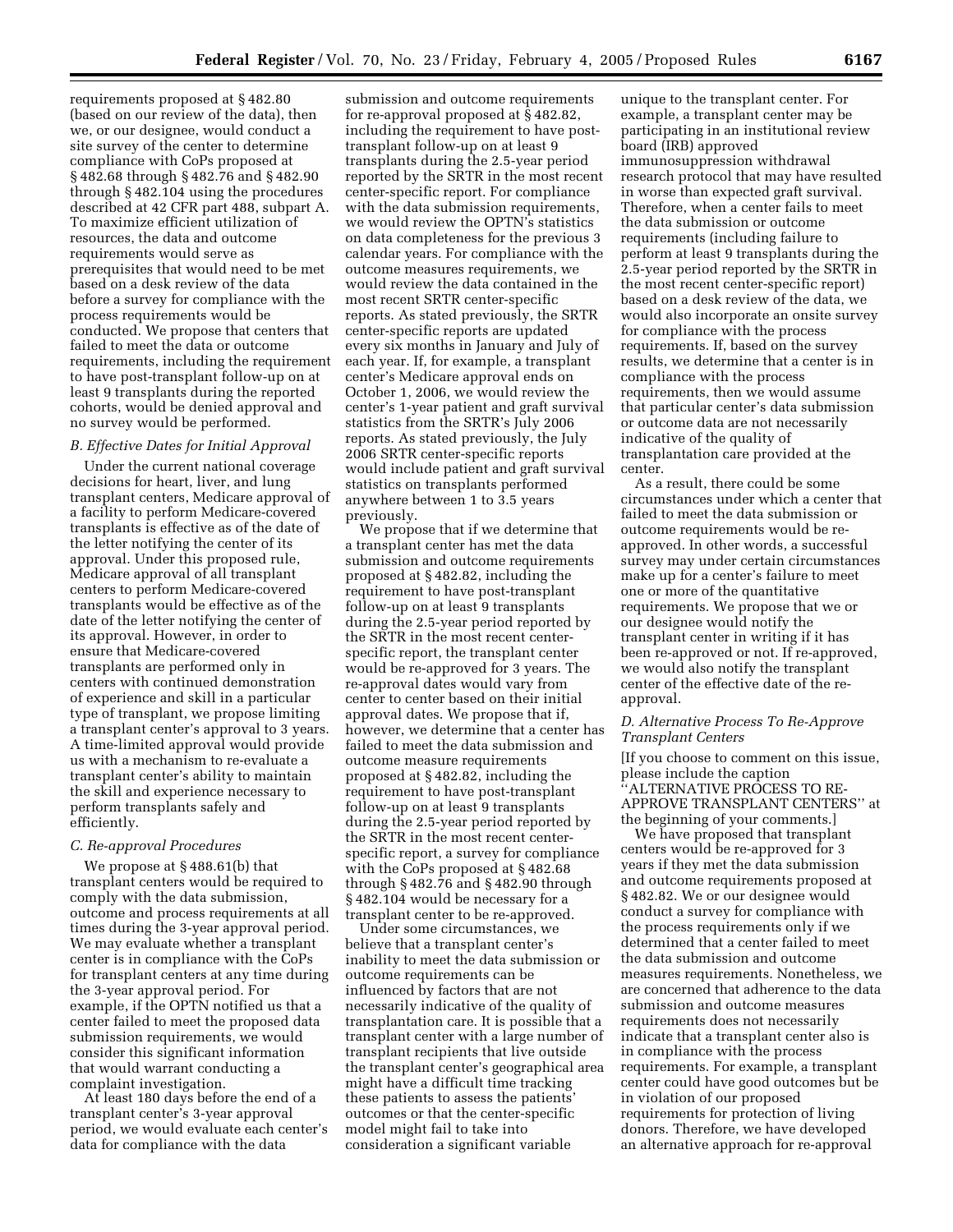of transplant centers that would more closely monitor transplant center compliance with the process requirements. We are requesting comments on this alternative process from the public.

First, as put forth in this proposed rule, we would conduct complaint investigations of transplant centers as needed. In addition, we would conduct random surveys of a certain percentage of centers every year to determine their compliance with the process requirements. Finally, before reapproving centers based on their meeting the data submission and outcome measures requirements, we would determine for each center whether a survey for compliance with the process requirements should be conducted prior to re-approval. We would decide whether to conduct a survey based on information provided to us by the OPTN, such as desk and onsite audit findings and actions taken against a transplant center since the last Medicare approval or re-approval of the center.

We are requesting comments on the feasibility and utility of this option, as well as specific comments regarding: (1) How a random sample should be selected (percentage and type of centers); (2) whether all centers should be surveyed every 3 years, regardless of their compliance with the data submission and outcome requirements; and (3) whether it would be appropriate for CMS to base decisions about the need to conduct individual transplant center surveys on information provided by the OPTN.

#### *E. Loss of Medicare Approval*

We propose that centers that have lost their Medicare approval may seek reentry into the program at any time. Although we are not proposing to restrict when a center can re-enter the Medicare program, we propose that the center must request initial Medicare approval as if it were a new center. In other words, the center would have to request approval using the initial approval procedure described in § 488.61(a). Furthermore, the center would have to be in compliance with all requirements for transplant centers, except for the re-approval requirements at § 482.82, at the time of its request. Regardless of whether the loss of Medicare approval was voluntary or involuntary, we propose that a center seeking to re-enter the Medicare program would have to submit a report documenting any changes or corrective actions the center has taken as a result of the loss of its Medicare approval status.

## *F. Applications From Consortia*

A consortium is a group of hospitals with cooperative arrangements to perform organ transplants. The cooperative arrangements can be formed between a variety of hospitals, such as cooperative arrangements between a university hospital and a Veterans Administration hospital or between hospitals in a given city, state, or region. In most consortia, a single transplant surgeon performs transplants throughout all hospitals in the consortium. Currently, we do not approve consortia collectively as organ transplant centers. However, an individual center that is a member of a consortium may submit an individual application at any time.

We are proposing to retain this policy under the revised requirements because we believe that the extent of a facility's skills and experience can be accurately determined only by looking at each facility on an individual basis; attempting to determine a center's experience level on a consortium basis will not provide the same assurances.

## *G. Effect of New CoPs for Transplant Centers on Centers That Are Currently Medicare-approved*

Since this proposed rule introduces a survey component to the approval procedures for transplant centers, we propose that a hospital that is currently Medicare-approved for furnishing organ-specific transplants would need to request approval for each particular type of transplant center. We propose to treat centers that are currently Medicare-approved as new centers. In other words when this proposed rule is published as a final rule, all transplant centers that are currently Medicareapproved would have to submit a letter of request to CMS for initial Medicare approval if they would like to continue operating as Medicare-approved transplant centers. Transplant centers that are currently Medicare-approved would be expected to meet the data submission outcome, and process requirements contained at § 482.68 through § 482.80 and § 482.90 through § 482.104 when they request Medicare approval.

In order to determine whether or not a center that is currently Medicareapproved is in compliance with the requirements in this proposed rule, we will need to conduct surveys of the transplant center. We propose that transplant centers that are currently Medicare-approved have 180 days from the date these regulations become effective to submit a letter requesting Medicare approval. We, or our designee,

would review the center's compliance with the data submission and outcome measure requirements proposed at § 482.80. If we determine that the center that is currently Medicare-approved is in compliance with these quantitative requirements, then we would schedule a survey to determine compliance with the CoPs proposed at §§ 482.68 through 482.76 and §§ 482.90 through 482.104. During the time that the data is reviewed, the survey is conducted and a determination is made, we propose that the transplant centers that are currently Medicare-approved would be able to continue to provide transplant services until we notify them whether or not we have approved them under the new CoPs for transplant centers.

## **III. Collection of Information Requirements**

Under the Paperwork Reduction Act (PRA) of 1995, we are required to provide 60-day notice in the **Federal Register** and solicit public comment before a collection of information requirement is submitted to the Office of Management and Budget (OMB) for review and approval. In order to fairly evaluate whether an information collection should be approved by OMB, section 3506(c)(2)(A) of the PRA of 1995 requires that we solicit comment on the following issues:

• The need for the information collection and its usefulness in carrying out the proper functions of our agency.

• The accuracy of our estimate of the information collection burden.

• The quality, utility, and clarity of the information to be collected.

• Recommendations to minimize the information collection burden on the affected public, including automated collection techniques.

Therefore, we are soliciting public comments on each of these issues for the information collection requirements discussed below.

The following information collection requirements and associated burdens are subject to the PRA.

## *Condition of Participation: Notification to CMS (Section 482.74)*

Centers must notify CMS immediately of any significant changes related to the center's transplant program or that would otherwise alter specific elements in their application or re-approval. Several examples are given.

We estimate that the burden associated with this rule will be the time required to notify CMS of significant changes. We estimate that there will be 3 occasions annually per center requiring notification. For each occasion, we estimate that it will take 5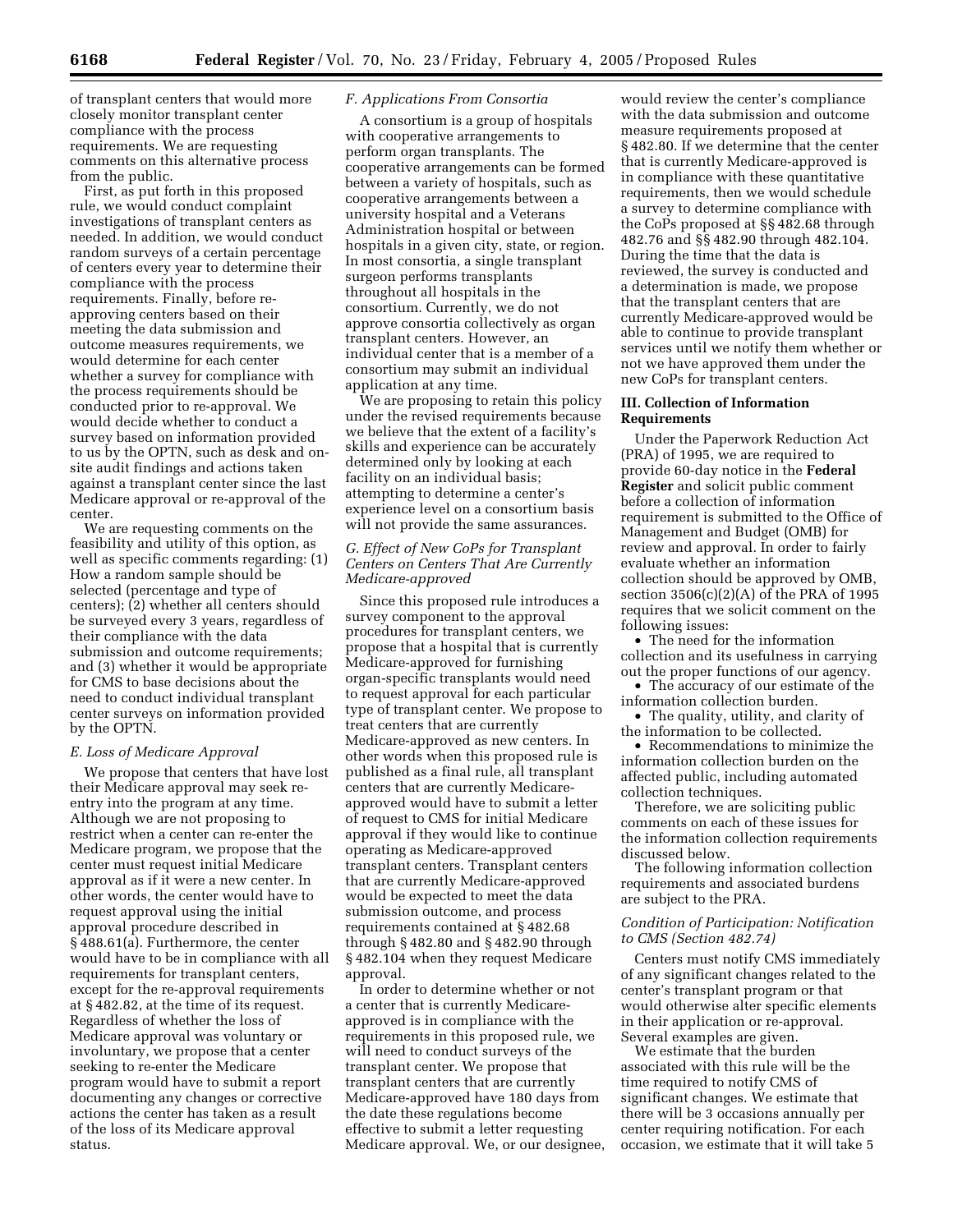minutes to notify us. Therefore, we believe that it should take no more than 15 minutes annually for each center to notify us of any significant changes such as personnel changes. Assuming that all centers may have significant changes each year, we estimate that there will be approximately 900 centers that will need to inform us of these significant changes for a national total of 225 hours.

#### *Condition of Participation: Pediatric Transplants (Section 482.76)*

In order to be reimbursed for pediatric transplants provided to Medicare beneficiaries, a hospital that furnishes transplantation services to pediatric patients must seek Medicare approval to provide pediatric transplantation services. The center must submit a written request for Medicare approval.

We believe that the burden associated with this rule would be the time required to prepare and give us the information. In 2002, there were 75 hospitals that reported performing pediatric heart, heart-lung, intestine, liver, lung, and/or pancreas transplants to the OPTN. Assuming that the number of transplant centers performing pediatric transplants does not fluctuate significantly from year to year and assuming that we can expect all eligible hospitals to apply, we anticipate that there will be 75 hospitals requesting approval under this provision and that it will take each hospital 1 hour per center (*i.e.* a pediatric hospital with a lung center and heart center would require 1 hour to request Medicareapproval for its lung center and 1 hour to request Medicare-approval for its heart center). Since the 75 hospitals performing pediatric transplants have an average of 2 centers, we anticipate the total amount of time required for each hospital to request Medicareapproval will be 2 hours for an one-time national total of 150 hours.

## *Condition of Participation: Data Submission and Outcome Measure Requirements for Initial Approval of Transplant Centers (Section 482.80)*

Except as specified in paragraph (c) of this section, transplant centers must meet all of the data submission requirements in order to be granted approval by CMS. No later than 90 days after the due date established by the OPTN, a transplant center must submit to the OPTN at least 95 percent of required data on all transplants it has performed.

We believe that these requirements reflect usual and customary business practice and would be followed even if there were no Medicare requirements. Therefore, the burden of these

requirements is exempt under 5 CFR 1320.3(b)(2).

Under certain circumstances, a center may be eligible for initial approval on the basis of its 1-month patient and graft survival rates. In order for CMS to have 1-month patient and graft survival data on all transplants performed during the previous 1-year period, the center may have to submit follow-up data to the SRTR, in addition to the data it normally would submit to the OPTN. The SRTR would need to prepare customized reports based on the 1 month follow-up data. We anticipate that the burden associated with this requirement would be the time required by the transplant centers to submit the necessary data to the OPTN and the time required by the SRTR to prepare the customized reports and submit them to us. However, we do not believe that more than 9 entities will be eligible to be approved on the basis of its 1-month post-transplant outcomes, making this requirement not subject to the PRA, in accordance with 5 CFR 1320.3(c). Between 1998 and 2002, we received and approved applications from an average of approximately 10 heart, intestine, liver, and lung centers each year. We expect that fewer than 10 centers will apply for and be eligible to apply on the basis of their 1-month posttransplant outcomes each year. Furthermore, out of the 239 heart, liver, lung and intestinal transplant centers that are Medicare-approved as of October 20, 2003, only 5 have voluntarily terminated their Medicare approval. We do not expect this requirement to significantly increase the number of centers that voluntarily terminate their Medicare approval.

## *Condition of Participation: Data Submission and Outcome Measure Requirements for Re-Approval of Transplant Centers (Section 482.82)*

Except as specified in paragraph (c) of this section, transplant centers must meet all the data submission and outcome measure standards in order to be re-approved. No later than 90 days after the due dates established by the OPTN, a transplant center must submit to the OPTN 95 percent of the required data submissions on all transplants it has performed over the last 3 years.

We believe that these requirements reflect usual and customary business practice and would be followed even if there were no Medicare requirements. Therefore, the burden of these requirements is exempt under 5 CFR 1320.3(b)(2).

## *Condition of Participation: Patient and Living Donor Selection (Section 482.90)*

The transplant center must use written patient selection criteria in determining a patient's suitability for placement on the waitlist or a patient's suitability for transplant. If a center performs living donor transplants, the center also must use written donor selection criteria in determining the suitability of candidates for donation.

Before a transplant center places a transplant candidate on its waitlist, the candidate's medical record must contain documentation that the candidate's blood type has been determined on at least two separate occasions. When a patient is placed on a center's waitlist or is selected to receive a transplant, the center must document in the patient's medical record the patient selection criteria used.

The facility must document in the transplant candidate's and living donor's medical record the living donor's suitability for donation.

We believe that these requirements reflect usual and customary business practice and would be followed even if there were no Medicare requirements. Therefore, the burden of these requirements is exempt under 5 CFR 1320.3(b)(2).

#### *Condition of Participation: Organ Recovery and Receipt (Section 482.92)*

Transplant centers must have written protocols for deceased organ recovery, organ receipt, and living donor transplantation to validate donorrecipient matching of blood types and other vital data.

We believe that these requirements reflect usual and customary business practice and would be followed even if there were no Medicare requirements. Therefore, the burden of these requirements is exempt under 5 CFR 1320.3(b)(2).

## *Condition of Participation: Patient and Living Donor Management (Section 482.94)*

Transplant centers must have written patient management policies and patient care planning for the pretransplant, transplant, and discharge phases of transplantation. If a transplant center performs living donor transplants, the center also must have written donor management policies for the donor evaluation, donation, and discharge phases of living organ donation.

The burden associated with these requirements is the time it takes to set forth in writing the required policies and planning. We believe that it is usual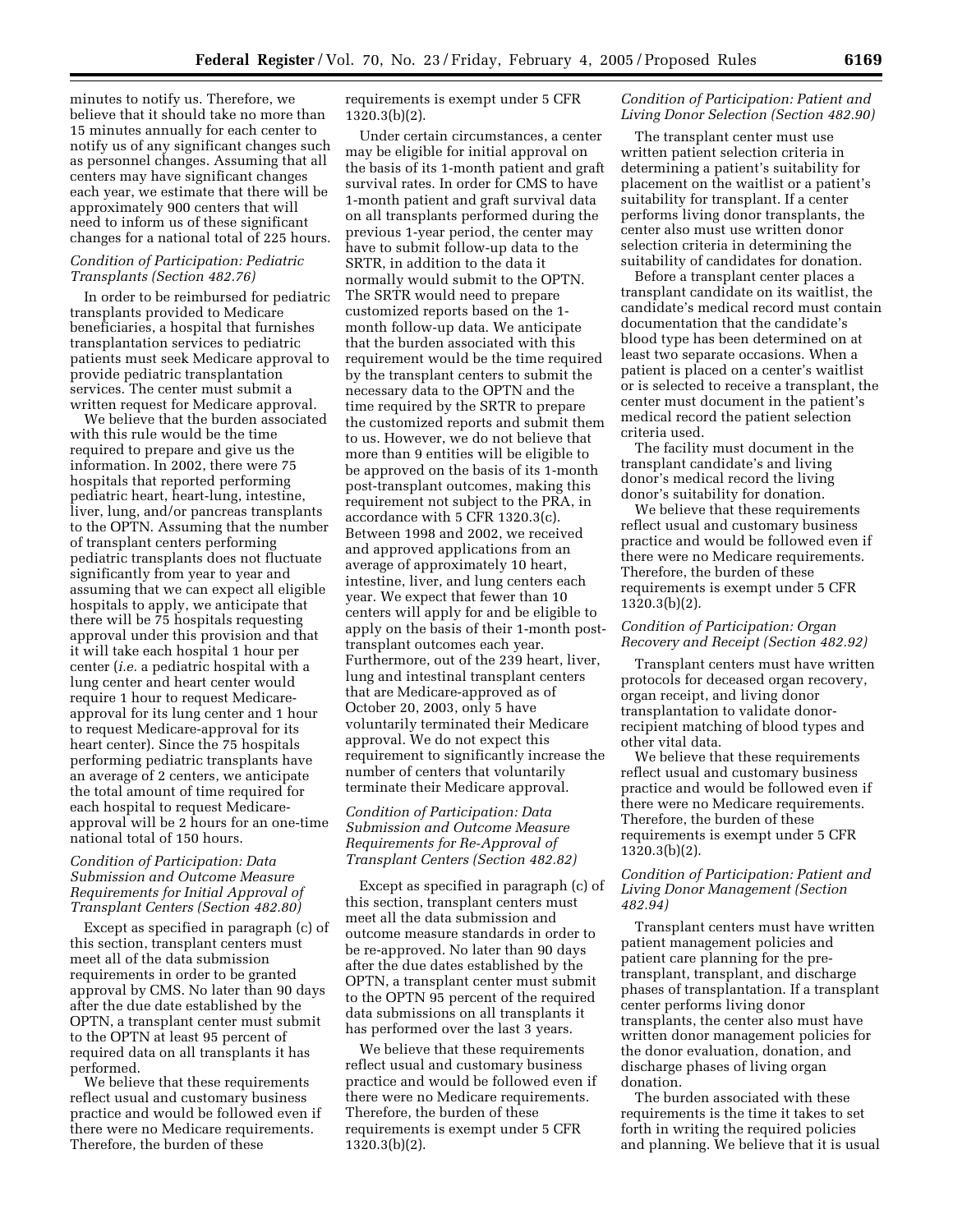and customary business practice for these entities to write down their policies and planning procedures. Thus, any burden would not be subject to the PRA.

In addition, transplant centers must keep their waitlists up to date, including:

(1) Updating waitlist patients' clinical information, as needed to assess a patient's status if an organ becomes available;

(2) Removing patients from the center's waitlist if a patient receives a transplant or dies, or if there is any other reason why the patient should no longer be placed on a center's waitlist; and

(3) Notifying the OPTN within 24 hours of a patient's removal from the center's waitlist.

Transplant centers must maintain upto-date and accurate patient management records for each patient who receives an evaluation for placement on a center's waitlist and who is admitted for organ transplantation.

(1) For each patient who receives an evaluation for placement on a center's waitlist, the center must document in the patient's record that the patient has been informed of his or her transplant status, including notification of:

(i) The patient's placement on the center's waitlist;

(ii) The center's decision not to place the patient on its waitlist; or

(iii) The center's inability to make a determination regarding the patient's placement on its waitlist because further clinical testing or documentation is needed.

Once a patient is placed on a center's waitlist, the center must document in the patient's record that the patient is notified of:

(1) His or her placement status at least once a year, even if there is no change in the patient's placement status; and

(2) His or her removal from the waitlist for reasons other than transplantation or death within 10 days of the patient's removal from the center's waitlist.

In the case of dialysis patients, transplant centers must document in the patient's record that both the patient and the dialysis facility has been notified of the patient's transplant status or of changes in the patient's transplant status.

In the case of patients admitted for organ transplants, transplant centers must maintain written records of multidisciplinary care planning during the pre-transplant period and multidisciplinary discharge planning for post-transplant care.

The burden associated with this rule is the time required to document all the necessary information. We believe that it will take about 17,971 hours per year for all transplant centers to comply with these documentation requirements.

*Condition of Participation: Quality Assessment and Performance Improvement (QAPI) (Section 482.96)* 

Under this section, a transplant center must develop, implement, and maintain a written comprehensive, data-driven QAPI program designed to monitor and evaluate performance of all transplantation services, including services provided under contract or arrangement.

As part of this condition, a transplant center must establish a written policy to address and document adverse events that occur during any phase of an organ transplantation case and specifies what the policy must address at a minimum.

The burden associated with this rule is the time required to write the improvement program, including the adverse action policy. We anticipate that this will take 8 hours on a one-time basis. Between 1998 and 2002, we received and approved applications from an average of approximately 10 heart, intestine, liver, and lung centers each year. We do not expect that more than 10 centers will apply for and be accepted per year, so the burden subsequent to the implementation of the final rule will be approximately 80 hours.

## *Condition of Participation: Human Resources (Section 482.98)*

The transplant center must identify to CMS and the OPTN a primary transplant surgeon and a transplant physician with appropriate training and experience to provide transplantation services. The burden associated with this requirement is the time it will take to notify CMS. It is information that will be included in the letter requesting initial approval and will not take any additional time.

#### *Condition of Participation: Organ Procurement (Section 482.100)*

Under this section, the transplant center must notify CMS in writing no later than 30 days after the termination of any agreement concerning organ procurement between the hospital and the OPO.

The burden associated with this rule is the time required to notify CMS. We estimate that this will not take more than 15 minutes. However, we also do not believe that more than 9 entities will have to comply with this requirement,

making it not subject to the PRA, in accordance with 5 CFR 1320.3(c).

*Condition of Participation: Patient and Living Donor Rights (Section 482.102)* 

Transplant centers must have a written informed transplant patient consent process that informs each patient of:

- (1) The evaluation process.
- (2) The surgical procedures.
- (3) Alternative treatments.
- (4) Potential medical or psychosocial risks.

(5) National and transplant centerspecific outcomes.

(6) The fact that future health problems related to the transplantation may not be covered by the recipient's insurance, and that the recipient's ability to obtain health, disability, or life insurance may be affected.

(7) Organ donor risk factors that could affect the immediate or future success of the graft or the health of the patient, such as the donor's history, condition or age of the organs used, or the patient's potential risk of contracting the human immunodeficiency virus and other infectious diseases if the disease cannot be detected in an infected donor.

(8) His or her right to refuse transplantation.

Transplant centers must also have a written living donor informed consent process that informs the prospective living donor of all aspects of and potential outcomes from living donation. Transplant centers must ensure that the prospective living donor is fully informed about specified subjects.

Transplant centers must notify patients placed on the center's waitlist of information about the center that could impact the patient's ability to receive a transplant should an organ become available:

(1) A transplant center served by a single transplant surgeon or physician must inform patients placed on the center's waitlist of the potential unavailability of the transplant surgeon or physician and whether or not the center has a mechanism to provide an alternative transplant surgeon or transplant physician that meets the hospital's credentialing policies.

(2) At least 30 days before a center's Medicare approval is terminated, either voluntarily or involuntarily, the center must: (a) Inform patients on the center's waitlist of this fact and assist them in transferring to the waitlist of another Medicare-approved transplant center without loss of time on the waitlist; and (b) inform Medicare beneficiaries added to the center's waitlist that Medicare will no longer pay for transplants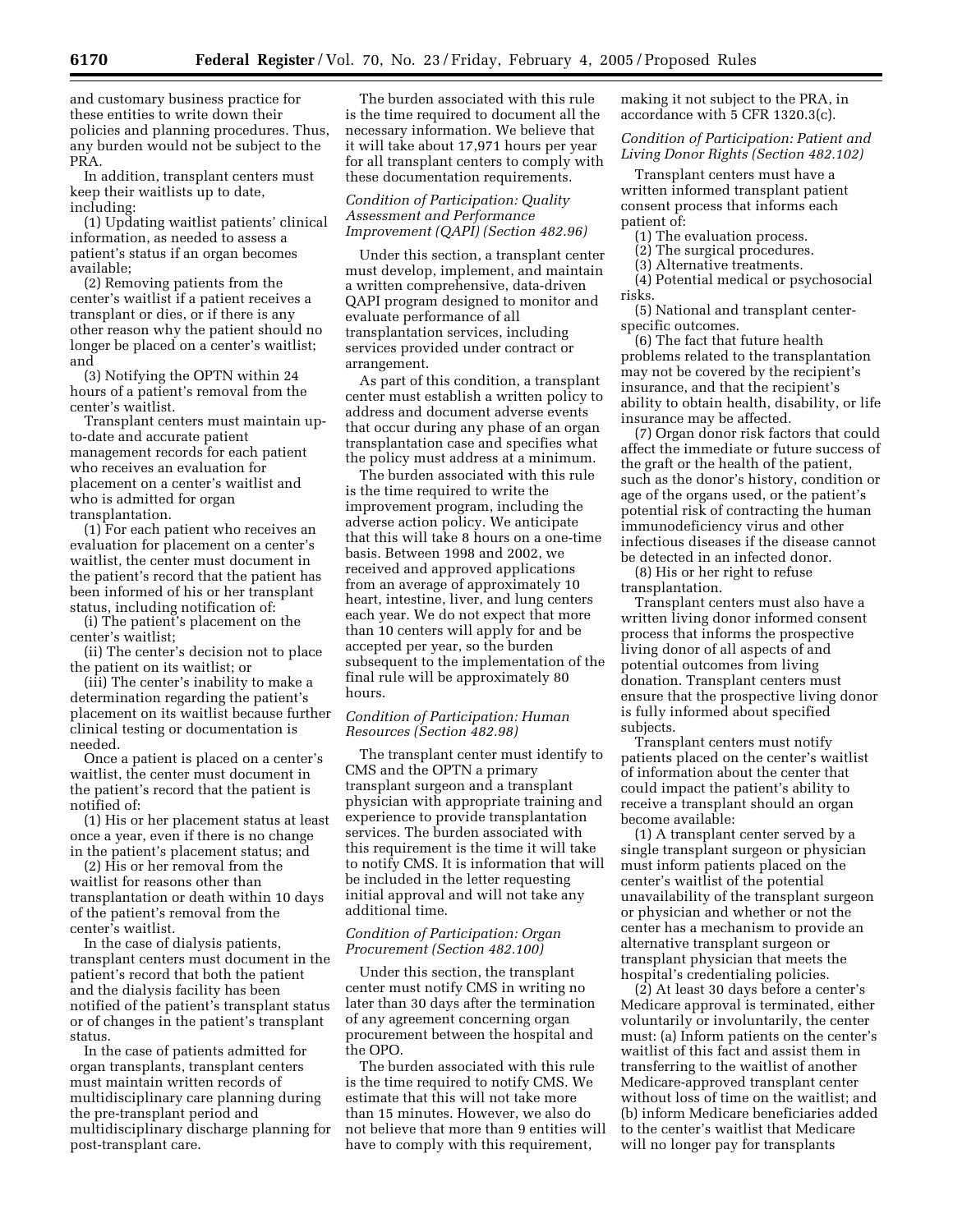performed at the center after the effective date of the center's loss of approval.

The burden associated with this rule is the time required to give the patient/ living donor the required information. For each patient on a center's waitlist, we estimate that there will be an average of no more than 2 instances that will require the center to comply with any one of these requirements. We expect an average of 88,211 (81,604 patients on the waitlist  $+ 6,607$  living donors) waitlist patients and living donors per year who will have to be notified. Assuming that each notification would take approximately 5 minutes, the total national annual burden would be 14,701 hours.

## *Special Procedures for Approval and Re-Approval of Organ Transplant Centers (Section 488.61)*

Under this section, transplant centers must submit a letter of request to CMS for Medicare approval. The letter, signed by a person authorized to represent the center (for example, a chief executive officer), must include the hospital's Medicare provider I.D. number; name(s) of the designated primary transplant surgeon and primary transplant physician; and a statement from the OPTN that the center has complied with all data submission requirements.

Once this rule is finalized, all transplant centers that are currently Medicare-approved would be required to submit this letter if they wish to retain their Medicare approval. Since many transplant hospitals have more than one transplant center, we would assume that we would receive one letter from the hospital containing the required information for each of the hospital's transplant centers rather than a letter from each transplant center. Currently, there are approximately 230 hospitals with a Medicare-approved transplant center. We assume that all 230 hospitals with centers that are currently Medicare-approved would request approval under the new CoPs for transplant centers. Assuming that each letter would take approximately 15 minutes, the total national burden upon initial implementation of this rule would be approximately 58 hours (230 hospitals  $\times$  15 minutes/hospital).

In addition, we receive and approve applications from an average of approximately 10 heart, intestine, liver, and lung centers each year. Assuming that we continue to receive and approve 10 new transplant centers each year subsequent to the implementation of the final rule and that each letter from a transplant center would take

approximately 10 minutes, we expect the total annual burden subsequent to implementation of the final rule to be approximately 2 hours.

Finally, we propose that any center that has lost its Medicare approval would have to submit a report documenting any changes or corrective actions taken as a result of the center losing its Medicare approval. This report would be submitted to us along with the letter to request Medicare approval. We do not believe that more than 9 entities will be affected by this requirement making this requirement not subject to the PRA, in accordance with 5 CFR 1320.3(c). Out of 239 heart, liver, lung, and intestine centers that are Medicare-approved currently or previously, only 5 centers have voluntarily terminated their Medicare approval. Transplant centers, like other Medicare providers, have rarely had their Medicare approval status revoked involuntarily.

We have submitted a copy of this proposed rule to OMB for its review of the information collection requirements described above. These requirements are not effective until they have been approved by OMB.

If you comment on any of these information collection and record keeping requirements, please mail copies directly to the following:

- Centers for Medicare & Medicaid Services, Office of Strategic Operations and Regulatory Affairs, Regulations Development and Issuances Group, Attn: John Burke, CMS–3835–P Room C4–26–05, 7500 Security Boulevard, Baltimore, MD 21244–1850; and
- Office of Information and Regulatory Affairs, Office of Management and Budget, Room 10235, New Executive Office Building, Washington, DC 20503, Attn: Christopher Martin, CMS Desk Officer, CMS–3835– P, christopher\_martin@omb.eop.gov Fax (202) 395–6974.

#### **IV. Response to Comments**

Because of the large number of items of correspondence we normally receive on **Federal Register** documents published for comment, we are not able to acknowledge or respond to them individually. We will consider all comments we receive by the date and time specified in the **DATES** section of this preamble, and, if we proceed with a subsequent document, we will respond to the comments in that document.

## **V. Regulatory Impact Statement**

## *A. Overall Impact*

We have examined the impacts of this proposed rule as required by Executive Order 12866 (September 1993, Regulatory Planning and Review), the Regulatory Flexibility Act (RFA) (September 16, 1980 Pub. L. 96–354), section 1102(b) of the Social Security Act, the Unfunded Mandates Reform Act of 1995 (Pub. L. 104–4), and Executive Order 13132.

Executive Order 12866 (as amended by Executive Order 13258, which merely reassigns responsibilities of duties) directs agencies to assess all costs and benefits of available regulatory alternatives and, if regulation is necessary, to select regulatory approaches that maximize net benefits (including potential economic, environmental, public health and safety effects, distributive impacts, and equity). A regulatory impact analysis (RIA) must be prepared for major rules with economically significant effects (\$100 million or more in any 1 year). We estimate the overall economic impact of this rule to be \$300,148; therefore, we do not believe this would be a major rule.

The RFA requires agencies to analyze options for regulatory relief of small businesses. For purposes of the RFA, small entities include small businesses, non-profit organizations, government agencies, and small governmental jurisdictions. Most hospitals and most other providers and suppliers are small entities, either by non-profit status or by having revenues of \$29 million or less in any 1 year (65 FR 69432). Individuals and States are not included in the definition of a small entity. We believe this rule would not have a significant impact on a substantial number of small businesses.

In addition, section 1102(b) of the Act requires us to prepare a regulatory impact analysis if a rule may have a significant impact on the operations of a substantial number of small rural hospitals. This analysis must conform to the provisions of section 603 of the RFA. For purposes of section 1102(b) of the Act, we define a small rural hospital as a hospital that is located outside of a Metropolitan Statistical Area and has fewer than 100 beds. We believe this proposed rule would not have a significant impact on small rural hospitals since small rural hospitals do not have the resources to perform organ transplants.

Section 202 of the Unfunded Mandates Reform Act of 1995 also requires that agencies assess anticipated costs and benefits before issuing any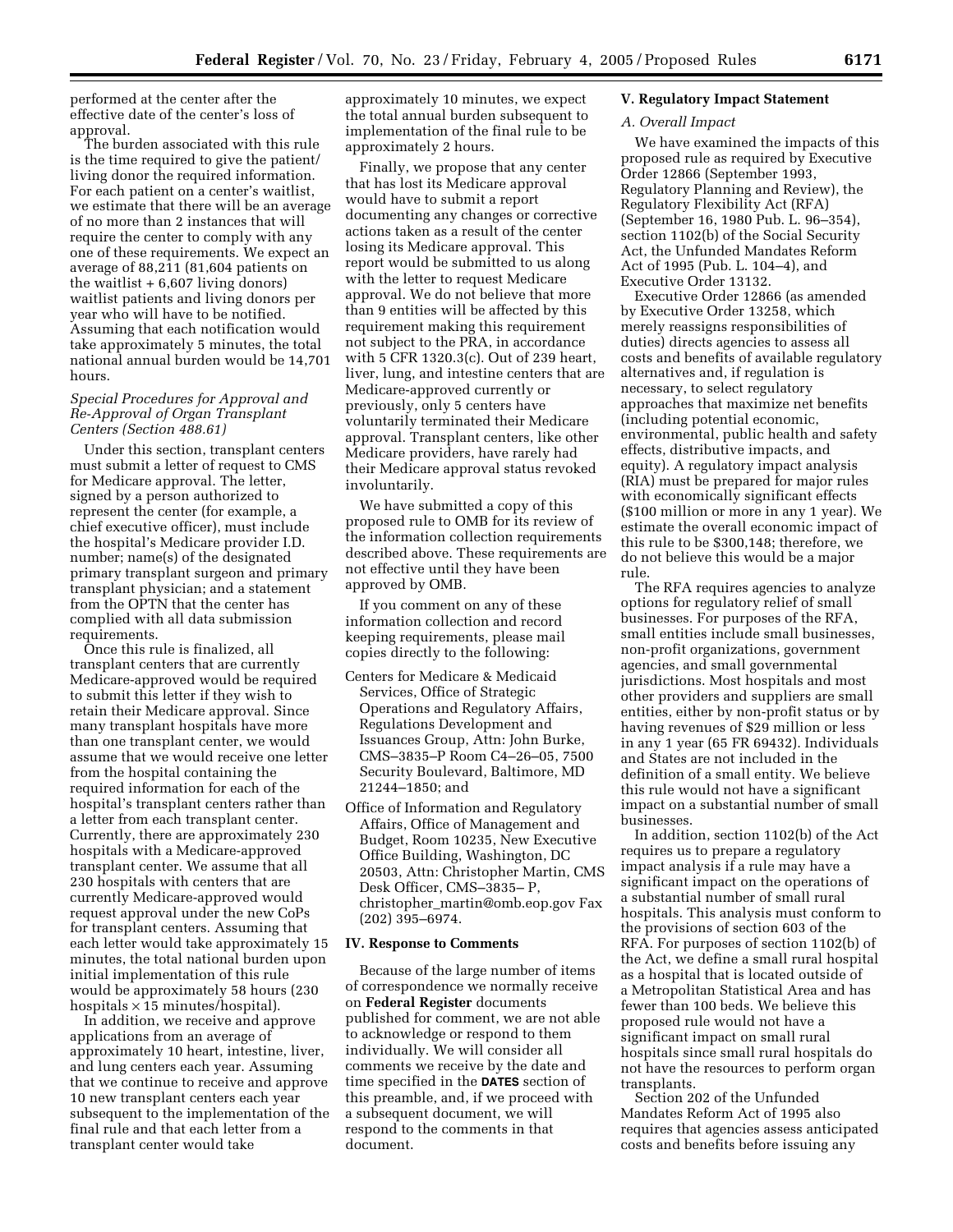rule that may result in expenditure in any 1 year by State, local or tribal governments, in the aggregate, or by the private sector, of \$110 million. We do not believe that this rule will have an effect on State, local or tribal governments, or the private sector, that could create an unfunded mandate greater than \$110 million annually.

Executive Order 13132 establishes certain requirements that an agency must meet when it promulgates a proposed rule (and subsequent final rule) that imposes substantial direct requirement costs on State and local governments, preempts State law, or otherwise has Federalism implications. This rule does not impose substantial direct requirement costs on State or local governments and does not preempt State law or have other Federalism implications. We have determined that this notice of proposed rulemaking would not significantly affect the rights, roles, and responsibilities of States.

This proposed rule would affect all facilities that perform, or are planning to perform, organ transplants and may have an effect on the ability of those facilities to compete. Although we do not believe this rule will have a significant impact on small rural hospitals or a significant economic impact, to the extent the rule may have significant effects on beneficiaries, or be viewed as controversial, we believe it is desirable to inform the public of our projections of the likely effects of the proposed rule. Thus, we have prepared the following analysis, which, in combination with the other sections of this proposed rule, is intended to conform to the objectives of the RFA and section 1102(b) of the Act.

#### *B. Anticipated Effects*

1. Effects on Transplant Hospitals or Centers

Our intent in developing and implementing the proposed conditions of participation for transplant centers is to ensure Medicare-covered transplants are performed in an efficient manner in keeping with the importance of this scarce resource for individuals on organ transplant waitlists. This proposed regulation also serves to keep Medicare requirements current with the state of the art in transplantation. We do not anticipate that changes in the performance standards for transplant centers would affect the number of transplants performed.

This proposed rule would establish conditions of participation for transplant centers that perform organ transplants. The proposed rule would maintain many of the same

requirements that are in the current **Federal Register** notices for heart, lung and liver transplants; National Coverage Policies for pancreas, intestinal and multivisceral transplants, and conditions for coverage for kidney transplant centers. Some of the proposed changes could result in additional costs for some centers. While we do not believe the requirements in this proposed rule would have a substantial economic impact on a significant number of transplant centers, we believe it is desirable to inform the public of our projections of the likely effects of the proposed rule. There are two reasons this proposed rule would have a minimal economic effect.

First, nearly 900 transplant centers may potentially be affected by the requirements in this proposed rule to a greater or lesser degree. However, the majority of the transplant centers probably have already put into practice most of the process requirements we are proposing, because the proposed requirements, for the most part, merely reflect advances in transplantation technology, as well as standard care practices.

Second, although the proposed rule requires a large amount of data to be submitted, transplant centers already submit these data to the OPTN.

## a. OPTN Membership

We do not believe there would be any economic impact as a result of our proposal requiring transplant centers to be in a transplant hospital that is member of the OPTN and that abides by OPTN's approved rules and requirements. By statute and under regulations at § 482.45(b)(1) of this chapter, Medicare-approved transplant centers are already required to be in hospitals that are members of the OPTN and that abide by the OPTN's approved rules and requirements.

#### b. Notice of Significant Changes to CMS

Current Medicare transplant policies require centers to report immediately to CMS any events or changes that would affect their approved status. Specifically, a center is required to report, within a reasonable period of time, any significant decrease in its experience level or survival rates, the departure of key members of the transplant team or any other major changes that could affect the performance of transplants at the center. The proposed standard for notification of significant changes to CMS is almost identical to the current requirements. We do not anticipate any additional economic impact associated with this requirement.

#### c. Pediatric Transplants

We have proposed to treat centers that perform pediatric transplants like any other transplant center seeking Medicare approval. In addition, we proposed to give heart centers the option of meeting the current requirements for Medicare approval to perform pediatric heart transplants. Hence, we believe the proposed requirements for pediatric transplant centers will result in the same economic impact that centers requesting Medicare approval to perform adult transplants would face when meeting the requirements of this proposed rule. The requirements for pediatric transplants alone would not be an economic burden.

#### d. Data Submission

The proposed data submission requirements for initial approval and reapproval require a transplant center to submit to the OPTN, no later than 90 days after the due date established by the OPTN, at least 95 percent of required data submissions on all transplants it has performed. We believe there would be little or no economic impact since the proposed requirements essentially mirror the OPTN's policies on data submission. We anticipate that most transplant centers are already submitting data to the OPTN as part of their membership responsibilities.

## e. Outcome Measures

Currently, heart, liver and lung centers are required to calculate and report 1-year and 2-year actuarial survival analysis using the modified Kaplan-Meier technique. We propose shifting all the calculation and analysis responsibilities from the centers to the SRTR, which currently uses the OPTN data to prepare both center-specific and national statistical reports. We have proposed utilizing the SRTR centerspecific reports to evaluate transplant center outcomes. Therefore, we believe there would be no or little economic impact on transplant centers as a result of this proposed requirement, unless one of the conditions in which a center may request Medicare approval on the basis of its 1-month post-transplant outcomes applies. In this case, there would be minimal economic burden associated with submitting follow-up data to the SRTR. There will be a cost of approximately \$1,000 to generate a customized report from the SRTR for 1 month post-transplant data. However, transplant centers have the option of waiting until their 1-year posttransplant data is available as part of the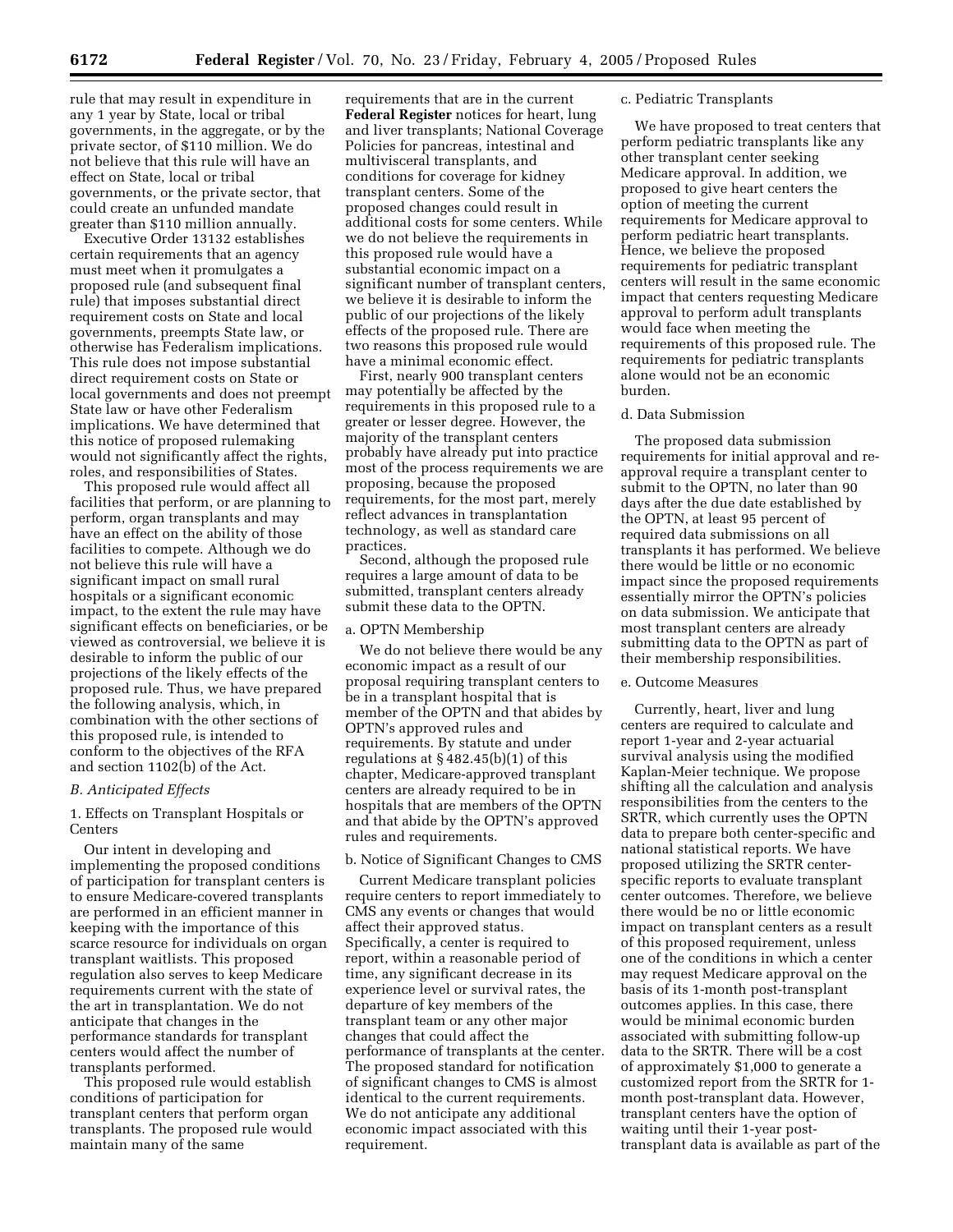center-specific reports if they do not wish to incur this cost.

## f. Patient and Living Donor Selection

Under current policies, centers must have adequate written patient selection criteria and medical criteria for heart, liver and lung transplants, and clinical indications for coverage for pancreas and intestinal transplants. We propose similar patient selection requirements under the proposed condition and we believe there would be little or no economic impact from this condition.

In addition to the proposed patient selection criteria, we are also proposing to require written living donor selection criteria and a psychosocial and medical evaluation for living donors. Given the potential risks to living donors, we believe that every hospital that performs living donor transplants has protocols for the selection of living donors that include procedures for performing a medical and psychosocial evaluation of the donor. Therefore, the condition proposed here would only affect those few transplant centers performing living donor transplants that do not already have written donor selection criteria.

## g. Organ Recovery and Receipt

The proposed condition for organ recovery and receipt requires transplant centers to have protocols for organ recovery and receipt that include protocols for validating the donorrecipient match. We believe nearly all transplant centers already have these protocols. We also believe that most transplant centers follow these practices to some degree. The proposed condition for organ recovery and receipt also assigns responsibility for ensuring the medical suitability of donor organs for transplantation into the intended recipient to the transplanting surgeon. We believe that most transplant centers currently follow this practice. Therefore, we foresee only minimal economic impact from the proposed requirements.

## h. Patient and Living Donor Management

Some of the requirements proposed in this condition require transplant centers to have patient and living donor management policies during all phases of transplantation or living donation and this would have some economic impact on centers. We are proposing a waitlist management requirement for transplant centers to keep their waitlist current with patients' clinical data and information regarding patients' removal from the waitlist. The requirement also stipulates timely notification of patients' removal to the OPTN. Updating the OPTN of a patient's removal from the

center's waitlist and updating the waitlist patients' clinical information on an ongoing basis are best practices that transplant centers use to assess transplant suitability should an organ become available. We do not anticipate additional economic impact associated with this requirement.

We propose a patient records requirement for transplant centers to maintain current and accurate management records for each patient who is evaluated for placement on the center's waitlist and is admitted for organ transplantation. Specifically, we propose that once a patient has received an evaluation for transplant, a transplant center is required to document that it has notified the patient when: (1) The patient is placed on the center's waitlist; (2) the center decides not to place the patient on its waitlist; or (3) the transplant center requires further clinical testing or documentation before determining whether the patient can be placed on the center's waitlist. We also propose that once a patient is placed on a center's waitlist, the center must notify the patient of his or her removal from the waitlist for reasons other than transplantation or death no later than 10 days after the patient's removal from the center's waitlist and document that the patient has been notified in the patient's record. These proposed patient notification and documentation requirements are based on the OPTN requirements.

The currently, the OPTN requires transplant centers to notify patients of their status in writing (1) within 10 business days of the patient's placement on the OPTN Patient Waitlist or if a determination has been made based on evaluation of the patient that the patient will not be placed on the OPTN waitlist at this time and (2) within 10 business days of removal from the OPTN Patient Waitlist for reasons other than transplant. We expect that most transplant centers are currently in compliance with this OPTN requirement. We also believe that our proposed requirements provide transplant centers with more flexibility to determine how to notify patients than the current OPTN requirements. Therefore, we do not believe that transplant centers would incur any additional economic impact as a result of this proposed rule.

We are also proposing to require that once a patient has been placed on a center's waitlist, the center must document in the patient's record that the center has informed the patient of his or her status at least once a year, even if there is no change in status. Furthermore, for patients on dialysis,

the patient's record must also include documentation that the patient's usual dialysis facility is also notified of a patient's transplant status and of changes in the patient's transplant status. We anticipate this requirement would result in some economic impact on transplant centers. As of December 31, 2003, there were 83,731 waitlist registrations on the OPTN waitlist for deceased organs, which was a 5.5 percent increase from 79,387 registrations at the end of 2002 (2003 SRTR Annual Report). Assuming that, on average, the number of registrations on the OPTN waitlist for deceased organs increases by 6 percent each year, we can expect that by the end of 2006, there will be 99,725 registrations on the OPTN waitlist for deceased organs. Since transplant centers vary by size, it is not possible to determine a mean number of patients that each center lists on the OPTN waitlist. Thus, in quantifying the burden of notifying patients of their status annually, we are assuming that every transplant center that is a member of the OPTN either has Medicare approval or applies for Medicare approval as a transplant center as a result of this proposed rule. Consequently, assuming that it will take administrative support personnel, at an average salary of \$12 per hour, no more than 10 minutes to provide each patient on the deceased organ waitlist written notification of their status then the total maximum annual labor hours to all transplant centers is expected to be 16,621 hours (99,725 patient notifications  $\times$  10 minutes for notification) and the total maximum annual labor cost to all transplant centers in the U.S. is expected to be \$199,452 (16,621 hours  $\times$  \$12/hour) in 2006. In addition, we estimate the total cost of the paper, envelopes, toner, and postage required to produce and mail each letter would be \$49,863 (99,725 patient notifications  $\times$  \$0.50/ notification). Therefore, the total estimated cost of notifying patients annually of their waitlist status is  $$249,315$  (\$199,452 + \$49,863), if we assume that transplant centers choose to notify patients in writing.

We assume that in order to notify a dialysis facility of a patient's status, the transplant center would just send the dialysis facility a copy of the letter notifying the patient of his or her status. We estimate that the 99,725 OPTN waitlist registrations expected by the end of 2006 would include 64,203 registrations on the OPTN kidney waitlist and 3,062 registrations on the OPTN kidney-pancreas waitlist if we assume that the 6 percent annual growth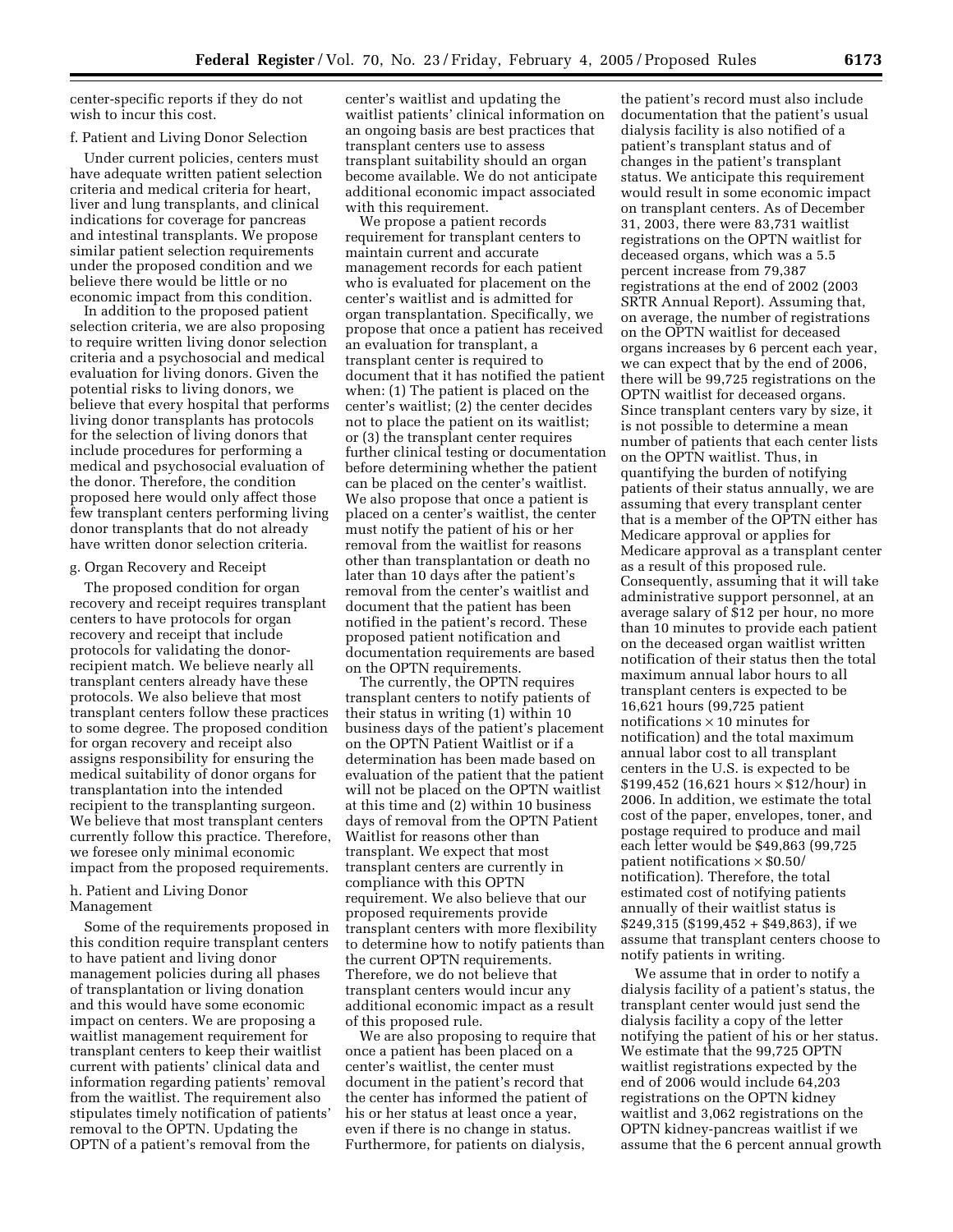rate for all transplants applies to kidney transplants and kidney-pancreas transplants. Therefore, transplant centers would need to notify dialysis facilities of the status of 67,265 patients. Since we are assuming that transplant centers would notify patients in writing and just send dialysis facilities a copy of the letter to the patient notifying the patient of his or her status, we estimate that it will take administrative support personnel, at an average salary of \$12 per hour, approximately 1 minute per

letter to print a copy for the dialysis facility. Consequently, the total estimated annual labor burden for all transplant centers to notify dialysis facilities of patient status is approximately 1,121 hours (67,265 dialysis facility notifications  $\times$  1 minute/notification) and the total estimated labor costs for all transplant centers to notify dialysis facilities of patient status is approximately \$13,452  $(1,121$  hours  $\times$  \$12/hour). The total cost of the paper, toner, and postage required to produce and mail each letter is estimated to be \$33,633 (67,265 dialysis facility notifications  $\times$  \$0.50/ notification). Therefore, we estimate the total cost of mailing notification letters to the dialysis facility to be \$47,085 and the total cost of notifying both patients and dialysis facilities to be \$296,400 (\$47,085 for notifying dialysis facilities annually + \$249,315 for notifying patients annually).

## PROJECTED NUMBER OF WAITING LIST PATIENTS

|               | Number of patients on:                            |                |                                      |  |  |
|---------------|---------------------------------------------------|----------------|--------------------------------------|--|--|
| Calendar year | <b>DPTN</b> waiting<br>list (all trans-<br>plants | Kidney waiting | Kidney-pan-<br>creas waiting<br>list |  |  |
| 2003          | 83.731                                            | 53,906         | 2,571                                |  |  |
| 2004          | 88,755                                            | 57.141         | 2,725                                |  |  |
| 2005          | 94,080                                            | 60.569         | 2,888                                |  |  |
| 2006          | 99.725                                            | 64,203         | 3,062                                |  |  |

## CALENDAR YEAR 2003 COST ESTIMATES

| Requirement                                                   | Calculations                                                                                                             | Annual<br>burden<br>hours | Annual cost<br>estimate            |
|---------------------------------------------------------------|--------------------------------------------------------------------------------------------------------------------------|---------------------------|------------------------------------|
| Annual notification of patient status to patients             | 99,725 patients on OPTN waiting list $\times$ 10 min./written notifica-<br>tion.                                         | 16.621                    |                                    |
| Total for annual notification to patients                     |                                                                                                                          | <br>16.621                | \$199,452<br>\$49,863<br>\$249.315 |
| Annual notification of patient status to dialysis<br>centers. | 67,265 patients on OPTN waiting list for kidney or kidney-pan-<br>creas transplant $\times$ 1 min./written notification. | 1.121                     |                                    |
|                                                               |                                                                                                                          |                           | \$13.452                           |
|                                                               | 67,265 dialysis facility notifications $\times$ 0.50/notification                                                        |                           | \$33,633                           |
| Total for annual notification to dialysis facili-<br>ties.    |                                                                                                                          | 1.121                     | \$47.085                           |
| Annual Total For Both Requirements                            |                                                                                                                          | 17.742                    | \$296.400                          |

For patients admitted for organ transplants, we expect that documentation of pre-transplant multidisciplinary patient care planning and post-transplant discharge planning are common practices for most transplant centers. Therefore, there will be little resultant economic impact.

We are proposing to require every center to make available a qualified social worker to provide psychosocial supportive services to transplant patients, living donors, and their families. We are also proposing to require every center to make available a qualified dietitian to provide nutritional assessments and diet counseling to all transplant patients and living donors. Current policies for heart, liver and lung transplants require facility commitment at all levels, including social service resources. We believe nearly all transplant centers already have a qualified social worker and a dietitian to

provide psychosocial, supportive, and nutrition services. Thus, most centers would not need to hire any additional staff to meet this requirement. Therefore, there will be little resultant economic impact.

#### i. QAPI

The condition for QAPI will have some economic impact on the minority of centers that do not have a data-driven QAPI program. We estimate that a center that does not currently have a QAPI program probably would need one professional position to develop, implement, and coordinate a program that reflects the scope and complexity of the center's transplant program. We imagine a center would likely utilize an experienced individual from its hospital QAPI staff. QAPI coordinators are usually registered nurses (RNs) and sometimes individuals with other backgrounds. In 2002, the mean annual

income of an RN was \$42,730. We request comments addressing whether transplant centers would be able to utilize individuals from the hospital's existing QAPI staff to develop and implement a QAPI program specific to the transplant center or whether transplant centers would need to hire additional staff in order to comply with this proposed requirement.

#### j. Human Resources

The condition for human resources would require every center to designate a qualified director to provide general supervision over the center and to designate a primary transplant surgeon and physician with the appropriate training and experience to provide transplantation services. The director of the transplant center would not need to serve full time and may also serve as the center's primary transplant physician. Therefore, the primary transplant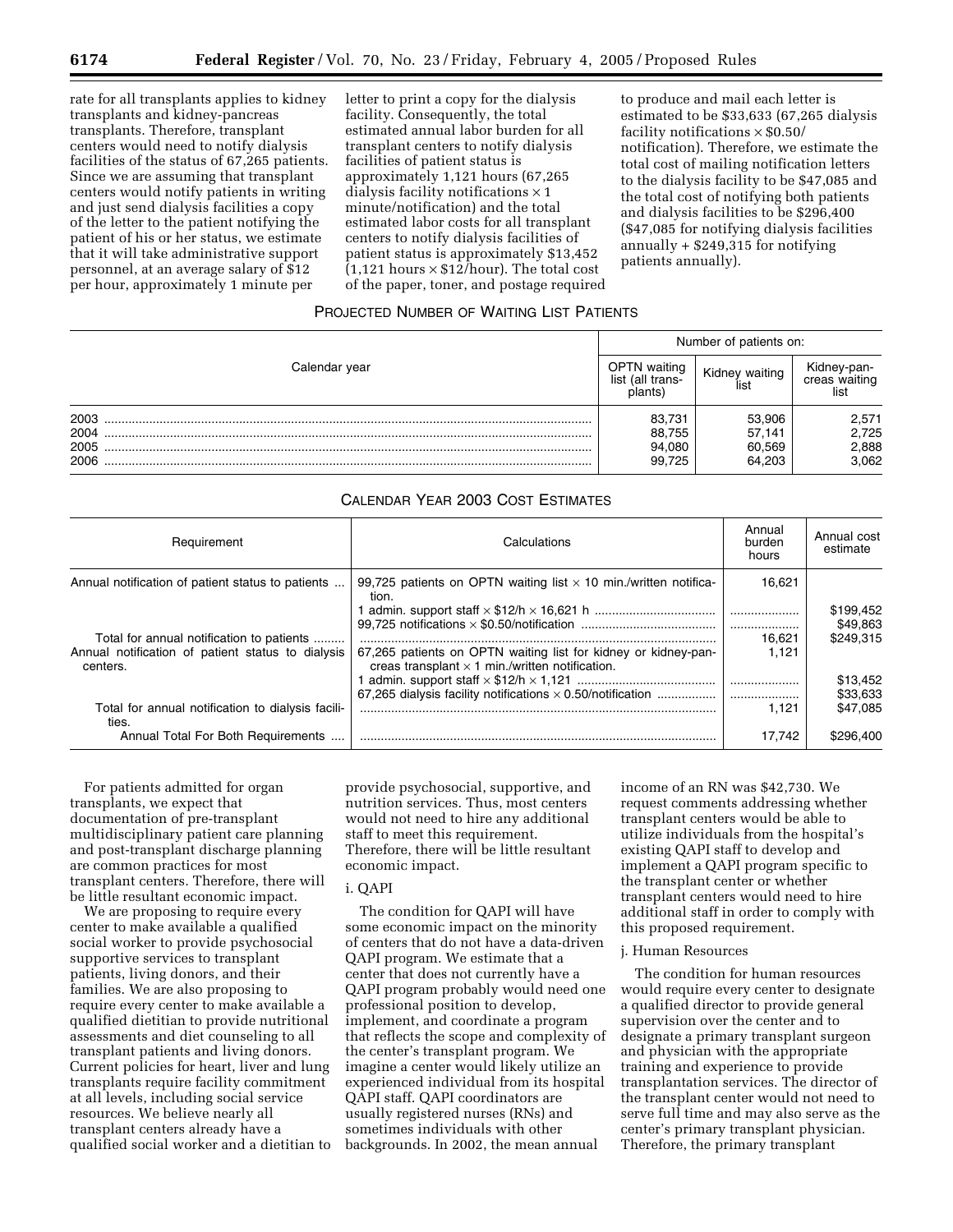surgeon and the physician could be the same individual, if necessary. The kidney transplant regulations require renal transplant centers to be supervised by a qualified transplantation surgeon or qualified physician-director. Current transplant center criteria require a transplant center to be a member of the OPTN and abide by its rules. The OPTN requires its members to have transplant surgeons and physicians with specific qualifications, training and experience. We believe all transplant centers already have designated primary transplant surgeons and transplant physicians. We also believe that in most transplant centers the primary transplant surgeon or transplant physician provides general supervision over the transplant center. Therefore, we do not believe this condition would have a significant economic impact.

We are also proposing to require every center to have a clinical transplant coordinator. Because of the complex medical needs of post-transplant patients and living donors, we believe, it is crucial for every center to have a clinical transplant coordinator. We believe most centers have a clinical transplant coordinator on staff to coordinate all patient care and management activities. Clinical transplant coordinators are usually registered nurses (RNs). According to the Bureau of Labor Statistics, the 2002 mean annual income of an RN was \$42,730.

Like the current policies for heart, liver and lung transplants, the human resources condition also would require centers to have a stable transplant team with delineated responsibilities for its members. The team must be composed of individuals with appropriate qualifications, training, and experience in relevant areas of medicine, nursing, nutrition, social services, transplant coordination, and pharmacology. Since transplant centers and transplant hospitals are usually staffed with such individuals, we believe this requirement would not have a significant economic impact on transplant centers. Also, we propose that transplant centers must demonstrate availability of expertise in internal medicine, surgery, anesthesiology, immunology, infectious disease, pathology, radiology, and blood banking as related to the provision of transplantation services. We expect these are integral parts of transplantation services. Therefore, this requirement would not have resultant economic impact.

#### k. Organ Procurement

We propose requiring transplant hospitals to have a written agreement

for the receipt of organs with an OPO designated by the Secretary. The transplant hospital-OPO agreement would have to identify specific responsibilities for the hospital and for the OPO with respect to organ recovery and organ allocation. Under § 482.45, all Medicare participating hospitals already have such written agreements with an OPO in their service areas. There is no additional economic impact associated with this condition.

#### l. Patients' and Living Donors' Rights

Current kidney transplant regulations require a center to inform patients regarding their suitability for transplantation. The OPTN states that patients must be informed of their rights in advance of transplantation. The proposed condition for patients and living donors' rights would require every transplant center to inform patients and living donors of their rights in advance of transplantation or donation and to provide written informed consent to patients and living donors. The proposed condition requires centers to inform patients of donor history, the use of marginal organs or organs from donors who are at risk for HIV and other infectious diseases. We also propose requiring centers to inform patients of all aspects of and potential outcomes from transplantation, such as the evaluation process, the surgical procedure, alternative treatments for the transplant patient, potential medical and psychosocial risks to the patient, specific transplant outcomes for recipients, and their right to refuse transplantation. Furthermore, the proposed standard requires centers to provide information to prospective living donors regarding all aspects of and potential outcomes from living donation, such as the evaluation process, surgical procedure, alternative treatments for the transplant patient, potential medical and psychosocial risks to the donor, specific transplant outcomes for both donors and recipients, and potential future health and life insurance coverage problems related to living donation. The proposed standard also requires centers to give potential living donors the option to refuse donation at any time during the donation process. We believe all transplant centers have policies for an informed consent process for patients. Under the proposed condition, some centers may have to broaden their informed consent policies to include living donors. However, these provisions would have little resultant economic impact.

Furthermore, the condition also requires centers with a single transplant team to inform patients of the potential unavailability of the transplant team should an organ become available for the patient and whether or not the transplant center has a mechanism to provide an alternate transplant surgeon or transplant physician that meets the hospital's credentialing policies should the center's transplant surgeon or physician be unavailable. We also propose that at least 30 days before a center's Medicare approval is terminated, the center must inform patients on the center's waitlist of this fact immediately and provide assistance to waitlist patients who choose to transfer to the waitlist of another Medicare-approved center and inform Medicare beneficiaries added to the center's waitlist that Medicare will no longer pay for transplants performed at the center after the effective date of the center's termination. We believe that any additional economic impact from this requirement would be minimal because current OPTN requirements require transplant centers that are inactive, either voluntarily or involuntarily, to notify patients and to assist them in transferring to a waitlist of an active center. The OPTN requirements also allow the patient to retain his or her waiting time.

m. Additional Requirements for Kidney Transplant Centers

Current kidney transplant regulations require ESRD facilities such as kidney transplant centers to participate in ESRD network activities for ESRD program administration. Therefore, we do not expect these requirements to have any resultant economic impact.

2. Effects on the Rights of Patients and Living Donors

The patients' and living donors' rights proposed in this rule are designed to increase the focus on patient and living donor transplantation choices. We believe we have strengthened a number of patient protections and have reinforced our mandate to protect the health, safety, and welfare of patients served.

## 3. Effects on the Medicare Program

Although the number of organ transplants has grown rapidly, donor availability is a significant limitation on the number of transplants that are performed. Because of their age and the presence of other complicating conditions, only a relatively small number of Medicare beneficiaries are presently heart, heart-lung, liver, lung, intestinal, or pancreas transplant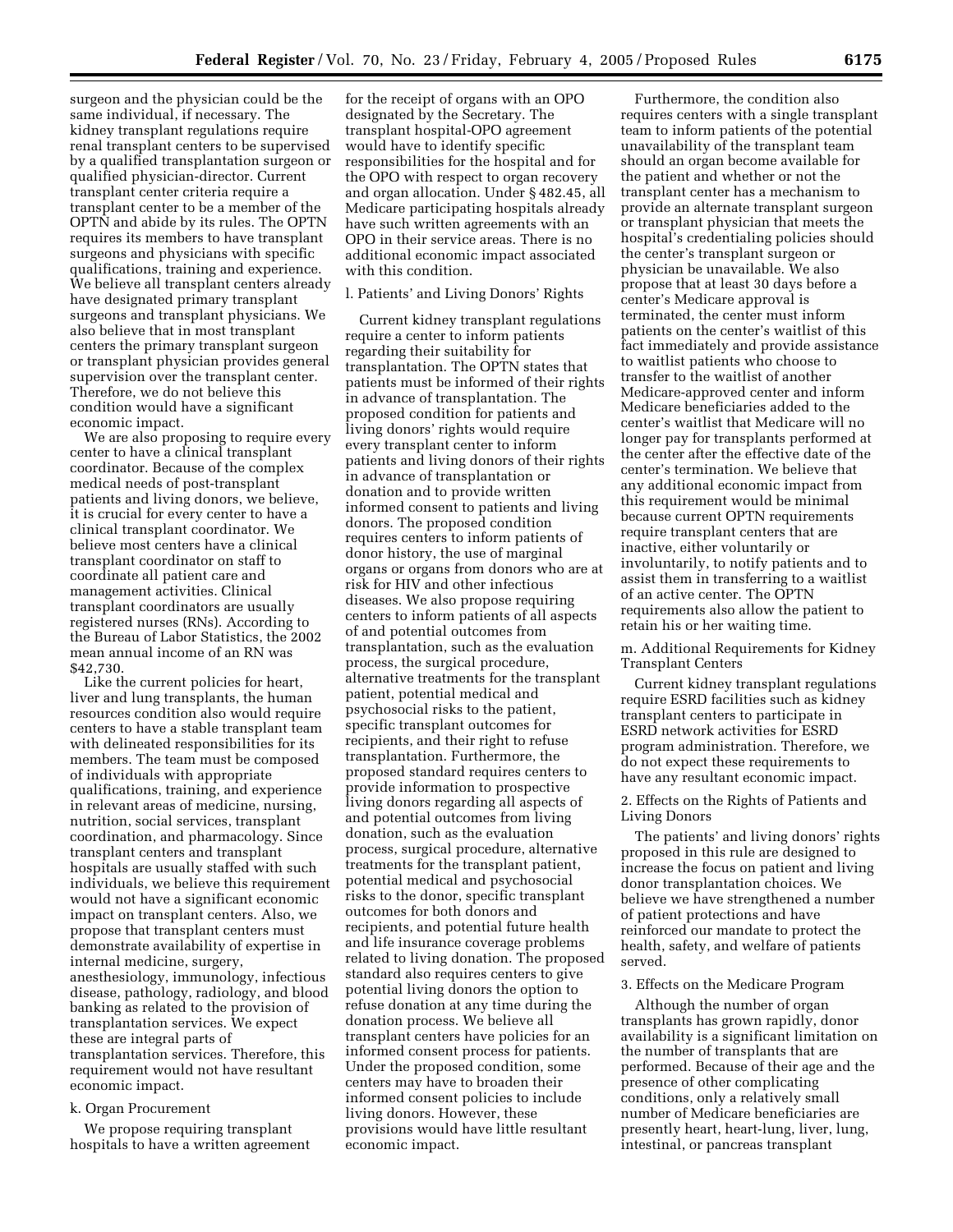candidates. For example, while Medicare covered 12,721 kidney transplants in 2002, only 515 heart transplants, 779 liver transplants, 209 lung transplants, 6 heart-lung transplants, and 693 pancreas transplants were covered by Medicare. It is difficult to precisely estimate future Medicare costs, largely due to the difficulty of predicting the availability of donor organs over the next few years. All dollar estimates depend on assumptions and estimates related to the number of covered transplants. Based on the Office of the Actuary's 5-year budget projections, we consider future changes in organ transplant cost estimates over time to be negligible, and therefore we believe that this regulation will have no significant dollar impact. If anything, the CoPs could save Medicare dollars by improving patient care (preventing morbidity that would result in re-hospitalization) and preventing some graft failure (which would obviate the need for re-transplantation) or a return to dialysis for kidney patients. In addition, we do not believe this rule will increase the number of Medicarecovered transplants performed since there is nothing in the rule that impacts donation or the allocation of organs.

We propose procedures for approval and re-approval of transplant centers at § 488.61. For initial approval, we propose that all the CoPs proposed at § 482.68 through § 482.104, except for § 482.82 (Re-approval requirements), would have to be met in order for a transplant center to become Medicareapproved. Determinations on whether or not a transplant center is in compliance with these requirements would be made based on a review of a transplant center's data submission and outcome measures data required at § 482.80 and on the results of a survey for compliance with proposed § 482.68 through § 482.76 and § 482.90 through § 482.104, using the survey, certification, and enforcement procedures described at 42 CFR part 488, subpart A.

We propose to re-approve transplant centers every 3 years, but transplant centers would need to be in compliance with CoPs at § 482.68 through § 482.76 and § 482.82 through § 482.104 at all times. At least 180 days prior to the end of a transplant center's 3-year approval period, we would review the transplant center's data submission and outcome measures data. We propose that if we, or our designee, determine that a transplant center has met the data submission or outcome requirements proposed at § 482.82, the transplant center would be approved for 3 years. If we, or our designee, determine that the transplant center has failed to meet the

data submission and outcome measure requirements at § 482.82, the transplant center would be surveyed for compliance with § 482.68 through § 482.76 and § 482.90 through § 482.104 using the procedures described at 42 CFR part 488, subpart A. We propose that transplant centers which have lost their Medicare approval would have to apply for initial approval as if they were a new center to re-enter the Medicare program and submit a report documenting any changes and/or corrective actions that have been made as a result of the loss of the center's Medicare approval status. We believe that such documentation would be a customary business practice that would be part of the center and/or hospital's QAPI program.

We believe that the proposed procedures for approval and re-approval will have some economic impact on the Medicare program since transplant centers may need to be surveyed more frequently. We believe most of the economic impact on the Medicare program associated with the proposed approval and re-approval procedures would occur during initial implementation. We propose to treat centers that are currently Medicareapproved as new centers that would need to submit a letter of request to CMS for initial Medicare approval and meet the requirements for initial approval. Therefore, we, or our designee, would need to survey all the centers that are currently Medicareapproved that meet the data submission and outcome measure requirements proposed at § 482.80 when this proposed rule goes into effect. We propose that all transplant centers that are currently Medicare-approved and that wish to continue to be Medicareapproved under the new CoPs for transplant centers would have 180 days from the date these regulations become effective to submit a letter requesting Medicare approval. Based on the number of request letters we receive during these initial 180 days, we would schedule the survey of these transplant centers in a manner that would allow the surveyor(s) to survey all the transplant centers requesting approval within a particular hospital during the same visit. To further minimize burden on the Medicare program, we also propose that during the time the data are reviewed, the survey is conducted, and a determination made, transplant centers that are currently Medicareapproved would be able to continue to provide transplant services until we notify them whether or not we have

approved them under the new CoPs for transplant centers.

Currently, there are approximately 250 transplant hospitals that are members of the OPTN. About 93 percent of these transplant hospitals have at least one Medicare-approved transplant center. Assuming that all the transplant centers that are currently Medicareapproved request approval under the new CoPs and meet the data submission and outcome requirements proposed at § 482.80, we would need to survey approximately 230 hospitals. Since the transplant centers would be able to continue to provide transplantation services until we notify them of their approval status under the new CoPs, we plan to stagger surveys of these hospitals over time. Therefore, we do not believe there would be a significant economic impact as a result of our proposal to treat all centers that are currently Medicare-approved as new centers.

#### *C. Conclusion*

We believe that the criteria we have developed are the most effective means available to ensure that organ transplants made available to patients are provided in a safe and effective manner. We estimate the net cost of this proposed rule to be approximately \$300,000. We do not believe that any transplant hospitals are small rural hospitals within the definition of the Social Security Act. Although some transplant hospitals are small entities by virtue of their non-profit status, few if any of them will have any consequential cost. For these reasons, we are not preparing analyses for either the RFA or section 1102(b) of the Act because we have determined, and we certify, that this rule would not have a significant economic impact on the operations of a substantial number of small rural hospitals or on other small entities.

In accordance with the provisions of Executive Order 12866, this notice was reviewed by the Office of Management and Budget (OMB).

## **List of Subjects**

## *42 CFR Part 405*

Administrative practice and procedure, Health facilities, Health professions, Kidney diseases, Medical devices, Medicare, Reporting and recordkeeping requirements, Rural areas, X-rays.

#### *42 CFR Part 482*

Grant programs-health, Hospitals, Medicare, reporting and recordkeeping requirements.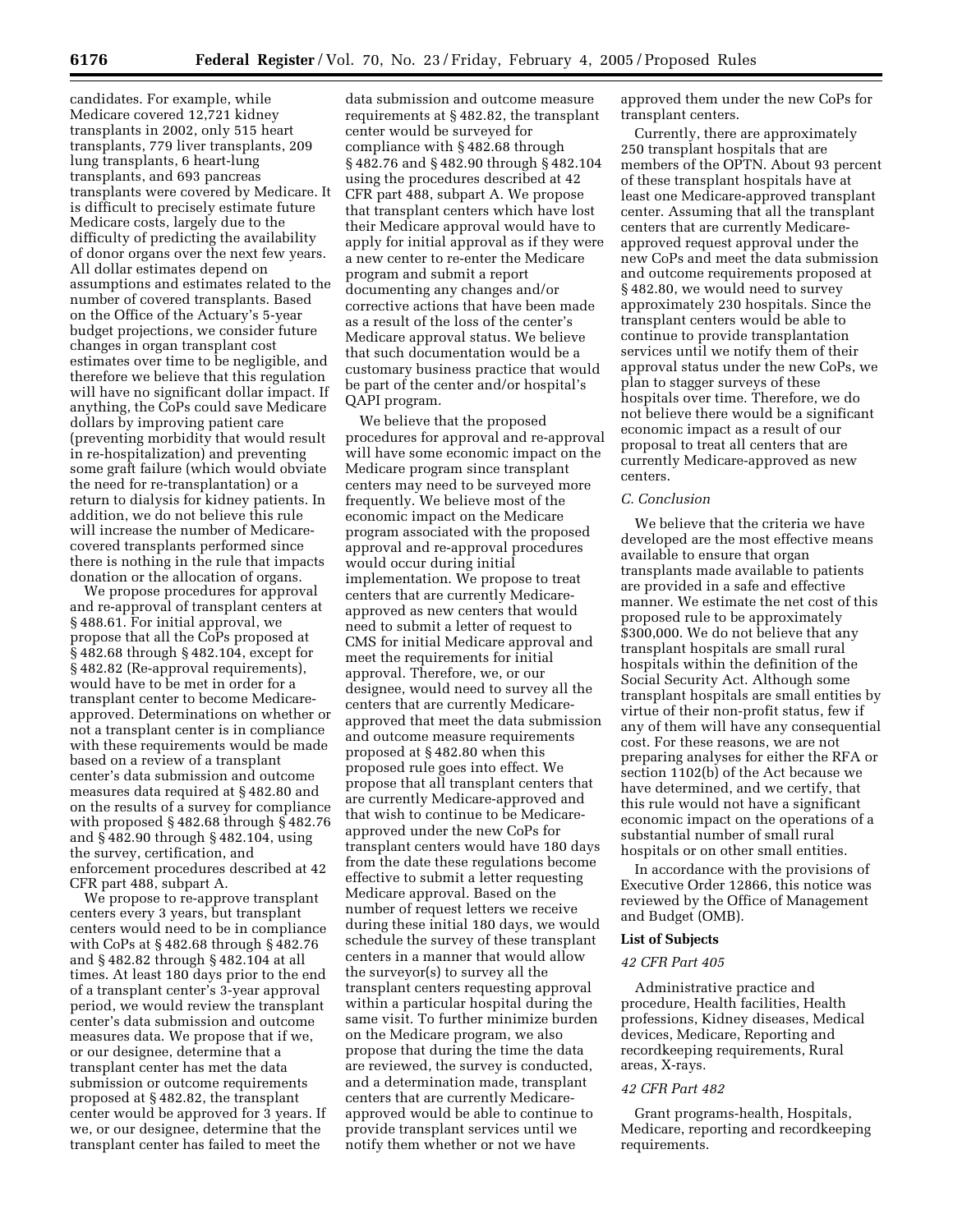## *42 CFR Part 488*

Administrative practice and procedure, Health facilities, Medicare, Reporting and recordkeeping requirements.

For the reasons set forth in the preamble, the Centers for Medicare & Medicaid Services would amend 42 CFR chapter IV as set forth below:

## **PART 405—FEDERAL HEALTH INSURANCE FOR THE AGED AND DISABLED**

## **Subpart U—Conditions for Coverage of End-Stage Renal Disease (ESRD) Services**

1. The authority citation for Part 405, Subpart U continues to read as follows:

**Authority:** Secs. 1102, 1138, 1861, 1862(a), 1871, 1874, and 1881 of the Social Security Act (42 U.S.C. 1302, 1320b-8, 1395x, 1395y(a), 1395hh, 1395kk, and 1395rr), unless otherwise noted.

#### **§§ 405.2120 through 405.2134 and 405.2170 through 405.2171 [Removed]**

2. Sections 405.2120 through 405.2134 and 405.2170 through 405.2171 are removed.

#### **§ 405.2102 [Amended]**

3. Section 405.2102 is amended by—

A. Removing the definitions for ''histocompatibility testing,'' ''Network, ESRD,'' ''Network organization,'' and ''organ procurement''.

B. Amending the definition of ''ESRD facility'' by removing paragraph (a) and by redesignating paragraphs (b) through (e) as paragraphs (a) through (d).

C. Amending the definition of ''ESRD service'' by removing paragraph (a) and by redesignating paragraphs (b) and (c) as paragraphs (a) and (b).

D. Amending the definition of ''Qualified personnel'' by removing paragraph (g).

## **PART 482—CONDITIONS OF PARTICIPATION FOR HOSPITALS**

1. The authority citation for part 482 is revised to read as follows:

**Authority:** Secs.1102, 1871 and 1881 of the Social Security Act (42 U.S.C. 1302, 1395hh, and 1395RR), unless otherwise noted.

2. Part 482 is amended by revising subpart E to read as follows:

## **Subpart E—Requirements for Specialty Hospitals**

Sec.

482.68 Special Requirements for Transplant Centers.

482.70 Definitions.

#### **General Requirements for Transplant Centers**

- 482.72 Condition of participation: OPTN membership.
- 482.74 Condition of participation: Notification to CMS.
- 482.76 Condition of participation: Pediatric Transplants.

#### **Transplant Center Data Submission and Outcome Requirements**

- 482.80 Condition of participation: Data submission and outcome measure requirements for initial approval of transplant centers.
- 482.82 Condition of participation: Data submission and outcome measure requirements for re-approval of transplant centers.

## **Transplant Center Process Requirements**

- 482.90 Condition of participation: Patient and living donor selection.
- 482.92 Condition of participation: Organ recovery and receipt.
- 482.94 Condition of participation: Patient and living donor management.
- 482.96 Condition of participation: Quality assessment and performance improvement (QAPI).
- 482.98 Condition of participation: Human resources.
- 482.100 Condition of participation: Organ procurement.
- 482.102 Condition of participation: Patient and living donor rights.
- 482.104 Condition of participation: Additional requirements for kidney transplant centers.

## **Subpart E—Requirements for Specialty Hospitals**

#### **§ 482.68 Special requirements for transplant centers.**

A transplant center located within a hospital that has a Medicare provider agreement must meet the conditions of participation specified in § 482.70 through § 482.104 in order to be granted approval from CMS to provide transplant services.

(a) Unless specified otherwise, the conditions of participation at § 482.70 through § 482.104 apply to heart, heartlung, intestine, kidney, liver, lung, and pancreas centers.

(b) In addition to meeting the conditions of participation specified in § 482.70 through § 482.104, a transplant center must also meet the conditions of participation specified in § 482.1 through § 482.57.

#### **§ 482.70 Definitions.**

As used in this subpart, the following definitions apply:

*Adverse event* means an untoward, undesirable, and usually unanticipated event that causes death or serious injury, or the risk thereof. As applied to transplant centers, examples of adverse events include living donor death due to mismanagement of the donor; transplantation of organs of mismatched blood types due to failure to validate the donor and recipient's vital information; transplantation of organs to unintended recipients; avoidable loss of a healthy living donor; and unintended transmission of infectious disease to a recipient.

*End-Stage Renal Disease (ESRD)* means that stage of renal impairment that appears irreversible and permanent, and requires a regular course of dialysis or kidney transplantation to maintain life.

*ESRD Network* means all Medicareapproved ESRD facilities in a designated geographic area specified by CMS.

*Heart-lung transplant center* means a transplant center that is located in a hospital with an existing Medicareapproved heart transplant center and an existing Medicare-approved lung center that performs combined heart-lung transplants.

*Intestinal transplant center* means a Medicare-approved liver transplant center that performs intestinal transplants, combined liver-intestinal transplants, or multivisceral transplants.

*Network organization* means the administrative governing body to the network and liaison to the Federal government.

*Pancreas transplant center* means a Medicare-approved kidney transplant center that performs pancreas transplants alone or subsequent to a kidney transplant as well as kidneypancreas transplants.

*Transplant center* means an organspecific transplant program within a transplant hospital (*i.e.*, a hospital's lung transplant program may also be referred to as the hospital's lung transplant center).

*Transplant hospital* means a hospital that furnishes organ transplants and other medical and surgical specialty services required for the care of transplant patients.

*Transplant program* means a component within a transplant hospital that provides transplantation of a particular type of organ.

## **General Requirements for Transplant Centers**

#### **§ 482.72 Condition of participation: OPTN membership.**

A transplant center must be located in a transplant hospital that is a member of and abides by the rules and requirements of the OPTN established and operated in accordance with section 372 of the Public Health Service (PHS) Act (42 U.S.C. 274). The term ''rules and requirements of the OPTN'' means those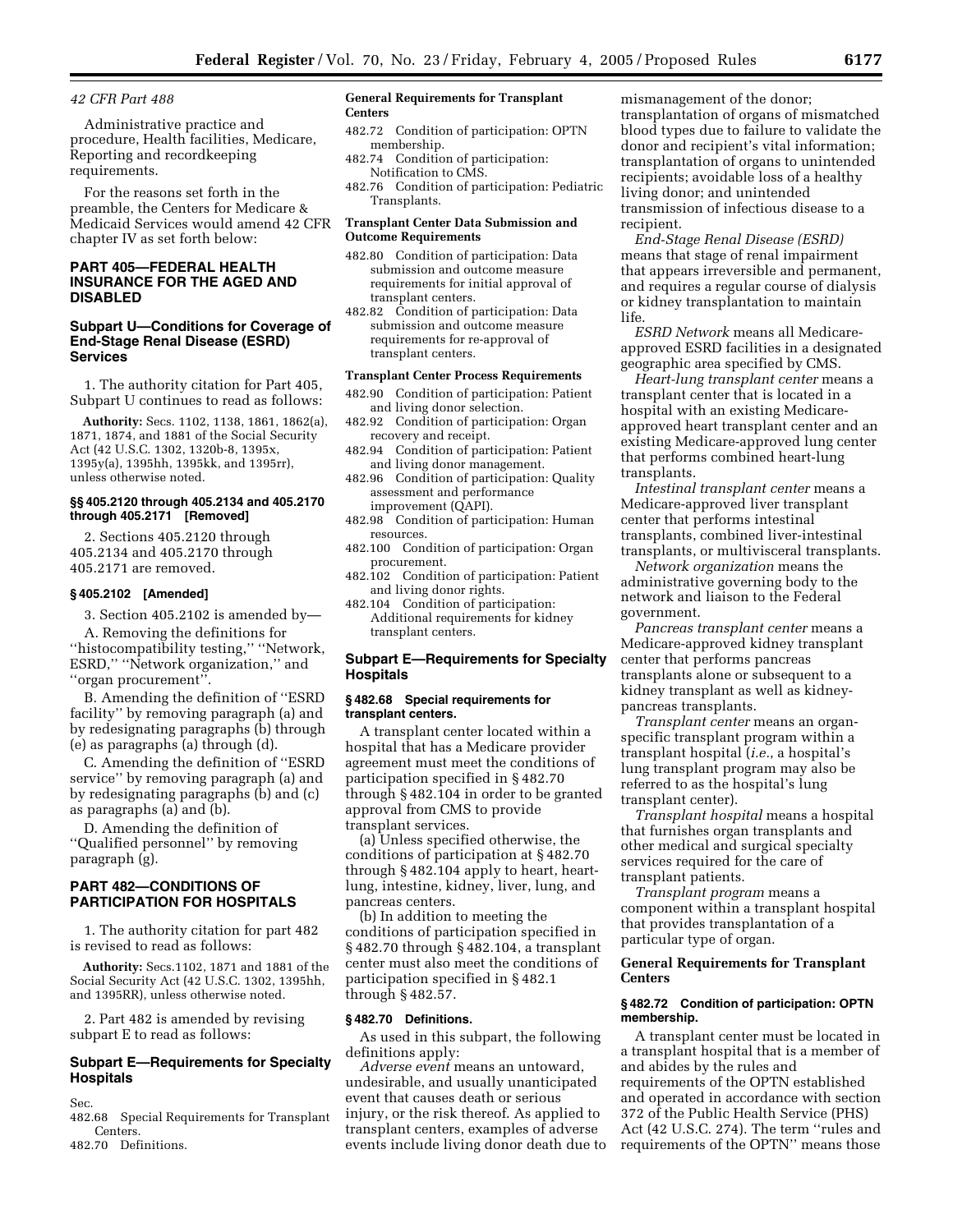rules and requirements approved by the Secretary pursuant to § 121.4 of this title. No transplant hospital shall be deemed to be out of compliance with section 1138(a)(1)(B) of the Act or this section unless the Secretary has given the OPTN formal notice that he or she approves the decision to exclude the transplant hospital from the OPTN and also has notified the transplant hospital in writing.

## **§ 482.74 Condition of participation: Notification to CMS.**

A transplant center must notify CMS immediately of any significant changes related to the center's transplant program or changes that would otherwise alter specific elements in their application for approval or reapproval. Instances in which CMS should be notified include, but are not limited to:

(a) Change in key staff members of the transplant team, such as a change in the individual the transplant center designates to the OPTN as the center's ''primary transplant surgeon'' or ''primary transplant physician;'' or

(b) A decrease in the center's volume or survival rates that could result in the

center being out of compliance with § 482.82.

#### **§ 482.76 Condition of participation: Pediatric Transplants.**

A transplant center that wishes to provide transplantation services to pediatric patients must submit to CMS a request specifically for Medicare approval to perform pediatric transplants using the procedures described in § 488.61.

(a) Except as specified in paragraph (d) of this section, a center requesting Medicare approval to perform pediatric transplants must meet all the conditions of participation contained in § 482.68 through § 482.74 and § 482.80 through § 482.104 with respect to its pediatric patients.

(b) A center that performs 50 percent or more of its transplants on adult patients must be approved to perform adult transplants in order to be approved to perform pediatric transplants.

(1) Loss of Medicare approval to perform adult transplants, whether voluntary or involuntary, will result in loss of the center's approval to perform pediatric transplants.

(2) Loss of Medicare approval to perform pediatric transplants, whether voluntary or involuntary, will not impact the center's Medicare approval to perform adult transplants.

(c) A center that performs 50 percent or more of its transplants on pediatric

patients must be approved to perform pediatric transplants in order to be approved to perform adult transplants.

(1) Loss of Medicare approval to perform pediatric transplants, whether voluntary or involuntary, will result in loss of the center's approval to perform adult transplants.

(2) Loss of Medicare approval to perform adult transplants, whether voluntary or involuntary, will not impact the center's Medicare approval to perform pediatric transplants.

(3) No minimum number of transplants (adult or pediatric) is required prior to approval.

(d) Instead of meeting all of the conditions of participation contained in § 482.68 through § 482.74 and § 482.80 through § 482.104, a heart transplant center that wishes to provide transplantation services to pediatric heart patients, may be approved to perform pediatric heart transplants by meeting the following criteria:

(1) The center's pediatric transplant program must be operated jointly by the center and another facility that is Medicare-approved;

(2) The unified program shares the same transplant surgeons and quality improvement program (including oversight committee, patient protocol, and patient selection criteria); and

(3) The center demonstrates to the satisfaction of the Secretary that it is able to provide specialized facilities, services, and personnel that are required by pediatric heart transplant patients.

#### **Transplant Center Data Submission and Outcome Requirements**

#### **§ 482.80 Condition of participation: Data submission and outcome requirements for initial approval of transplant centers.**

Except as specified in paragraph (c) of this section, transplant centers must meet all of the data submission and outcome measure standards in order to be granted initial approval by CMS. No waivers will be granted to centers that have failed to meet any one of the standards:

(a) *Standard: Data submission.* No later than 90 days after the due date established by the OPTN, a transplant center must submit to the OPTN at least 95 percent of required data on all transplants (deceased and living donor) it has performed. Required data submissions include, but are not limited to, submission of the appropriate OPTN forms for transplant candidate registration, transplant recipient registration, and recipient follow-up.

(b) *Standard: Outcome measures.* CMS will review outcomes for all transplants performed at a center, including outcomes for living donor transplants if applicable. Except for lung transplants, CMS will review adult and pediatric outcomes separately when a center requests Medicare approval to perform both adult and pediatric transplants.

(1) CMS will compare each transplant center's observed number of patient deaths and graft failures 1-year posttransplant to the center's expected number of patient deaths and graft failures 1-year post-transplant using the data contained in the most recent Scientific Registry of Transplant Recipients (SRTR) center-specific report, as long as the center has 1-year post-transplant follow-up on at least 9 transplants of the appropriate organ type.

(2) The 9 transplants must have been performed during the timeframe reported in the most recent SRTR center-specific report.

(3) CMS will not consider a center's patient and graft survival rate to be acceptable if:

(i) A center's observed patient survival rate and observed graft survival rate is lower than its expected patient survival rate or expected graft survival rate; and

(ii) All three of the following thresholds are crossed over:

(A) The one-sided p-value is less than 0.05, (B) The number of observed events (patient deaths or graft failures) minus the number of expected events is greater than 3, and

(C) The number of observed events divided by the number of expected events is greater than 1.5.

(4) A center may request that CMS review its 1-month patient and graft survival outcomes for all transplants performed in the previous 1-year period in lieu of 1-year patient and graft survival outcomes if the following conditions are met:

(i) The key members of the center's transplant team performed transplants at a Medicare-approved transplant center for a minimum of 1 year prior to the opening of the new center and the transplant center's team meets the human resources requirements at § 482.98., and

(ii) The most recent SRTR centerspecific report does not contain 1-year post-transplant follow-up on at least 9 transplants of the appropriate organ type that were performed during the timeframe reported in the most recent SRTR center-specific report

(5) A center that chooses to request initial Medicare approval using its 1 month patient and graft survival outcomes must:

(i) Request the SRTR to calculate the center's observed and expected 1-month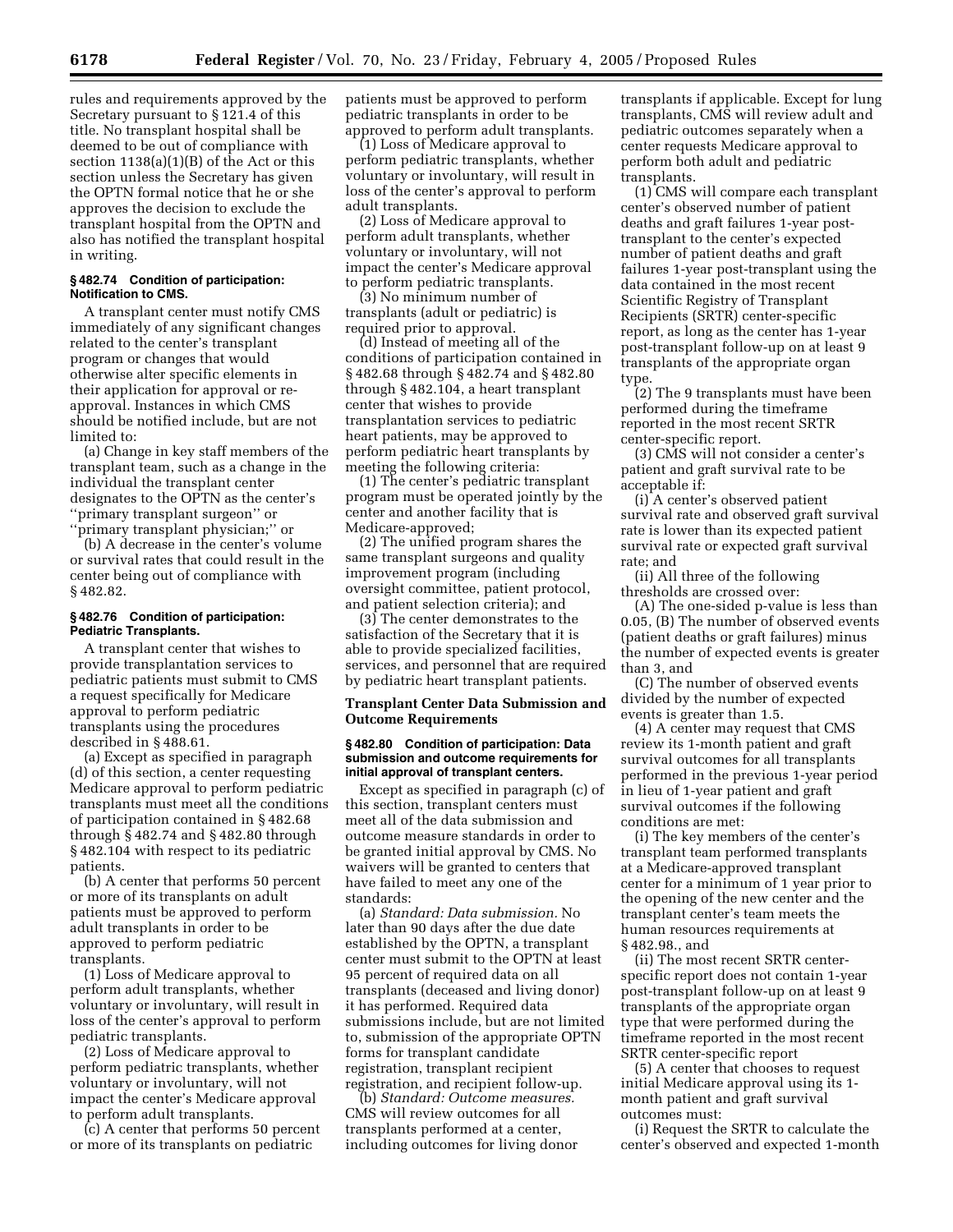patient and graft survival outcomes for transplants performed during the previous one-year period; and

(ii) Have 1-month post-transplant follow-up on at least 9 transplants of the appropriate organ type that were performed during the previous one-year period.

(6) When assessing a center's 1-month post-transplant outcomes, CMS will compare each transplant center's observed number of patient deaths and graft failures 1-month post-transplant to the center's expected number of patient deaths and graft failures 1-month posttransplant using the methodology described in § 482.80(b)(3).

(c) *Exceptions.* (1) A heart-lung transplant center is not required to comply with the outcome measure requirements at § 482.80(b) for heartlung transplants performed at the center.

(2) An intestinal transplant center is not required to comply with the outcome performance measure requirements at § 482.80(b) for intestinal, combined liver-intestinal or multivisceral transplants performed at the center.

(3) A pancreas transplant center is not required to comply with the outcome measure requirements at § 482.80(b) for pancreas transplants performed at the center.

(4) A center that is requesting initial Medicare approval to perform pediatric transplants is not required to perform a minimum number of pediatric transplants prior to its request for approval.

#### **§ 482.82 Condition of participation: Data submission and outcome requirements for re-approval of transplant centers.**

Except as specified in paragraph (c) of this section, transplant centers must meet all data submission and outcome measure standards in order to be reapproved.

(a) *Standard: Data submission.* No later than 90 days after the due date established by the OPTN, a transplant center must submit to the OPTN 95 percent of the required data submissions on all transplants (deceased and living donor) it has performed over the 3-year approval period. Required data submissions include, but are not limited to, submission of the appropriate OPTN forms for transplant candidate registration, transplant recipient registration, and recipient follow-up.

(b) *Standard: Outcome measures.* CMS will review outcomes for all transplants performed at a center, including outcomes for living donor transplants if applicable. Except for lung transplants, CMS will review adult and

pediatric outcomes separately when a center requests Medicare approval to perform both adult and pediatric transplants.

(1) CMS will compare each transplant center's observed number of patient deaths and graft failures 1-year posttransplant to the center's expected number of patient deaths and graft failures 1-year post-transplant using the data contained in the most recent SRTR center-specific report, as long as the center has 1-year post-transplant followup on at least 9 transplants of the appropriate organ type.

(2) The 9 transplants must have been performed during the timeframe reported in the most recent SRTR center-specific report.

(3) CMS will not consider a center's patient and graft survival rate to be acceptable if:

(i) A center's observed patient survival rate and observed graft survival rate is lower than its expected patient survival rate and graft survival rate; and

(ii) All three of the following thresholds are crossed:

(A) The one-sided p-value is less than 0.05,

(B) The number of observed events (patient deaths or graft failures) minus the number of expected events is greater than 3, and

(C) The number of observed events divided by the number of expected events is greater than 1.5.

(c) *Exceptions.* (1) A heart-lung transplant center is not required to comply with the outcome measure requirements at § 482.82(b) for heartlung transplants performed at the center.

(2) An intestinal transplant center is not required to comply with the outcome measure requirements at § 482.82(b) for intestinal, combined liver-intestinal and multivisceral transplants performed at the center.

(3) A pancreas transplant center is not required to comply with the outcome measure requirements at § 482.82(b) for pancreas and kidney-pancreas transplants performed at the center.

(4) A center that is approved to perform pediatric transplants is not required to perform a minimum number of pediatric transplants to be reapproved.

## **Transplant Center Process Requirements**

#### **§ 482.90 Condition of participation: Patient and living donor selection.**

The transplant center must use written patient selection criteria in determining a patient's suitability for placement on the waitlist or a patient's suitability for transplantation. If a center performs living donor transplants, the center also must use written donor selection criteria in determining the suitability of candidates for donation.

(a) *Standard: Patient selection.* Patient selection criteria must ensure fair and non-discriminatory distribution of organs.

(1) Before a patient is selected for transplant, except for kidney transplant patients, the transplant center must employ or consider all other appropriate medical and surgical therapies that might be expected to yield both short and long-term survival comparable to transplantation.

(2) Prior to placement on the center's waitlist, a prospective transplant candidate must receive a psychosocial evaluation.

(3) Before a transplant center places a transplant candidate on its waitlist, the candidate's medical record must contain documentation that the candidate's blood type has been determined.

(4) When a patient is placed on a center's waitlist or is selected to receive a transplant, the center must document in the patient's medical record the patient selection criteria used.

(b) *Standard: Living donor selection.* The living donor selection criteria must be consistent with the general principles of medical ethics. Transplant centers must:

(1) Ensure that a prospective living donor receives a medical and psychosocial evaluation prior to donation,

(2) Document in the transplant candidate's and living donor's medical records the living donor's suitability for donation, and

(3) Document that the living donor has given informed consent, as required under § 482.102.

#### **§ 482.92 Condition of participation: Organ recovery and receipt.**

Transplant centers must have written protocols for deceased organ recovery, organ receipt, and living donor transplantation to validate donorrecipient matching of blood types and other vital data. The transplanting surgeon at the transplant center is responsible for ensuring the medical suitability of donor organs for transplantation into the intended recipient.

(a) *Standard: Organ recovery.* A transplant center's organ recovery team must review and compare the donordata with the recipient blood type and other vital data before organ recovery takes places.

(b) *Standard: Organ receipt.* When an organ arrives at the center, the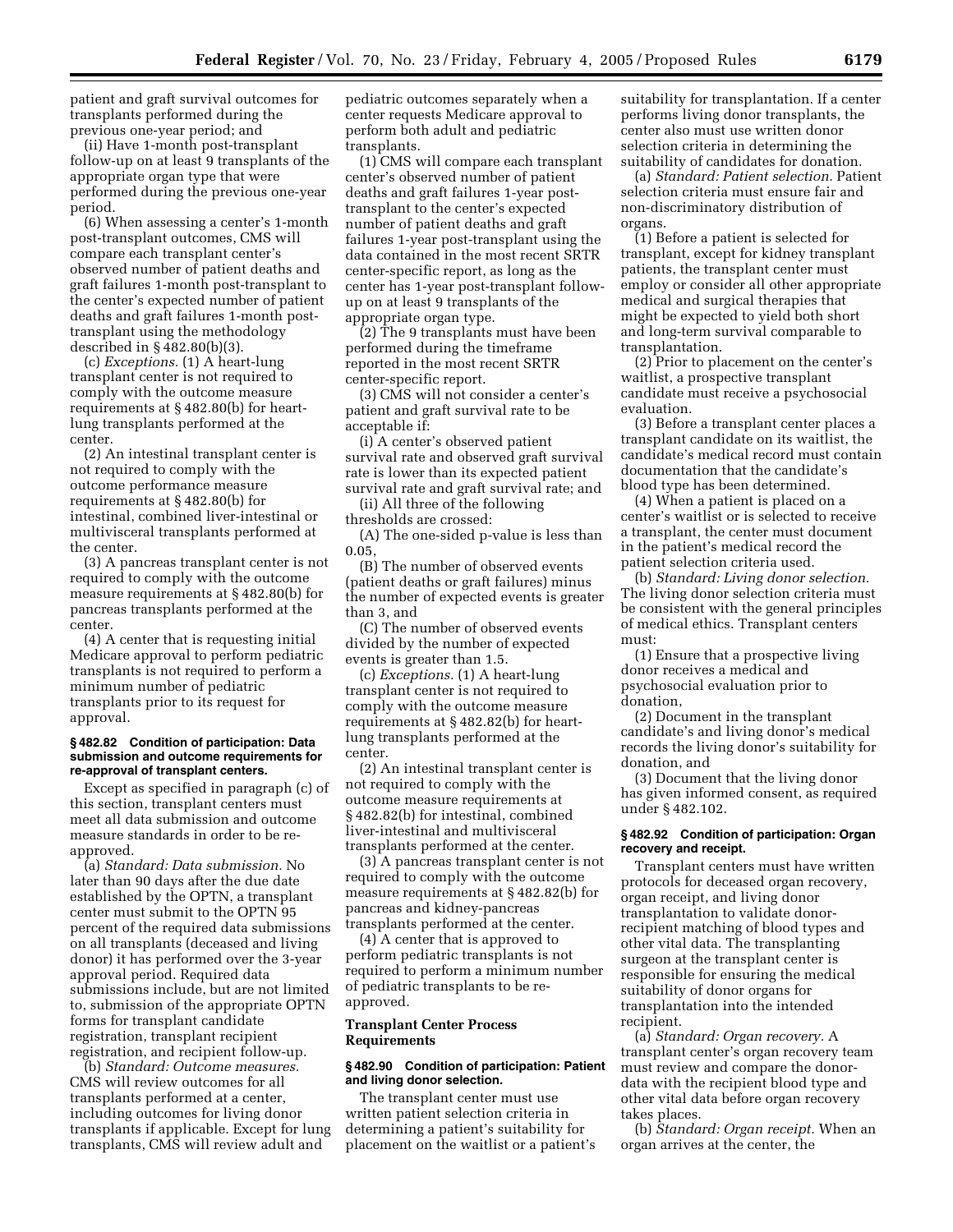transplanting surgeon and at least one other individual at the transplant center must verify that the donor's blood type and other vital data are compatible with transplantation of the intended recipient prior to transplantation.

(c) *Standard: Living donor transplantation.* If a center performs living donor transplants, the transplanting surgeon and at least one other individual at the center must verify that the living donor's blood type and other vital data are compatible with transplantation of the intended recipient immediately before the removal of the donor organ(s) and, if applicable, prior to the removal of the recipient's organ(s).

#### **§ 482.94 Condition of participation: Patient and living donor management.**

Transplant centers must have written patient management policies for the pretransplant, transplant, and discharge phases of transplantation. If a transplant center performs living donor transplants, the center also must have written donor management policies for the donor evaluation, donation, and discharge phases of living organ donation.

(a) *Standard: Patient and living donor care.* The transplant center's patient and donor management policies must ensure that:

(1) Each transplant patient is under the care of a multidisciplinary patient care team coordinated by a physician throughout the pre-transplant, transplant, and discharge phases of transplantation; and

(2) If a center performs living donor transplants, each living donor is under the care of a multidisciplinary patient care team coordinated by a physician throughout the donor evaluation, donation, and discharge phases of donation.

(b) *Standard: Waitlist management.* Transplant centers must keep their waitlists up to date, including:

(1) Updating of waitlist patients' clinical information on an ongoing basis;

(2) Removing patients from the center's waitlist if a patient receives a transplant or dies, or if there is any other reason why the patient should no longer be on a center's waitlist; and

(3) Notifying the OPTN no later than 24 hours after a patient's removal from the center's waitlist.

(c) *Standard: Patient records.* Transplant centers must maintain up-todate and accurate patient management records for each patient who receives an evaluation for placement on a center's waitlist and who is admitted for organ transplantation.

(1) For each patient who receives an evaluation for placement on a center's waitlist, the center must document in the patient's record that the patient is informed of his or her transplant status, including notification of:

(i) The patient's placement on the center's waitlist;

(ii) The center's decision not to place the patient on its waitlist; or

(iii) The center's inability to make a determination regarding the patient's placement on its waitlist because further clinical testing or documentation is needed.

(2) Once a patient is placed on a center's waitlist, the center must document in the patient's record that the patient is notified of:

(i) His or her placement status at least once a year, even if there is no change in the patient's placement status; and

(ii) His or her removal from the waitlist for reasons other than transplantation or death no later than 10 days after the patient's removal from the center's waitlist.

(3) In the case of dialysis patients, transplant centers must document in the patient's record that both the patient and the patient's usual dialysis facility have been notified of the patient's transplant status and any changes in the patient's transplant status.

(4) In the case of patients admitted for organ transplants, transplant centers must maintain written records of:

(i) Multidisciplinary patient care planning during the pre-transplant period; and

(ii) Multidisciplinary discharge planning for post-transplant care.

(d) *Standard: Social services.* The transplant center must make available social services, furnished by qualified social workers, to transplant patients, living donors, and their families. A qualified social worker is an individual who meets licensing requirements in the State in which practicing, and

(1) Has completed a course of study with specialization in clinical practice, and holds a masters degree from a graduate school of social work accredited by the Council on Social Work Education; or

(2) Has served for at least 2 years as a social worker, one year of which was in a transplantation program, and has established a consultative relationship with a social worker who is qualified under § 482.94(d)(1).

(e) *Standard: Nutritional services.* Transplant centers must make nutritional assessments and diet counseling services furnished by a qualified dietitian available to all transplant patients and living donors. A qualified dietitian is an individual who:

(1) Is eligible for registration by the American Dietetic Association under its requirements in effect on June 3, 1976, and has at least 1 year of experience in clinical nutrition; or

(2) Has a baccalaureate or advanced degree with major studies in food and nutrition or dietetics, and has at least 1 year of experience in clinical nutrition.

#### **§ 482.96 Condition of participation: Quality assessment and performance improvement (QAPI).**

Transplant centers must develop, implement, and maintain a written, comprehensive, data-driven QAPI program designed to monitor and evaluate performance of all transplantation services, including services provided under contract or arrangement.

(a) *Standard: Components of a QAPI program.* The transplant center's QAPI program must use objective measures to evaluate the center's performance with regard to transplantation activities and outcomes. Activities and outcomes may include, but are not limited to, patient and donor selection criteria, accuracy of waitlist in accordance with the OPTN waitlist, accuracy of donor and recipient matching, patient and donor management, techniques for organ recovery, consent practices, patient satisfaction and patient rights. The transplant center must take actions that result in performance improvements and track performance to ensure that improvements are sustained.

(b) *Standard: Adverse events.* A transplant center must establish and implement written policies to address and document adverse events that occur during any phase of an organ transplantation case.

(1) The policies must address, at a minimum, the process for identification, reporting, analysis, and prevention of adverse events.

(2) The transplant center must conduct a thorough analysis of and document any adverse event and must utilize the analysis to effect changes in the transplant center's policies and practices to prevent repeat incidents.

#### **§ 482.98 Condition of participation: Human resources.**

The transplant center must ensure that all individuals who provide services and/or supervise services at the center, including individuals furnishing services under contract or arrangement, are qualified to provide or supervise such services.

(a) *Standard: Director of a transplant center.* The transplant center must be under the general supervision of a qualified transplant surgeon or a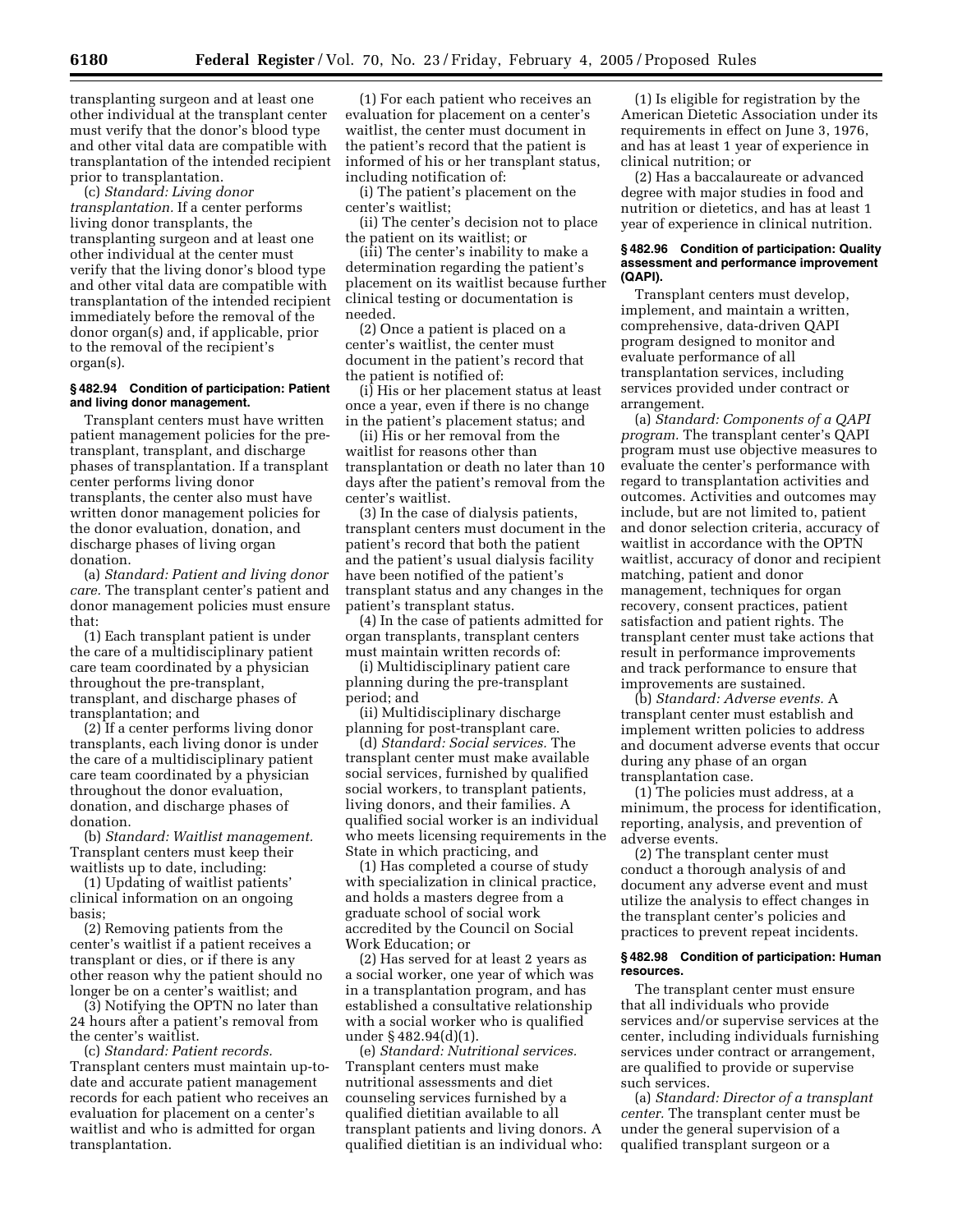qualified physician-director. The director of a transplant center need not serve full-time and may also serve as a center's primary transplant surgeon or transplant physician in accordance with § 482.98(b).

This director is responsible for planning, organizing, conducting and directing the transplant center and must devote sufficient time to carry out these responsibilities, which include but are not limited to the following:

(1) Ensuring adequate training of nursing staff in the care of transplant patients.

(2) Ensuring tissue typing and organ procurement services are available.

(3) Ensuring that transplantation surgery is performed under the direct supervision of a qualified transplant surgeon in accordance with § 482.98(b).

(b) *Standard: Transplant surgeon and physician.* The transplant center must identify to the OPTN a primary transplant surgeon and a transplant physician with the appropriate training and experience to provide transplantation services.

(1) The transplant surgeon is responsible for providing surgical services related to transplantation.

(2) The transplant physician is responsible for providing and coordinating transplantation care.

(c) *Standard: Clinical transplant coordinator.* The transplant center must have a qualified clinical transplant coordinator to ensure the continuity of care of patients and living donors during the pre-transplant, transplant and discharge phases of transplantation and the donor evaluation, donation, and discharge phases of donation. A qualified clinical transplant coordinator is an individual who is certified by the American Board of Transplant Coordinators.

(d) *Standard: Transplant team.* The transplant center must identify a multidisciplinary transplant team and describe the responsibilities of each member of the team. The team must be composed of individuals with the appropriate qualifications, training, and experience in the relevant areas of medicine, nursing, nutrition, social services, transplant coordination, and pharmacology.

(e) *Standard: Resource commitment.* The transplant center must demonstrate availability of expertise in internal medicine, surgery, anesthesiology, immunology, infectious disease control, pathology, radiology, and blood banking as related to the provision of transplantation services.

#### **§ 482.100 Condition of participation: Organ procurement.**

The transplant center must ensure that the hospital in which it operates has a written agreement for the receipt of organs with an OPO designated by the Secretary.

(a) The transplant center must ensure that the hospital's agreement with the OPO identifies specific responsibilities for the hospital and for the OPO with respect to organ recovery and organ allocation.

(b) The transplant center must notify CMS in writing no later than 30 days after the termination of any agreement between the hospital and the OPO.

## **§ 482.102 Condition of participation: Patient and living donor rights.**

In addition to meeting the requirements at § 482.13, the transplant center must protect and promote each transplant patient's and living donor's rights.

(a) *Standard: Informed consent for transplant patients.* Transplant centers must have a written informed transplant patient consent process that informs each patient of:

(1) The evaluation process.

(2) The surgical procedure.

(3) Alternative treatments.

(4) Potential medical or psychosocial risks.

(5) National and transplant centerspecific outcomes.

(6) The fact that future health problems related to the transplantation may not be covered by the recipient's insurance, and that the recipient's ability to obtain health, disability, or life insurance may be affected.

(7) Organ donor risk factors that could affect the success of the graft or the health of the patient, including, but not limited to, the donor's history, condition or age of the organs used, or the patient's potential risk of contracting the human immunodeficiency virus and other infectious diseases if the disease cannot be detected in an infected donor.

(8) His or her right to refuse transplantation.

(b) *Standard: Informed consent for living donors.* Transplant centers must implement a written living donor informed consent process that informs the prospective living donor of all aspects of and potential outcomes from living donation. Transplant centers must ensure that the prospective living donor is fully informed about the following:

(1) The fact that communication between the donor and the transplant center will remain confidential, in accordance with the requirements at 45 CFR parts 160 and 164.

(2) The evaluation process.

(3) The surgical procedure, including post-operative treatment.

(4) The availability of alternative treatments for the transplant recipient.

(5) The potential medical or psychosocial risks to the donor.

(6) The national and transplant center-specific outcomes for both donors and recipients.

(7) The possibility that future health problems related to the donation may not be covered by the donor's insurance and that the donor's ability to obtain health, disability, or life insurance may be affected.

(8) The donor's right to opt out of donation at any time during the donation process.

(c) *Standard: Notification to patients.* Transplant centers must notify patients placed on the center's waitlist of information about the center that could impact the patient's ability to receive a transplant should an organ become available, and what procedures are in place to ensure the availability of a transplant team.

(1) A transplant center served by a single transplant surgeon or physician must inform patients placed on the center's waitlist of:

(i) The potential unavailability of the transplant surgeon or physician; and

(ii) Whether or not the center has a mechanism to provide an alternate transplant surgeon or transplant physician that meets the hospital's credentialing policies.

(2) At least 30 days before a center's Medicare approval is terminated, whether voluntarily or involuntarily, the center must:

(i) Inform patients on the center's waitlist of this fact and provide assistance to waitlist patients who choose to transfer to the waitlist of another Medicare-approved transplant center without loss of time accrued on the waitlist; and

(ii) Inform Medicare beneficiaries added to the center's waitlist that Medicare will no longer pay for transplants performed at the center after the effective date of the center's loss of approval.

#### **§ 482.104 Condition of participation: Additional requirements for kidney transplant centers.**

(a) *Standard: End stage renal disease (ESRD) services.* Kidney transplant centers must furnish directly transplantation and other medical and surgical specialty services required for the care of ESRD patients.

(b) *Standard: Dialysis services.* Kidney transplant centers must furnish inpatient dialysis services directly or